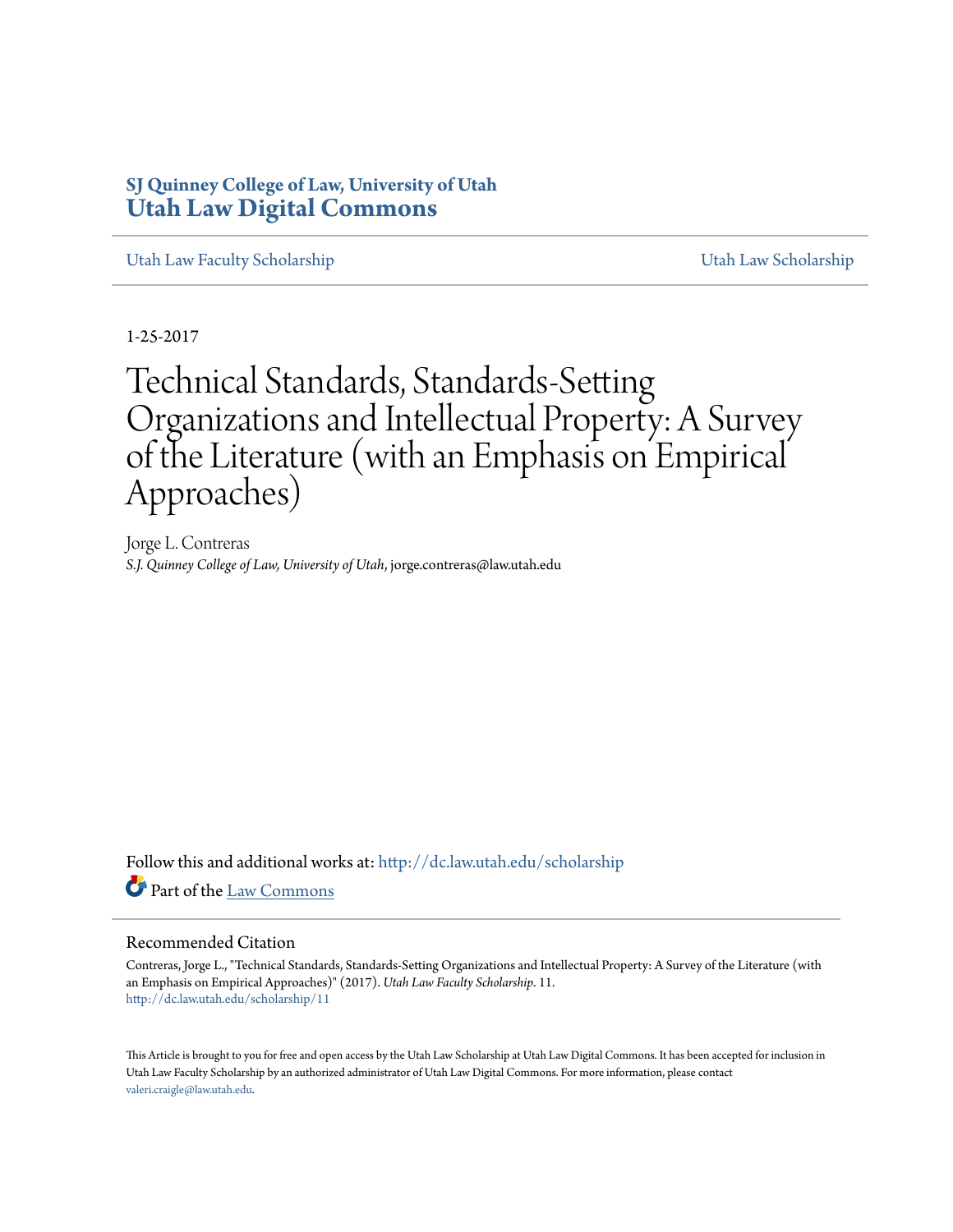#### RESEARCH HANDBOOKS ON THE ECONOMICS OF INTELLECTUAL PROPERTY LAW VOL 2 - ANALYTICAL METHODS

# **CHAPTER**

# **Technical Standards, Standards-Setting Organizations and Intellectual**  Property:

# **A Survey of the Literature (with an Emphasis on Empirical Approaches)**

Jorge L. Contreras<sup>1</sup> University of Utah

# *[25 January 2017]*

## Contents

## Introduction

- I. Standards and the Standard-Setting Landscape
	- A. Standards-Setting Organizations.
		- 1. The Voluntary Standard-Setting Ecosystem
		- 2. SSO Membership
		- 3. SSO Processes
	- B. Standards in Technology Markets
	- C. Open Standards

## II. Patents and Standards

- A. Patenting Standards
- B. Quantifying Standards-Essential Patents
- C. The Value of Standards-Essential Patents
- D. Acquisition and Declaration of Standards-Essential Patents
- E. Effect of Patents on Standardization Activity
- F. Standards as Prior Art
- G. Potential Market Effects: Hold-Up and Stacking
	- 1. Hold-Up
	- 2. Royalty Stacking
- H. Patent Pools and Standards
- I. Patent Assertion Entities (PAEs) and Standards-Essential Patents
- I. Patents and Non-ICT Standards

<sup>&</sup>lt;sup>1</sup> Professor, University of Utah S.J. Quinney College of Law and Senior Policy Fellow, American University Washington College of Law, Program on Information Justice and Intellectual Property. The author thanks Carter Eltzroth, Anne Layne-Farrar, Norman Siebrasse and the editors for their helpful comments and suggestions. Please send further feedback and suggestions to jorge.contreras@law.utah.edu.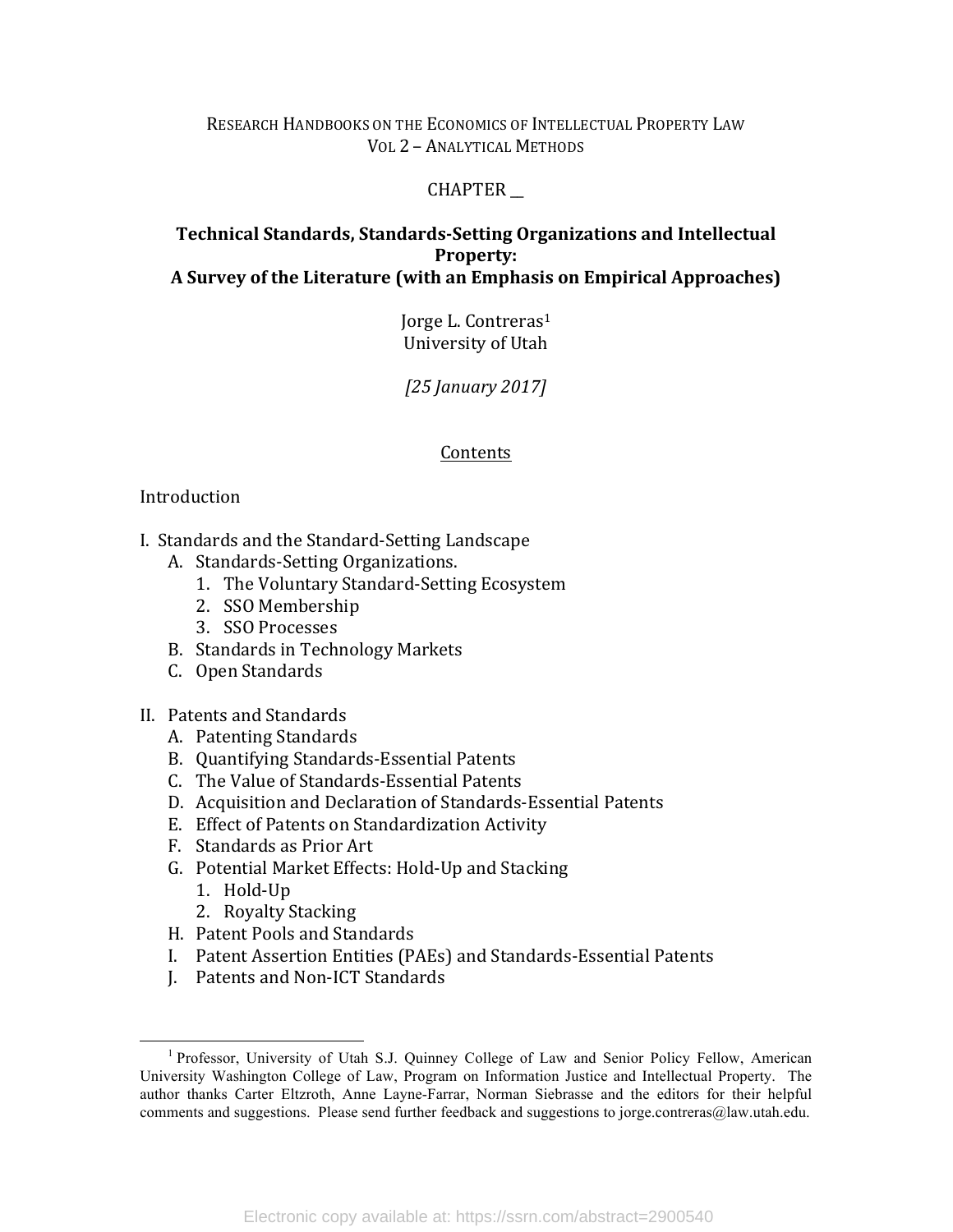- III. Private Ordering and SSO Patent Policies
	- A. Cataloging SSO Patent Policies
	- B. SSO Policy Features: FRAND Licensing Terms
	- C. SSO Policy Evolution and Amendment
	- D. SSO Patent Policy Influences on Firm Membership Decisions
- IV. SSO Patent Policy Disputes
	- A. Disclosure Disputes
		- 1. Intentional Non-disclosure Patent Ambush
		- 2. Essentiality
	- B. FRAND Licensing Disputes
		- 1. Royalty Rates
		- 2. Royalty Base and Apportionment
		- 3. Nondiscrimination
		- 4. Injunctions
- V. Other SSO Policy Features and Proposals
	- A. Ex Ante Licensing Disclosure
	- B. Aggregate Royalty Caps
	- C. Royalty-Free Licensing
	- D. Alternative Dispute Resolution
	- E. Transfer of Commitments
- VI. Non-Patent Intellectual Property and Standards
	- A. Copyright
		- 1. Incorporation by Reference
		- 2. Software in Standards
	- B. Trademarks and Certification Marks

## Conclusions

References

**Cases** Regulatory and Agency Materials SSO Materials **Books and Articles**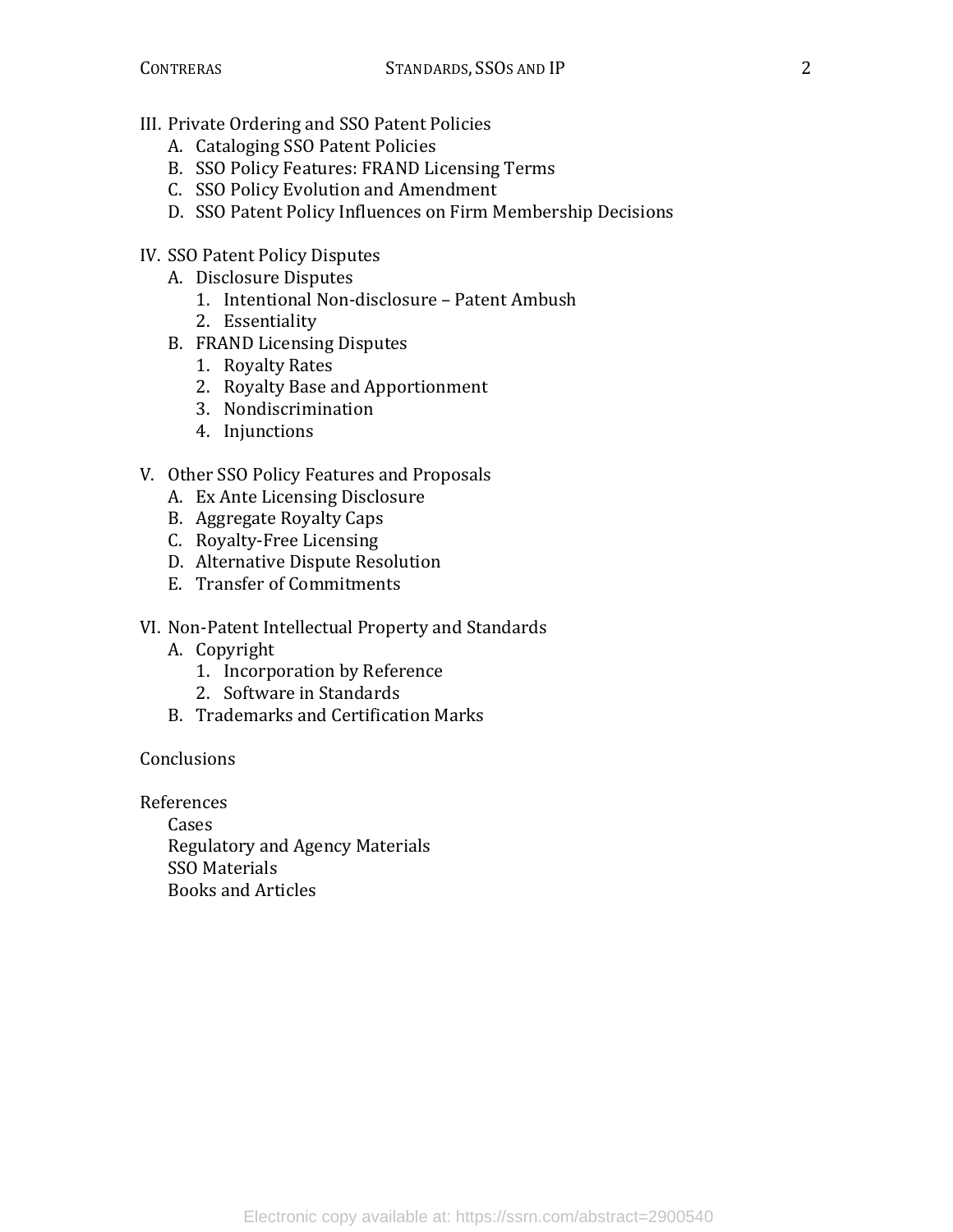#### *Introduction*

Technical interoperability or compatibility standards specify design features that enable products manufactured by different vendors to work together in a manner that is largely invisible to the consumer. Physical product configurations from railroad gauges to drill bits to electrical plugs have been standardized for more than a century (Shapiro and Varian  $(1999)$ , Ernst  $(2012)$ , Russell  $(2014)$ ). More complex, but equally important, are the many networking (USB, Wi-Fi, Bluetooth), Internet (TCP, IPv6, HTML), and telecommunications (CDMA, GSM, UMTS, LTE) standards that are essential to the global technology infrastructure. Broadlyadopted standards such as these can produce efficiency-enhancing network effects and other benefits (Katz and Shapiro (1985), Shapiro and Varian (1999), Shapiro  $(2001)$ , Shapiro and Lemley  $(2007)$ ).

Standards may be developed in a variety of settings. Many health, safety and environmental standards are developed by governmental agencies. The large majority of interoperability standards, however, are developed in the private sector. Individual firms may develop proprietary technologies that, through broad market adoption, become *de facto* standards. In several well-known cases (Betamax vs. VHS, HD-DVD vs. Blu-ray, Internet Explorer vs. Netscape Navigator, etc.), competing firms have engaged in so-called "standards wars" to determine which of their proprietary formats would eventually prevail and become essential features of products in the marketplace (Shapiro and Varian (1999), Breshnahan and Yin (2007)). Over the past two decades, however, most interoperability standards have been developed by groups of market participants that collaborate within voluntary associations known as standards-development organizations (SDOs) or standardssetting organizations (SSOs). The resulting standards are often referred to as "voluntary consensus standards", which will be the principal focus of this chapter.

Despite their potential benefits, voluntary consensus standards have over the past decade become the subject of significant private litigation, regulatory enforcement and policy debate. Much of the current controversy centers on the perceived proliferation of patents covering standardized technologies, potentially abusive enforcement of such patents against manufacturers and users of standardized products, and the terms on which patent holders may be required to license the use of those patents to others. This chapter offers an overview of the empirical, legal and economic literature concerning the interaction of interoperability standards and standards-setting organizations with intellectual property rights (primarily patents, with attention to copyrights and trademarks as well). 2

<sup>&</sup>lt;sup>2</sup> This Chapter focuses principally on law, policy and organizations that are active in North America and Europe, as well as case law developments in the United States and Europe. There is a growing body of literature discussing standardization bodies and practices in Asia, particularly China, Japan, Korea and India, that is beyond the scope of this Chapter. Recent literature on standardization in different Asian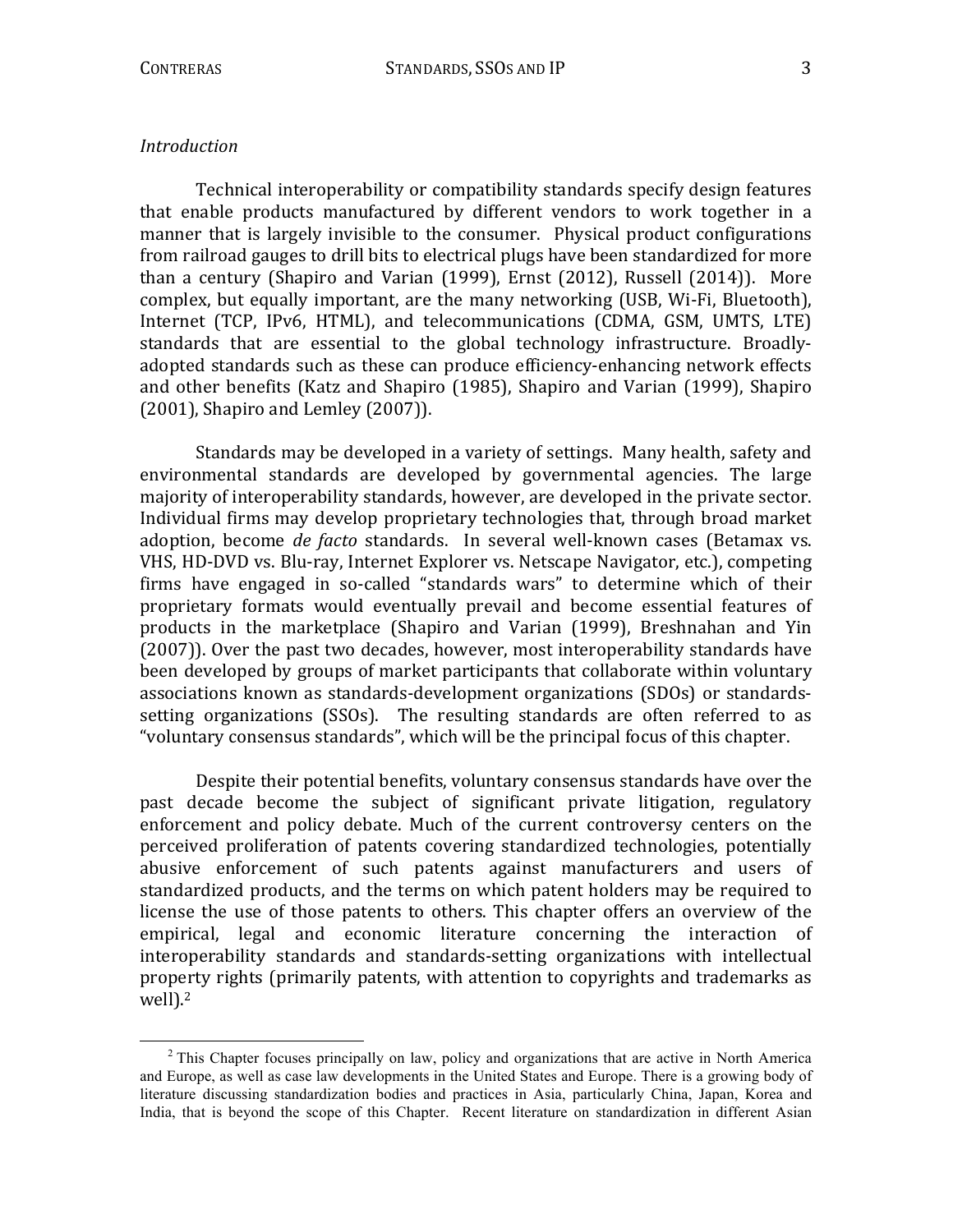#### I. *Standards and the Standard-Setting Landscape*

#### A. *Standards-Setting Organizations*.

1. *The Voluntary Standard-Setting Ecosystem*. Standard-setting organizations vary greatly in size and composition. Some, which are sometimes referred to as consortia or special interest groups, consist of just a few firms that collaborate on a narrow set of technical specifications, sometimes for a single product. Standards for consumer electronics devices and media such as the DVD disc and player were developed in this manner. Other SSOs have thousands of members and oversee multiple standardization activities at any given time.

The European Commission (2014) places SSOs into three broad categories:  $(1)$  those that are formally recognized by governments (e.g., the European Telecommunications Standards Institute (ETSI) and the International Organisiation for Standardisation  $(ISO)$ ),  $(2)$  "quasi-formal" groups that are typically large and well-organized and share many of the characteristics of formally recognized groups, but lack official governmental recognition (e.g., the IEEE Standards Association and the Internet Engineering Task Force (IETF)), and (3) smaller, privately-organized consortia (also known as special interest groups or fora). In addition, the work of individual SSOs is sometimes coordinated at national and international levels. For example, in the U.S., the American National Standards Institute (ANSI) oversees, accredits and establishes policy for national SSOs that wish to develop American National Standards.

This international standard-setting "ecosystem" and its principal components are described in greater detail by David and Shurmer (1996), Mattli and Büthe (2003), Nickerson and zur Muehlen (2006), Cargill and Bolin (2007), Biddle et al  $(2012)$ , Ernst  $(2012)$ , EC  $(2014)$ , Lundqvist  $(2014)$  and Gandal and Régibeau (2015). Gandal and Régibeau (2015) identify 548 active SSOs worldwide across a range of industries. When less formal consortia are counted, Updegrove  $(2015)$  catalogs nearly 1,000 standards-development groups operating in various fields. The increasing prominence of consortia in the standards-development world, and the impact of consortia on innovation in standardized technologies, is analyzed along various axes of accountability, transparency, efficiency, consensus and flexibility by Updegrove (1995), Egyedi (2001a), Baron and Pohlmann (2013), Bar

<u> 1989 - Andrea San Andrea San Andrea San Andrea San Andrea San Andrea San Andrea San Andrea San Andrea San An</u>

jurisdictions is summarized, among others, in assorted chapters of NRC (2013) and Contreras (2017). Even with this degree of selectivity, the literature of standards, standardization and IP is too large and rapidly developing to cover comprehensively in this chapter. By way of illustration, between March 2013 and December 2016, more than 400 papers were distributed via SSRN's *Law, Policy & Economics of Technical Standardization* eJournal (https://www.ssrn.com/link/Law-Policy-Econ-Tech-Standards.html), with more than 100 in 2016 alone and more than 500 papers in the journal's online repository. In addition, in 2016 no fewer than four major reports commissioned by the European Commission in the area of standards and IP were released (Pentheroudakis and Baron (2017), Pohlmann and Blind (2016), JRC (2016) and CRA (2016)). And this is just a subset of the still-growing worldwide literature in this field.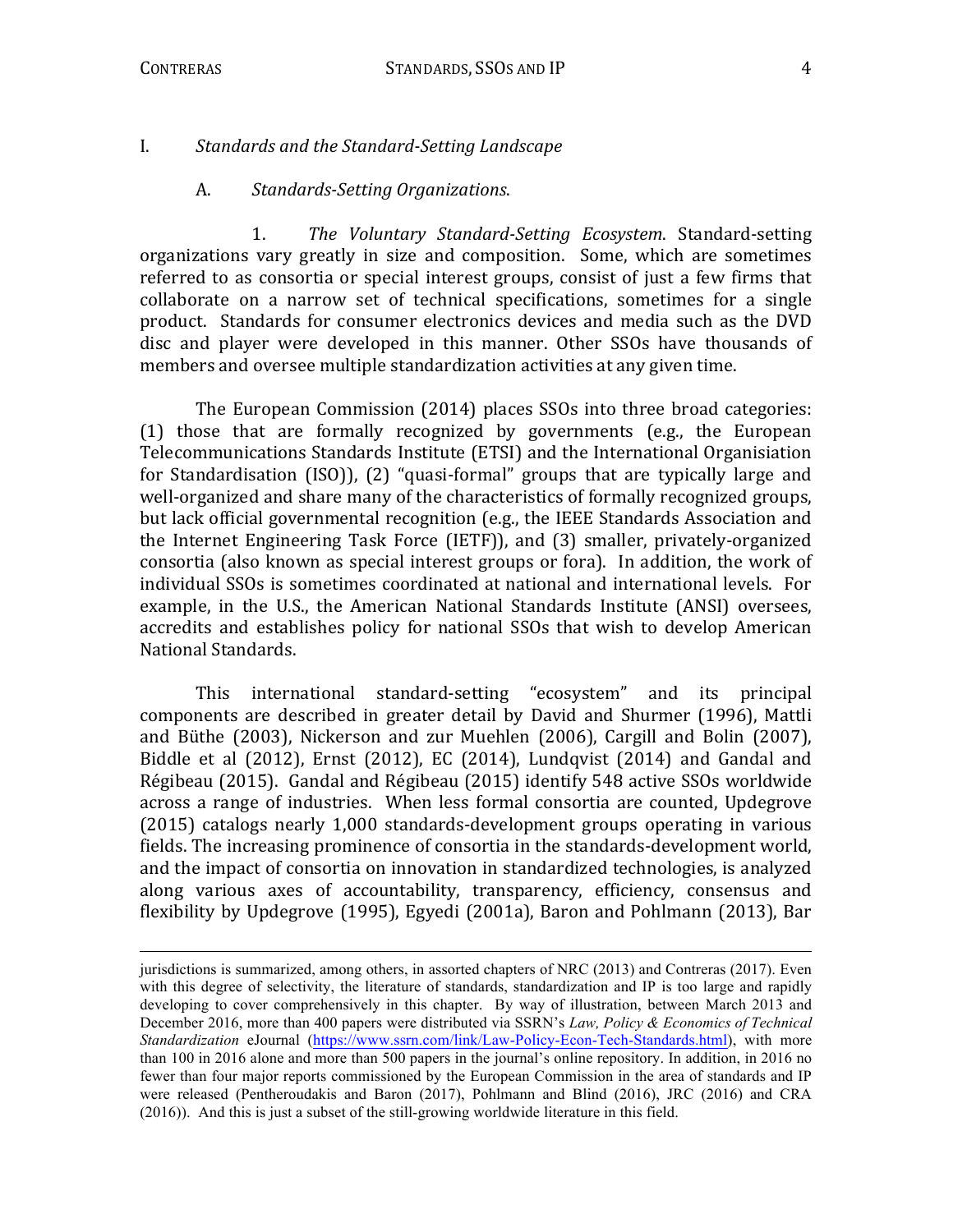and Leiponen (2014), Baron, Meniere and Pohlmann (2014), and Delcamp and Leiponen (2014).

2. *SSO Membership*. Standards development is conducted primarily by personnel employed by firms active in relevant product markets, with the occasional involvement of academic and governmental participants. Baron and Spulber (2015), using membership data from 195 different SSOs, find that the median SSO had 114 members, and only five SSOs had membership levels greater than 1,000. They observe that several large firms in the computing, semiconductor and electronics industries were, as of 2013, actively engaged in fifty or more different SSOs. In 2003, Updegrove  $(2003)$  found that two major computing firms were each involved in more than 150 SSOs. Contreras (2014), observing rates of Asian participation in IETF, finds that participation in Internet standardization by Japanese and Korean firms has remained meaningful but steady over the years, while participation by Chinese firms has increased from virtually nil in 2003 to a position in 2013 second only to U.S. firms.

3. *SSO Processes*. The consensus standardization process was first modeled by Farrell and Saloner (1988) as a war of attrition. Though this process was shown to result in greater coordination than decentralized activity, it is cumbersome. Simcoe (2007b, 2012) explores the length of the standardization process at IETF and the impact of Internet commercialization on standards development. Farrell and Simcoe (2012) further explore and expand the war of attrition model for standard-setting.

Though the processes for voluntary consensus standard-setting may vary among SSOs, some common features are prescribed by law. Following a series of cases in the 1980s involving abuses of the standardization process (*Hydrolevel* (1982), *Allied Tube* (1988)) the U.S. Supreme Court established that in order to avoid antitrust liability, SSOs should observe a certain level of transparency, openness and due process. These requirements have since been embodied in OMB Circular A-119 (1998), which governs U.S. federal agency use of private sector standards, as well as guidance from U.S. antitrust enforcement agencies (DOJ-FTC (2000), DOJ-FTC (2007)). Similar requirements have also been adopted in the ANSI Essential Requirements (2016), which establish minimum policy and due process requirements for ANSI-accredited SSOs.

Case studies of individual SSOs and their processes for standards and policy development include the following: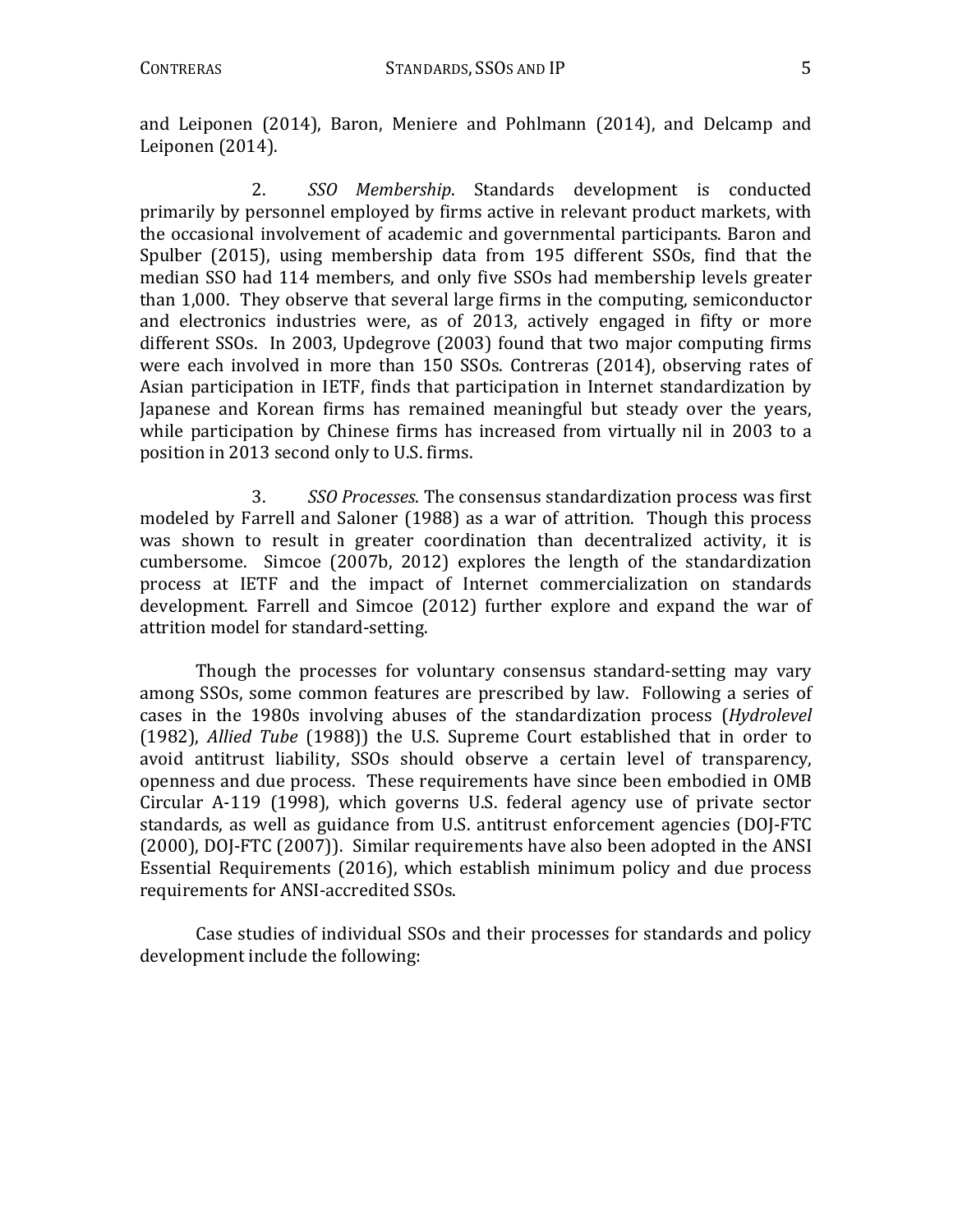| <b>SSO</b>          | <b>Case Studies</b>                                                |
|---------------------|--------------------------------------------------------------------|
| <b>DVB</b>          | Eltzroth (2008)                                                    |
| ECMA/JCT1           | Egyedi (2001a, 2001b)                                              |
| ETSI/3GPP           | Besen (1990), Shurmer and Lea (1995), Bekkers and Smits            |
|                     | (1997), Bekkers and Liotard (1999), Bekkers, Duysters and          |
|                     | Verspagen (2002), Iversen (2002), Cowhey, Aronson and              |
|                     | Richards (2006), Leiponen (2008), Bekkers and West                 |
|                     | $(2009)$ , Bar and Leiponen $(2014)$ , Caviggioli et al $(2015)$ , |
|                     | Baron, Gupta and Roberts (2015)                                    |
| HDTV <sup>3</sup>   | Farrell and Shapiro (1992), Neil et al. (1995)                     |
| <b>IEEE</b>         | DeLacey et al. (2006), Wright (2008), Contreras (2013a)            |
| <b>IETF</b>         | Lehr (1995), Froomkin (2003), Nickerson and zur Muehlen            |
|                     | $(2006)$ , Simcoe $(2007b)$ , Contreras and Housley $(2008)$ ,     |
|                     | Ernst (2012), Simcoe (2012), Contreras (2013a, 2014,               |
|                     | 2016a), Russell (2014), Wen et al. (2015)                          |
| <b>INCITS</b>       | Ernst (2012)                                                       |
| ISO/IEC             | Murphy and Yates (2009), Blind (2011), Choi and Jang               |
|                     | (2014), Lundell et al. (2015)                                      |
| <b>ITU</b><br>(56k) | Gandal, Gantman and Genesove (2007), Greenstein and                |
| modems, H.265)      | Rysman (2007), Egyedi (2016)                                       |
| <b>MISMO</b>        | Steinfield, et al. (2007)                                          |

**Table 1** 

## B. *Standards in Technology Markets.*

OASIS | Blind (2011), Ernst (2012)

SEMI | Langlois (2007) VITA | Contreras (2013a)

As noted above, standards are pervasive in technology markets today, particularly computing, networking, semiconductors and telecommunications. Baron and Spulber (2015) collect data on more than 750,000 standards documents from 90 SSOs. They find that large formal SSOs produced the majority of standards documents, with two groups (CEN and ISO) producing more than 100,000 documents each. The largest single-sector SSO (ETSI) produced more than 85,000 documents in the area of telecommunications standardization (Id.). The authors recognize, however, that the sheer quantity of standards documents produced may not be indicative of an SSO's commercial and technological significance, as major SSOs such as IETF (Internet standards) and IEEE (Wi-Fi), have produced fewer than 5,000 standards documents each (Id.), yet have shaped large areas of technical development.

W3C  $\vert$  Egyedi (2001a), Russell (2011), Contreras (2016a)

<sup>&</sup>lt;sup>3</sup> HDTV, the U.S. high definition television standard adopted by the Federal Communications Commission (FCC), was developed through a series of interactions among the FCC and different U.S., European and Japanese SSOs.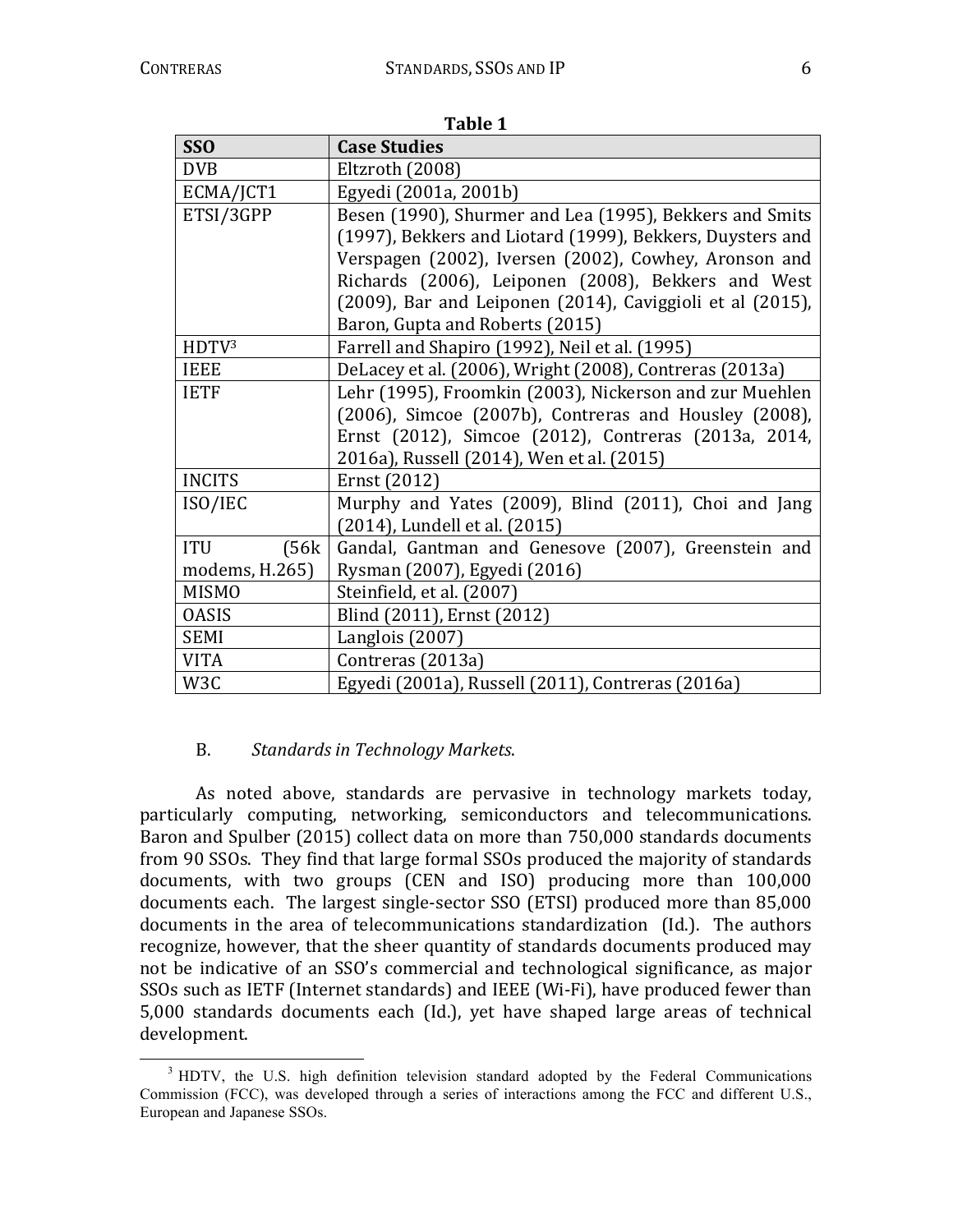In addition to aggregate studies of standards documents, studies have been conducted regarding the prevalence of standards in particular product categories. Biddle, White and Woods (2010) identify more than 250 standards embodied in a single laptop computer, and Armstrong, Mueller and Syrett (2014) provide a catalog of the standards embodied in the different functional subsystems of a smart phone.

#### C. *Open Standards*.

The term "open standards" originally arose in the context of governmental procurement regulations to describe policies whereby governmental agencies may procure software or other technology systems only if they utilize open (as opposed to "proprietary" or "closed") standards. Various studies cited by Shah and Kesan (2007) predict significant cost savings for agencies utilizing open standards, which can theoretically reduce costs of document format incompatibility and conversion. $4$ Recently, however, use of the term "open standards" has expanded beyond government procurement into general discussions of standards and standardization. Russell (2014).

Despite its widespread use, there is no generally accepted definition of "open" standards" and numerous definitions exist. See generally Ernst (2012), Updegrove  $(2012)$ , Baron and Spulber  $(2015)$  and Lundell et al.  $(2015)$ . Shah and Kesan  $(2007)$ define open standards by reference to three criteria: public availability, licensing on FRAND terms, and development in a process open to public participation. West (2007) offers an economic analysis of openness along several dimensions including access, competition and cost. Krechmer (2011) identifies 17 related attributes of open standards, classified according to the requirements of different interest groups (SSOs, commercial implementers, end users, economists and attorneys). And Baron and Spulber (2015) consider any commonly available standard developed by an SSO, rather than owned by a single firm, to be "open".

In the procurement arena, a number of governmental bodies around the world have mandated that open standards must be available on a royalty-free basis. Updegrove (2012). Particularly notable in this regard are recent policy initiatives by India and South Africa. DeNardis (2009), Rens (2011). Ghosh (2011) presents evidence from a survey of 955 public officials in 13 European states regarding practices and attitudes in software procurement. Notwithstanding EU policies favoring openness, he finds that a substantial percentage of respondents continue to support proprietary software solutions. Governmental open standards policies are inherently political, and Shah and Kesan (2007) present a case study of an attempt by the Commonwealth of Massachusetts to implement an open standards policy in the face of significant opposition by proprietary software vendors.<sup>5</sup>

<sup>&</sup>lt;sup>4</sup> Nevertheless, Shah and Kesan (2012) find significant interoperability problems even with document format standards touted as "open".<br><sup>5</sup> The standards war between the ODF and OOXML open document formats is further described in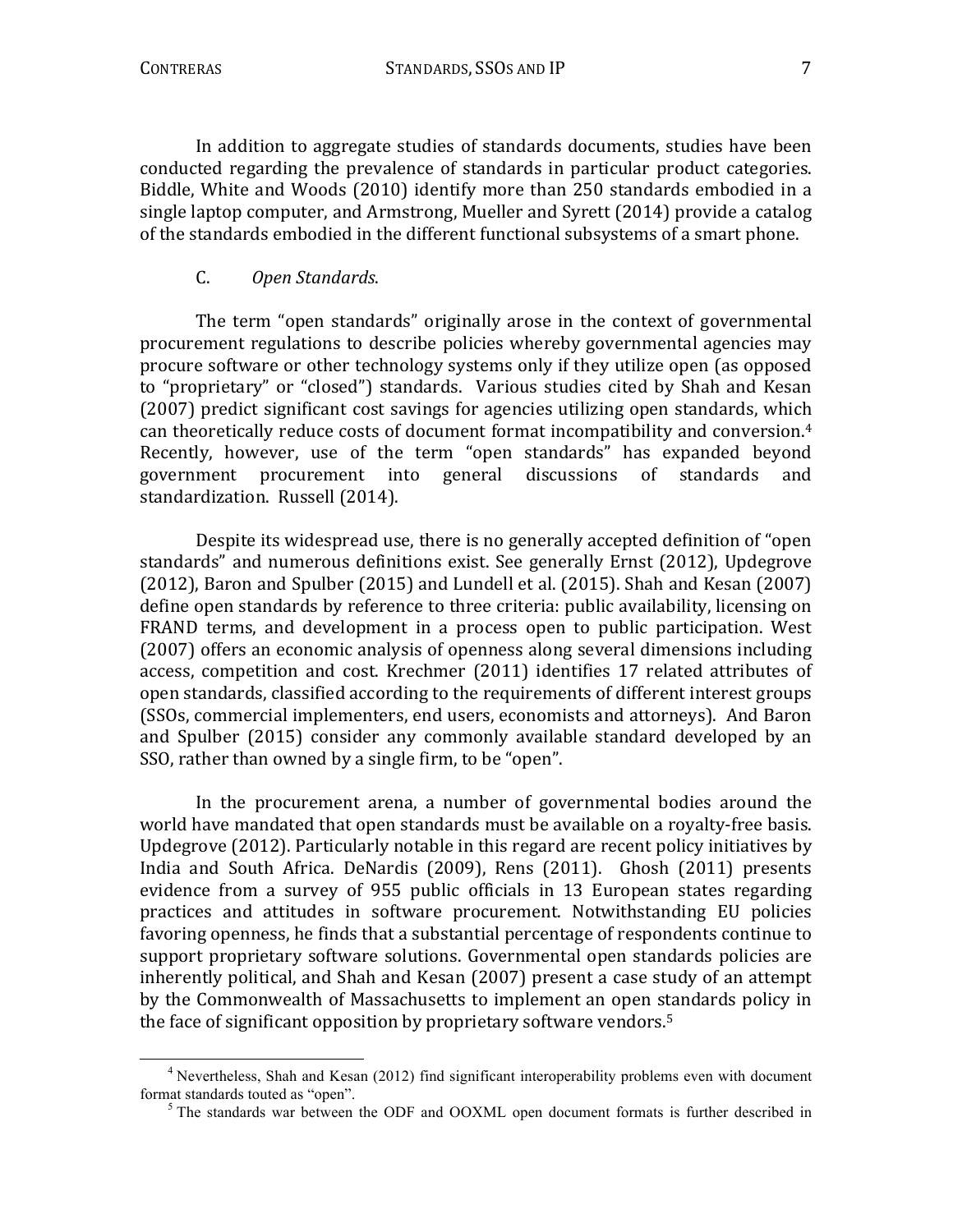#### II. *Patents and Standards*

#### A. *Patenting Standards.*

While standards themselves are not generally patentable, products manufactured in accordance with the protocols and parameters specified by standards (often referred to as standards-compliant products) generally satisfy the statutory requirements for patent protection. The owners of patents covering these standardized technologies are typically the firms and institutions that employ individuals who make particular inventive contributions to standards.<sup>6</sup> Some of these contributions may be made jointly and owned by multiple firms, but in most cases firms individually submit technical contributions to the standard-setting process and own the resulting patents. Because standards documents are often quite lengthy and complex, sometimes running to hundreds or thousands of pages, multiple inventive concepts are frequently embodied in the same standard, leading to the possibility of multiple patents covering any given standard.

## B. *Quantifying Standards Essential Patents*.

Numerous efforts have been made to estimate the number of patents that cover particular standards. Several SSOs permit or require their participants to disclose patents that are likely to be necessary for the manufacture and use of a standards-compliant products (see discussion of SSO disclosure requirements in Part IV.A below). SSO databases of these "standards-essential patents" or "SEPs" thus provide much of the raw data that is used to calculate the patent coverage of standards developed at these SSOs.

*Aggregate Statistics.* One of the first studies seeking to quantify aggregated SEP data was conducted by Simcoe (2007a), who reviewed approximately 1,300 patent disclosures at nine telecommunications-focused SSOs between 1981 and 2004. This data shows a dramatic increase in patent disclosures beginning in the early 1990s, with the greatest number of disclosures occurring at ETSI, IEEE and ITU. Blind et al (2011) reviewed approximately 8,000 patent disclosures made at eleven large European and U.S.-based SSOs. They find that the large majority of these disclosures were made at SSOs focusing on telecommunications standards, of which the lion's share were disclosed at ETSI. Baron and Pohlmann (2015) collected more than  $200,000$  patent disclosures from 19 major SSOs. Of these, nearly 170,000 were disclosed at ETSI alone (relating to more than 1,300 different standards). Other SSOs identified by Baron and Pohlmann as having more than 1,000 patent disclosures each were BluRay, ISO, IEEE, ITU, and DVB Forum (Id.)

<u> 1989 - Andrea San Andrea San Andrea San Andrea San Andrea San Andrea San Andrea San Andrea San Andrea San An</u>

Blind (2011) and Ernst (2012).<br><sup>6</sup> SSO themselves seldom if ever seek to claim any patent rights in standards that they produce.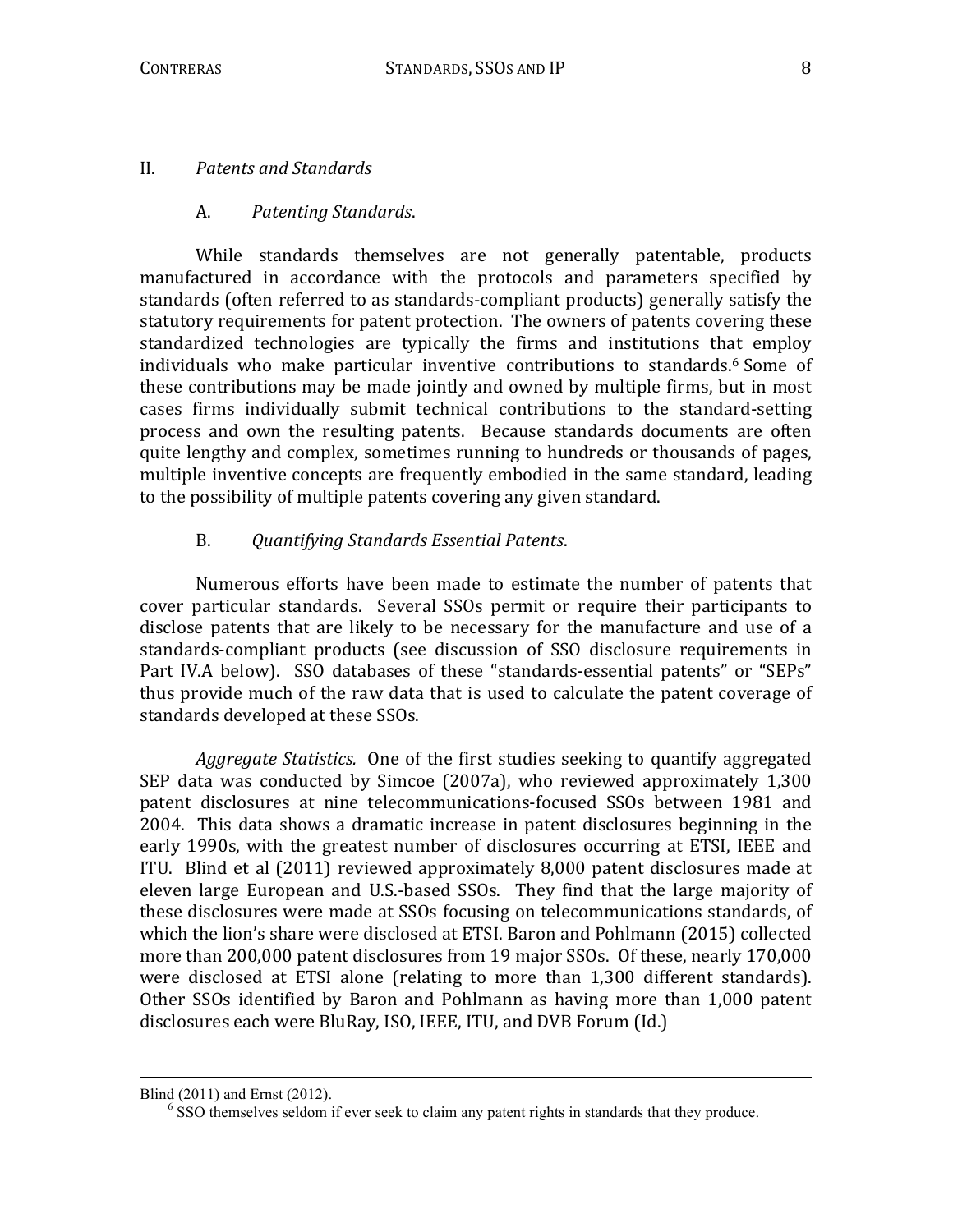*Organizations*. Each of these authors also studied the organizations making SSO patent disclosures. Blind et al. (2011) identifies 292 such patent holders, the top five being Nokia, Qualcomm, InterDigital, Ericsson and Motorola. Baron and Pohlmann (2015), utilizing their larger data set, identify more than 2,000 different patent holders, led by Qualcomm, InterDigital, LG Electronics, Nokia, Samsung and Ericsson. Simcoe (2007a) observes a significant increase in patent disclosures by small firms over the period of his study  $(1981-2004)$ , suggesting a rise in the activity of small, specialized technology firms that participate in a few select SSOs.

*Geographic Distribution*. Baron and Pohlmann (2015) tabulate the number of SEP declarations by country/region, finding that in the aggregate, the greatest number of declared SEPs were filed in the U.S. (over 50,000), followed by Japan, China and Europe. Pohlmann and Blind  $(2016)$ , analyzing the same data set over time, observe that while the greatest number of declared SEPs in the 1990s originated in the U.S., Europe and Japan, since the early 2000s the number of SEPs from China, Korea and Taiwan have increased, with a comparative decline of SEPs from Germany, Japan and the U.S. Focusing on IETF, Contreras (2014) finds that between 2001 and 2012, patent disclosures by Japanese firms remained relatively constant, while disclosures by Chinese firms increased from zero before 2006 to 23% of all IETF patent disclosures in 2012.

*Case Studies*. The industry-wide surveys described above are complemented by a number of case studies quantifying patent disclosure at individual SSOs. Bekkers and West (2009) compare patenting activity in ETSI's GSM program (finalized in 1990) with its subsequent UMTS standardization program (finalized in 1999). They find an eightfold increase in the number of disclosed essential patents for UMTS  $(1,227)$  over GSM  $(140)$ , as well as a threefold increase in the number of patent holders (23 to 72). Despite these increases, they find that firm-level concentration of patents increased materially between the GSM and UMTS projects, with CR4 concentration ratios<sup>7</sup> increasing from  $52\%$  for GSM to  $72\%$  for UMTS, and  $CR8$  ratios increasing from  $73\%$  for GSM to  $92\%$  for UMTS. A similar case study was conducted by Caviggioli et al. (2015) on approximately 13,000 patents disclosed with respect to later versions of the 4G LTE standard. In contrast to the earlier study, they find a lower degree of concentration with respect to LTE SEPs than earlier ETSI standards (CR4 concentration of 47%), which they attribute to recent market entry by firms ranging from Apple to smaller Asian manufacturers. Cyber Creative  $(2013)$ , a Japanese firm, further analyzes data on nearly  $6,000$  LTE SEP declarations by SEP holder, country of origin and year of declaration.

 $7$  CR4 and CR8 concentration ratios measure the total output produced in a given market by a specified number of firms (four in the case of CR4 and eight in the case of CR8). Thus, a higher ratio indicates that the top firms in the market produce a greater share of total output.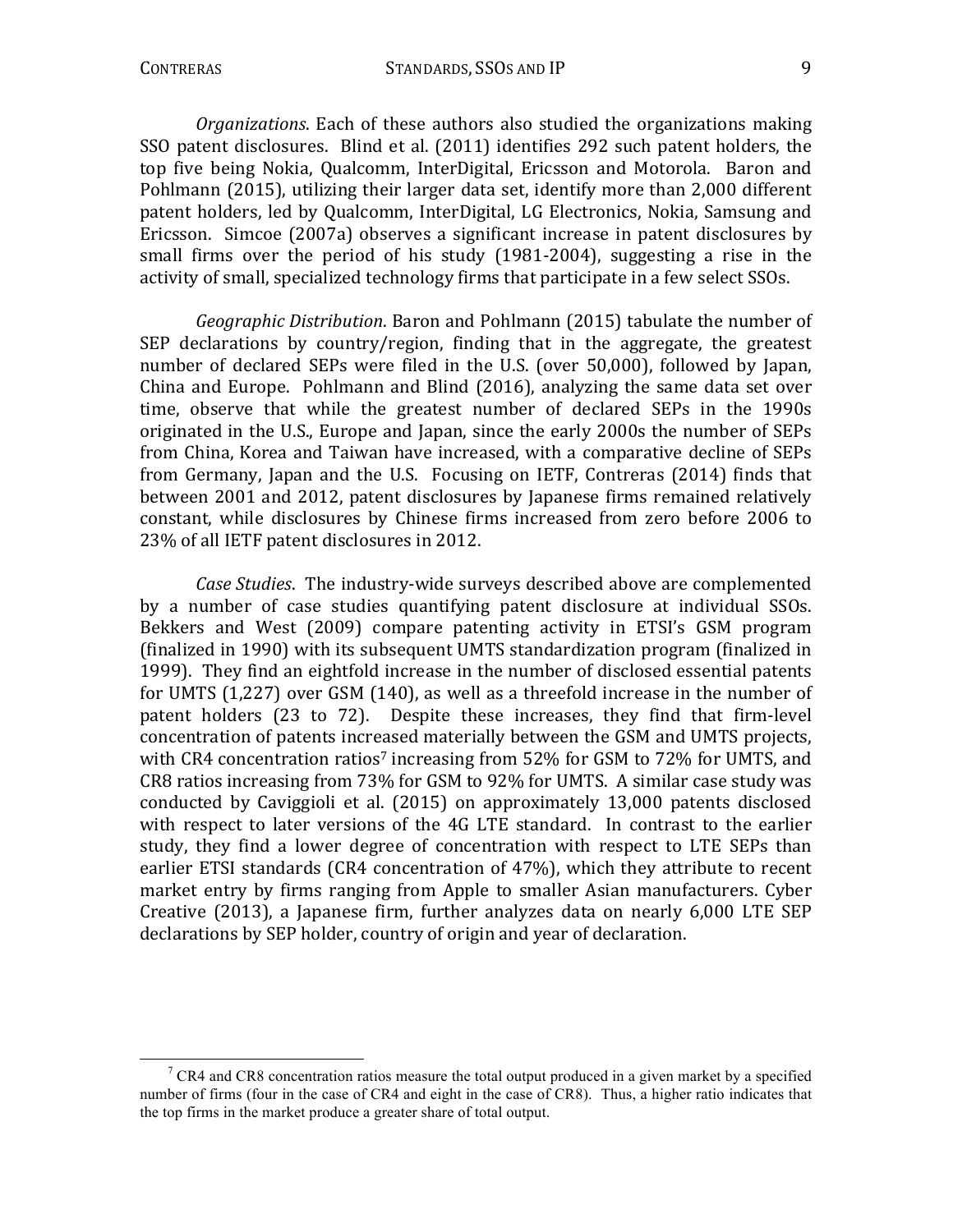## C. The Value of Standards-Essential Patents.

As the above studies indicate, the disclosure of standards-essential patents at SSOs, at least in certain high technology sectors, has increased over the past two decades. This increase can potentially be explained if SEPs are perceived to have a higher value than non-SEPs. Several authors have hypothesized that SEPs are valuable both as bargaining chips in cross-licensing negotiations as well as forming the basis for direct licensing revenue (Bekkers, Bongard and Nuvolari (2011), Pohlmann and Blind (2016)). Accordingly, numerous studies have sought to measure the value of SEPs based on a variety of metrics.

*Maintenance.* Pohlmann and Blind (2016), using a sample of more than 200,000 declared SEPs and a matched sample of non-SEPs from corresponding patent offices, observe that holders of SEPs are more likely to pay required maintenance fees to keep SEPs in force (67% of SEPs versus 76% of non-SEPs lapsed due to non-maintenance). This finding suggests that SEPs are, on average, viewed as more valuable than non-SEPs, thereby warranting the expenditure of fees to maintain them.

*Transfers*. Pohlmann and Blind (2016) also find, using the same samples, that SEPs were somewhat more likely to be transferred by their owners (12% of SEPs versus 10% of non-SEPs transferred at least once during their lifetimes), suggesting a higher value or utility for SEPs, at least in the perception of the transferees. Pohlmann and Blind also identify the most active purchasers (Google, Qualcomm, Apple, Blackberry and Intel) and sellers (Motorola, Nokia, Ericsson, Interdigital and Panasonic) of SEPs in their sample.<sup>8</sup>

*Market Share.* Bekkers, Duysters and Verspagen (2002) observe a positive correlation between the ownership of patents covering the 3G GSM standard and firms' share of the European market for telecommunications equipment. Bekkers, Verspagen and Smits (2002) also analyze the impact of patents on development of the GSM standard, noting in particular the ability of Motorola to enter and exert influence over the largely European standardization effort due to its strong patent portfolio. They attribute the intensification of patenting activity in the telecommunications sector, in large part, to Motorola's demonstrated success at influencing the GSM standardization process in the early 1990s. These studies suggest that, at least in the case of GSM, patents contributed to the commercial success of firms in the market for standardized products.

*Citations*. A number of studies seek to assess the quality of disclosed SEPs on the basis of forward citations, or the number of times that a particular SEP is cited as prior art by later patent applications.<sup>9</sup> Rysman and Simcoe (2008) study 724

 <sup>8</sup> See also Part V.E discussing transfer of FRAND and other SSO licensing commitments.

<sup>&</sup>lt;sup>9</sup> The number of times a patent is cited as prior art in subsequent patent applications has become a widely used measure of the value of a patent in economic analyses. Trajtenberg (1990), Albert et al.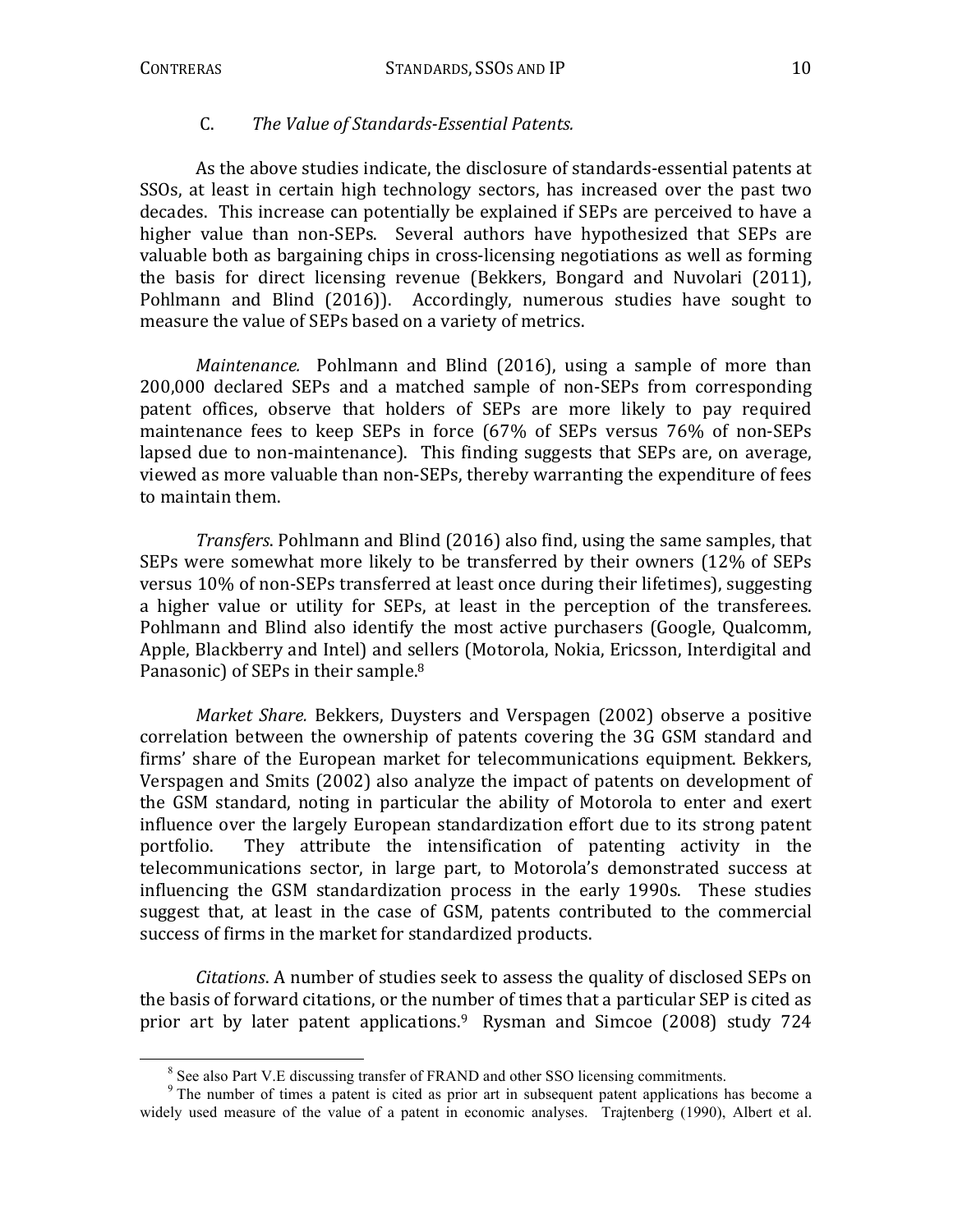patents disclosed as essential at four major SSOs. They find that, even before disclosure at the SSO, SEPs receive twice as many citations as non-SEPs in the same technical field and year of application, suggesting that SSOs select important technologies for standardization. After disclosure at the SSO, SEPs gained an additional 19%-47% increase in citations, suggesting that the fact that a technology becomes standardized itself increases the value of the underlying patents.  $10$ Consistent results showing greater citation frequency for SEPs are obtained by Simcoe, Graham and Feldman (2009), Layne-Farrar (2011), Baron and Pohlmann  $(2015)$ , Caviggioli et al.  $(2015)$  and Pohlmann and Blind  $(2016)$ . Bekkers, Bongard and Nuvolari (2011) study a sample of approximately 10,000 patents, approximately 750 of which were disclosed as essential to ETSI's W-CDMA standard. They determine that both patent quality (measured in terms of forward citations), as well as the patent holder's involvement in the standardization activity, are strong determinants that a patent will be disclosed as essential to the  $SSO<sup>11</sup>$ 

In a somewhat contrary vein, Bekkers and West (2009) analyze SEPs disclosed in ETSI's GSM and UMTS standardization programs. They detect a decline in the number citations of UMTS SEPs as compared with the earlier GSM SEPs, despite the substantial increase in patents disclosed in the UMTS program. They posit that this decline in citations (and, in theory, value) may be due to a proliferation of patents claiming only incremental or minor technical advances.

*Litigation.* Another measure of the potential value of SEPs is the frequency with which such patents are litigated. In theory, once a technology becomes standardized and is thus harder to design around, infringement of patents covering that technology should also increase. Validating this hypothesis, Simcoe  $(2007a)$ finds that SEPs are ten times more likely than comparable non-SEPs to be litigated, and Simcoe, Graham and Feldman (2009) find that the rate at which SEPs are litigated is  $9.4\%$  versus  $1.7\%$  for comparable non-SEPs. Pohlmann and Blind (2016), using a large sample of SEPs and comparable non-SEPs, find that the average number of litigated SEPs in the sample was  $1.93\%$ , compared to  $0.45\%$  in the control group. Pohlmann and Blind (2016) also tabulate the number of declared SEPs subject to litigation by owner, finding that the majority of litigated SEPs are held by a handful of large players (e.g., Qualcomm (20,678 SEPs and 888 litigated SEPs), Interdigital (12,522 SEPs and 978 litigated SEPs), Nokia (13,393 SEPs and 557 litigated SEPs), Panasonic (6,326 SEPs and 572 litigated SEPs), Samsung  $(10,618$  SEPs and 502 litigated SEPs) and Ericsson  $(9,396$  SEPs and 467 litigated SEPs).<sup>12</sup> Gupta and Snyder (2014) offer a contrasting view in the context of the

<u> 1989 - Andrea Santa Andrea Andrea Andrea Andrea Andrea Andrea Andrea Andrea Andrea Andrea Andrea Andrea Andr</u>

<sup>(1991),</sup> Harhoff et al. (1999).<br><sup>10</sup> This effect has been referred to as the "value of the standard". See Siebrasse and Cotter (2017), Sidak (2016).<br><sup>11</sup> See Part IV.A.2 regarding differing definitions of essentiality and over-declaration of patents as

essential to certain standards.<br><sup>12</sup> Interestingly, several large Asian firms appearing in Pohlmann and Blind's study hold large numbers

of SEPs, but have asserted none of them in litigtation: NTT Docomo (4,216 SEPs), NEC (2,299 SEPs), ZTE (1,640 SEPs), Datang (458 SEPs) and NTT (454 SEPs). Even more surprising is Texas Instruments,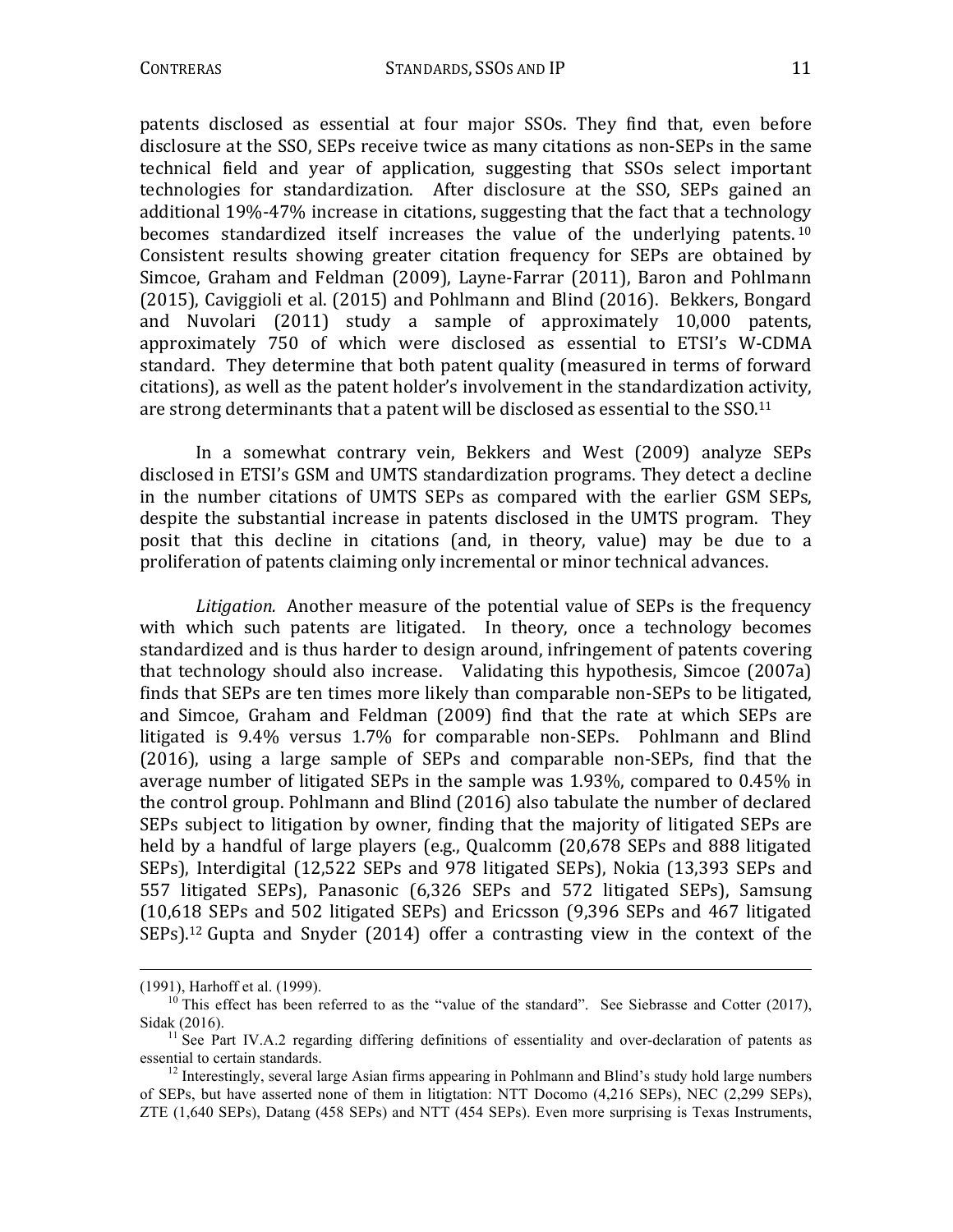"smart phone wars", in which they argue that litigation is driven primarily by non-SEPs covering implementation or design features of particular devices, and that fewer than one-third of patents involved in smart phone litigation are SEPs.

Firm Performance. Pohlmann, Neuhäusler and Blind (2015) and Mallinson  $(2015)$  approach the question of SEP value from the standpoint of firm financial performance. Polhman, Neuhäusler and Blind analyze the return on asset (ROA) performance of 134 firms involved in standards-development over an 8-year period. They find a curvilinear (inverse U) relationship between a firm's disclosure of SEPs and ROA, indicating that SEPs contribute positively to a firm's ROA up to a point, but that excessive SEP disclosure (over-disclosure) is correlated with diminished performance. They also find that the marginal impact of SEPs is stronger when disclosed to informal SSOs than formal, recognized SSOs. Mallinson collects data on R&D spending and licensing revenue from major holders of SEPs covering the 4G LTE standard, as well as other statistics regarding the smart phone market, to argue that patent licensing fees in this market are modest by comparison to overall innovation-based gains.

Pohlmann and Blind (2016) combine a variety of the above factors including market coverage, technical relevance, citation count and litigation, to measure the value of individual firms' SEP portfolios using the proprietary IPLytics platform.

#### D. *Acquisition and Declaration of Standards-Essential Patents*.

Given the potential value of SEPs and the market benefits that they confer on their owners, firms have significant incentives to maximize the number of SEPs that they hold.<sup>13</sup> Several authors have hypothesized that firms participating in SSOs may thus manipulate the patent prosecution process in order to obtain patents that are likely to be SEPs (Hunt, Simojoki and Takalo (2007)). Hovenkamp (2008) cites the allegations made in the *Rambus* cases<sup>14</sup> to argue that liberal continuation and division practices in patent prosecution enable opportunistic applicants to circumvent SSO disclosure policies and obtain patents directed to specific technical features under discussion at an SSO. To test a similar hypothesis, Berger, Blind and Thumm (2012) analyze the prosecution history of approximately 300 SEPs disclosed at ETSI. Compared to similar non-SEPs, they find that the SEPs have substantially more claims and longer pendency times. They argue that these results suggest that patent applicants participating in SSOs strategically shape their claims

<sup>&</sup>lt;u> 1989 - Andrea San Andrea San Andrea San Andrea San Andrea San Andrea San Andrea San Andrea San Andrea San An</u> one of the earliest firms to seek to monetize its patent portfolio, which holds 487 SEPs, with none litigated within the parameters of the study.<br><sup>13</sup> This Part focuses on patenting behavior by firms that are involved in the SSO standardization

process. Wen et al (2015) offer evidence supporting the hypothesis that standardization in a technical area tends to reduce defensive (strategic) patenting by firms that are not engaged in the standardization process, presumably due to a lower need for patent assets as countermeasures against infringement claims by SSO participants that are bound to license SEPs to such non-participants.<br><sup>14</sup> According to the complaint filed by the FTC, Rambus allegedly shaped its patent claims to cover

technical discussions being held contemporaneously at JEDEC. See Section IV.A below.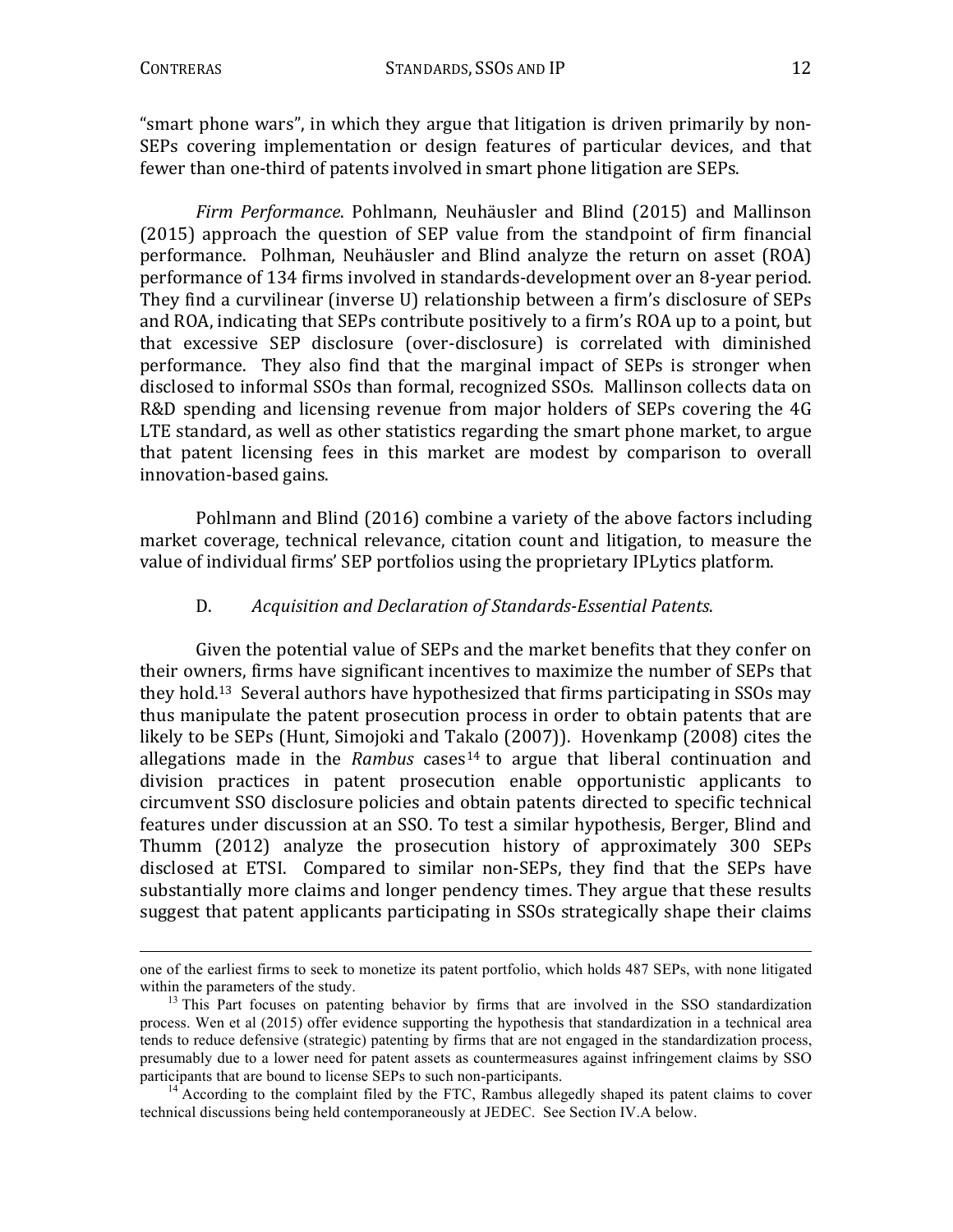to cover standards under development and drag out the prosecution process in order to ensure that their claims cover the latest possible version of the standard. Similar delays were observed by Caviggioli et al. (2015) in their study of LTE SEPs.

Kang and Bekkers (2015) studied the behavior of 939 individual participants from 53 different firms who attended 77 3GPP meetings over a 12-year period during which the W-CDMA and LTE wireless telecommunications standards were developed. They observed a phenomenon that they term "just-in-time-patenting": SSO participants apply for patents of "low technical merit"<sup>15</sup> in large quantities immediately before an SSO meeting, then send participants to the meeting to negotiate the inclusion of the patented technology into the standard. They further observe that this tactic is concentrated among vertically integrated firms, typically those who champion the incumbent standard.<sup>16</sup>

The foregoing studies suggest that patent holders involved in SSOs may opportunistically seek to maximize the number of SEPs that they obtain and declare. Layne-Farrar (2011), however, challenges this conclusion based on an analysis of approximately 1,200 U.S. patents declared as essential to the ETSI UMTS standard both before (ex ante) and after (ex post) finalization of the standard. She finds that firms did not increase their rates of patenting after this technology had been standardized. When viewed together with the higher citation counts found for SEPs, Layne-Farrar hypothesizes that ex post patenting may be attributable to some combination of innovation and opportunism, but in proportions that are not well understood.

## E. *Effect of Patents on Standardization Activity*

A few studies have attempted to assess the effect of SEPs on standardization processes within SSOs using a range of methods including case studies, interviews and empirical data analysis. Egyedi (2001a, 2001b) studied Java standardization at ECMA International during the 1990s and cites several instances in which fear of intellectual property claims (both patent and copyright) stifled cooperation within the SSO, eventually leading to the collapse of the standardization process. Contreras (2008, 2016a) discusses particular instances at IETF and W3C in which threats of patent disputes were the impetus for policy amendments at these two organizations. Contreras (2013a) also surveyed members of VITA (a small SSO with relatively few declared SEPs) and found that policy amendments that gave members greater visibility into the maximum royalties that would be charged by SEP holders

 $^{15}$  Forward citation rates of SEPs filed by SSO participants in the week before and during an SSO meeting were significantly lower than those of a control group.

<sup>&</sup>lt;sup>16</sup> These observations were validated by the authors' direct observations as well as reports from participants at SSO meetings, including one former manager who explained at a public conference "how he would send staff to a standardization meeting, and right after the meeting, in the hotel room, they would brainstorm how to combine elements mentioned by other participants, and then immediately prepare patent applications on these."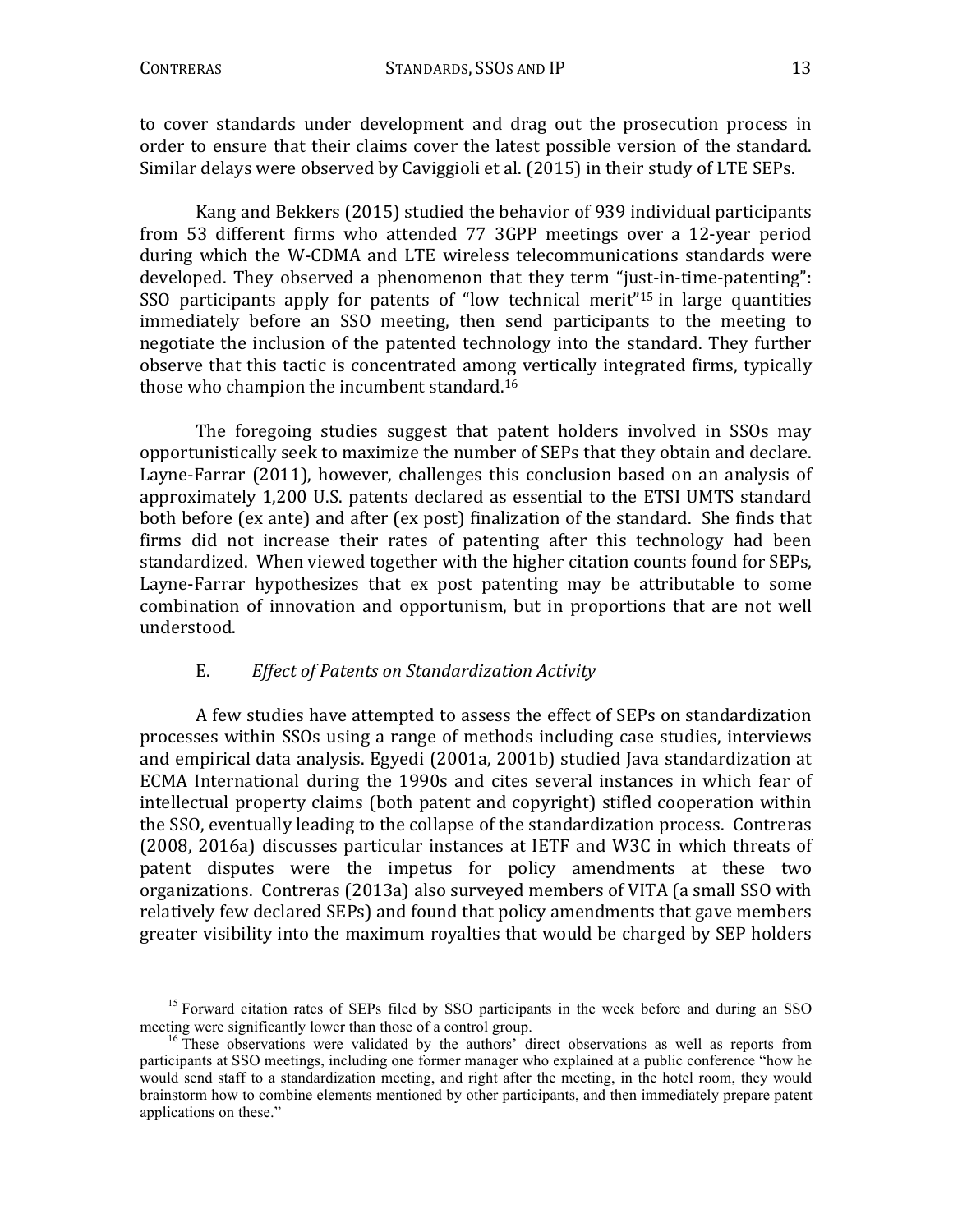(a so-called *ex ante* licensing disclosure policy) were perceived to improve a variety of standardization processes and outcomes.

Egyedi (2016) interviewed participants in ITU's H.265 standardization process and found that technical design choices were made for a range of practical and business reasons often having little to do with the technical merit or inventiveness of a particular solution. It is not clear, however, the degree to which patents were declared essential to the H.265 standard or what impact, if any, those patents may have had on these decisions.

Baron et al (2013) analyzed 3500 standards released between 1998 and 2008 and found that higher concentrations of SEPs caused standards to be less likely to be replaced, but increased the likelihood that they would be upgraded through new version releases. They attribute this effect to frictions and vested interests in existing patented technologies (i.e., a lock-in effect based on SEP ownership).

The foregoing studies suggest that the existence of patents covering technologies being standardized has an impact, generally negative or neutral at best, on the standardization processes studied. It is important to note, however, that none of these studies focused specifically on the most patent-intensive standards developed at ETSI, ITU and IEEE, nor was the value of patented technologies to such standards assessed. Further research would be beneficial regarding the interplay of patents and standardization processes.

## F. *Standards as Prior Art.*

One of the challenges that faces patent offices examining applications for patents covering standardized technologies is the unavailability of SSO documents that may shed light on the originality and inventorship of such technologies. Thus, while internal SSO documents can serve as valuable prior art in the examination of such patent applications, these documents are often inaccessible to patent offices or, even if accessible, are not indexed or searchable in a useful manner.

To address these concerns, the European Patent Office (EPO) has entered into cooperative arrangements with several leading SSOs including ETSI, ITU and IEEE. EC (2014), NRC (2013). Under these arrangements, the SSOs have agreed to share a variety of documentation with the EPO for use in patent examinations. As reported by Pohlmann and Blind  $(2016)$ , in 2015 the EPO cited over  $19,000$ standards-related documents as prior art. Other standards bodies may have other arrangements. For example the U.S. Patent and Trademark Office and the EPO are both members of the DVB Project. Their membership gives them access to all DVB technical documents. In addition, new collections of SSO documents aggregated and organized by academic researchers may be of use in patent office examinations. Baron and Spulber (2015).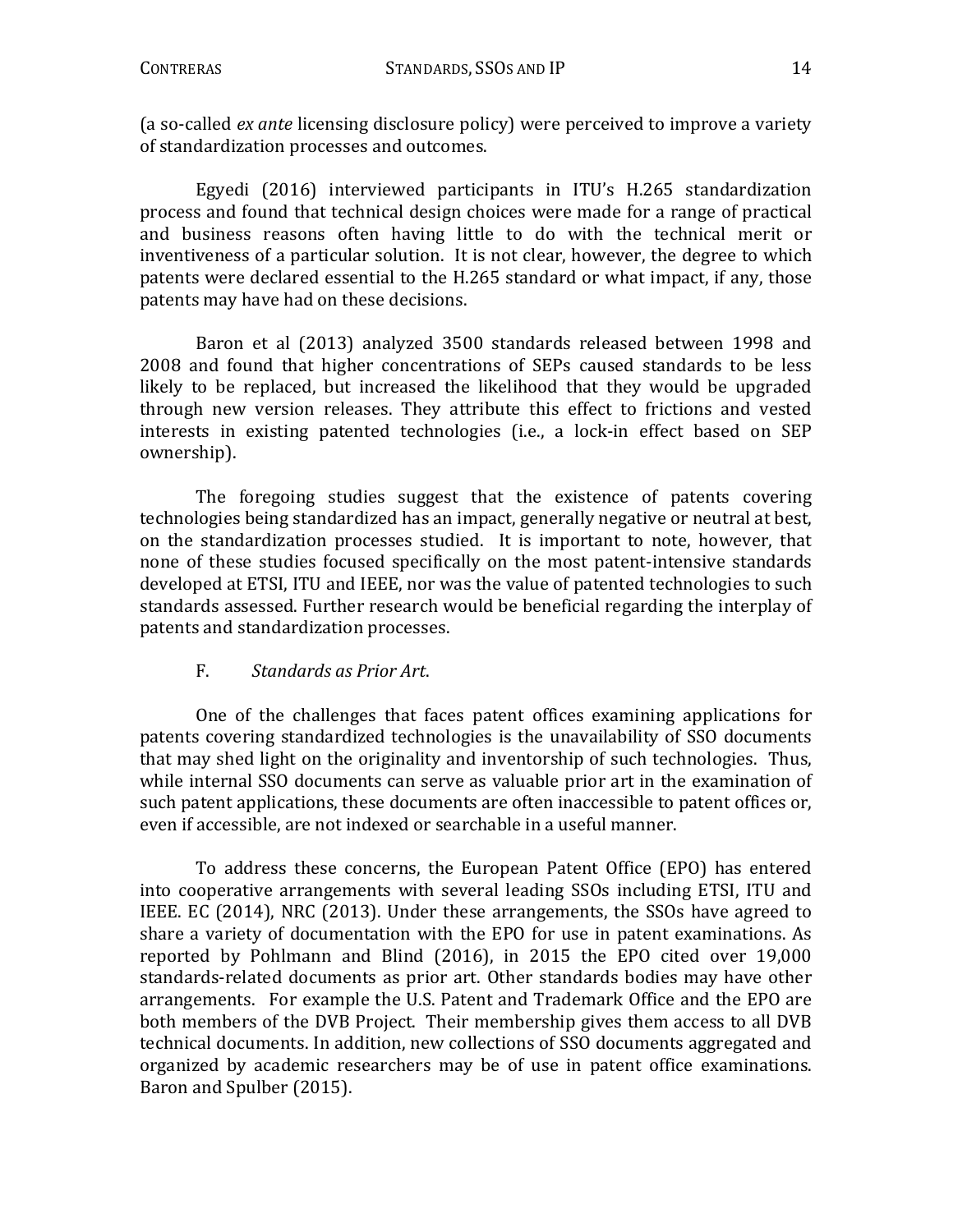G. Potential Market Effects: Hold-Up, Hold-Out and Stacking. There is significant debate across the industry and academy regarding the impact of patents on the development and distribution of standardized products. CRA (2016) classifies these potential issues and gauged their relative importance to a range of stakeholders using a consultation exercise involving 40 respondents and a series of 36 interviews. They found that injunctions, hold out, hold up, royalty stacking and over-declaration of SEPs were perceived as the "main problems" caused by SEPs. Each of these issues is discussed in greater detail below.

1. *Hold-Up*. There is a large and varied theoretical literature concerning the potential effects that patents covering standards may have on product development and markets. One of the principal areas of debate concerns the potential for SEP owners to "hold-up" the market by demanding excessive royalty rates after a standard has been widely adopted and manufacturers who have made investments in the standardized technology have become "locked-in" (Shapiro (2001), Swanson and Baumol (2006), Farrell et al. (2007), Lemley and Shapiro  $(2007)$ , Lichtman  $(2010)$ , Chien and Lemley  $(2012)$ , Chien  $(2014)$ ). In addition to raising costs for potential competitors, it has also been theorized that patent holdup can increase consumer prices and hinder innovation. The potential for standards-based patent hold-up has been echoed by antitrust and competition authorities in the U.S., Europe and elsewhere (DOJ-FTC (2007), FTC (2011), FTC  $(2012)$ , EC  $(2014)$ ), as well as by courts adjudicating standards-related cases (*Microsoft* (2013), *Ericsson* (2014)). Ernst, Lee and Kwak (2014), taking an international perspective, argue that strategic patenting of standardized technologies can stifle economic development, particularly in less-developed economies. Siebrasse (2017) offers a comprehensive survey of the theoretical literature concerning hold-up for standardized products.

Nevertheless, systematic evidence of standards-based patent hold-up in the market has not been collected, and reports of hold-up by individual firms are criticized as unreliable or too specific to support general conclusions. As a result, several commentators have questioned whether the threat of patent hold-up should be of concern, citing, among other things, a lack of empirical evidence of systematic hold-up in ICT industries (Geradin and Rato (2007), Spulber (2008), Sidak (2008), Gupta (2013), Kieff and Layne-Farrar (2013), Layne-Farrar (2014b), Sidak (2015a, 2015b)). In a recent study, Galetovic, Haber and Levine (2015) measure market characteristics that have traditionally been associated with industries subject to hold-up (high quality-adjusted prices and low rates of innovation) in markets characterized by significant patenting and standards (SEP-reliant industries). They find that SEP-reliant industries such as digital communications exhibit significantly faster price reductions and higher levels of innovation than held-up industries such as electrical power, tending, they assert, to refute the hold-up hypothesis. Epstein, Kieff and Spulber (2012) are particularly critical of governmental agencies that have taken action in response to perceived threats of hold-up, and view these agencies as themselves introducing various market inefficiencies.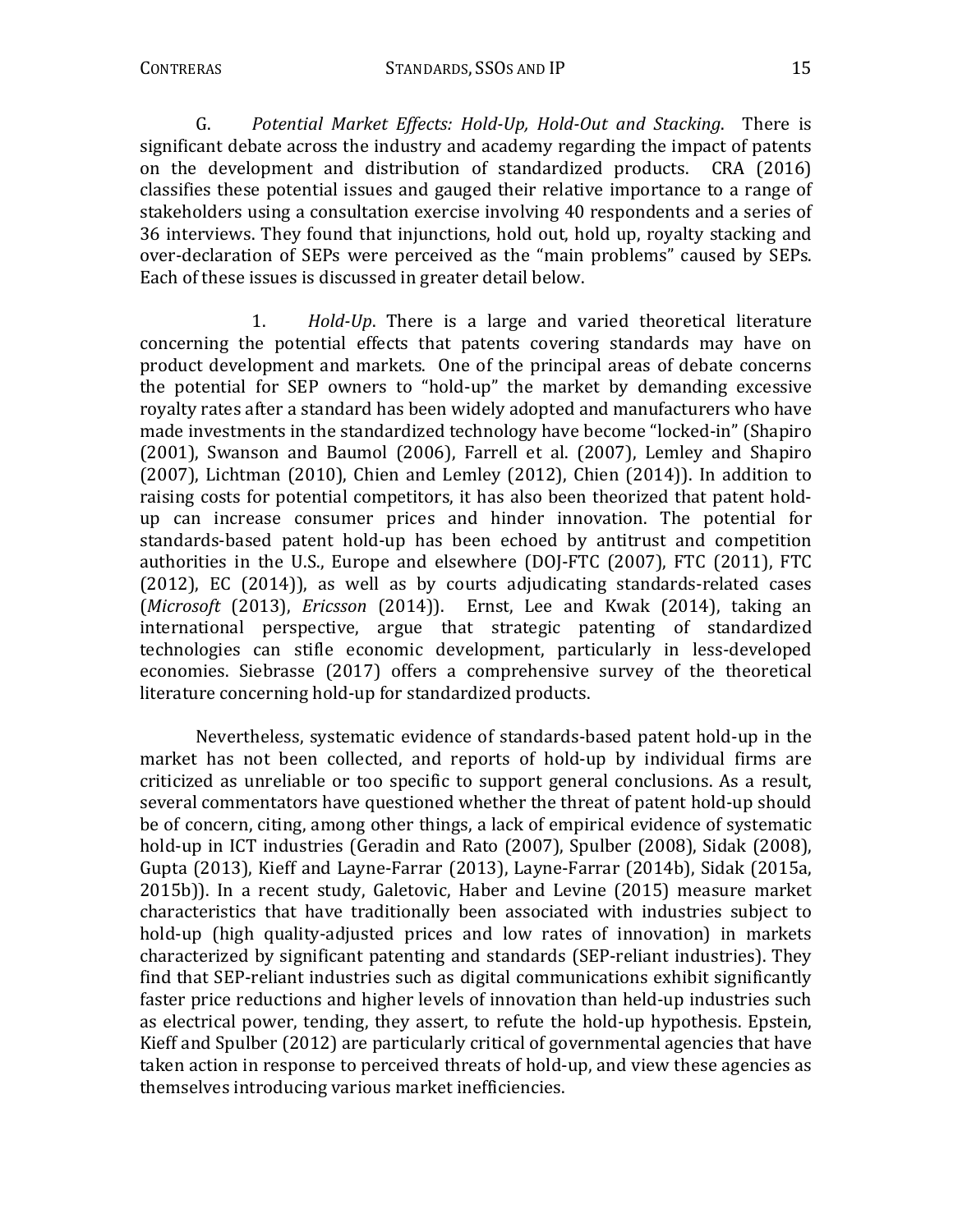Commentators have also drawn attention to the potential for opportunistic behavior by standards implementers (licensees), which has been referred to as "reverse hold-up" or "hold-out" (Geradin (2010), Kieff and Layne-Farrar (2013), Camesaca et al. (2013), Chien (2014), Cotter (2014), Sidak (2015a)). In hold-out situations, a potential licensee may refuse to pay a "reasonable" royalty rate to use a SEP in a standards-compliant product. If the SEP holder itself is bound to charge no more than a reasonable royalty, and if it is unable to seek injunctive relief to prevent the implementer's infringement, the SEP holder has little recourse but to sue the implementer for patent infringement and recover, at most, the reasonable royalty that it would have received in the first place.<sup>17</sup> Thus, under this theory, standards implementers would have a significant incentive to hold out for as long as possible. The potential for hold-out behavior by standards implementers has been recognized by governmental agencies (FTC  $(2011)$ , DOJ-PTO  $(2013)$ ). The FTC identifies holdout situations as instances in which it may be reasonable for SEP holders to seek injunctive relief to prevent ongoing infringement by recalcitrant implementers (*Motorola and Google* (2013)). Nevertheless, like hold-up, there is little empirical evidence relating to the prevalence of hold-out in standard-setting environments.<sup>18</sup>

2. *Royalty Stacking*. As described by the U.S. Court of Appeals for the Federal Circuit, "[r]oyalty stacking can arise when a standard implicates numerous patents, perhaps hundreds, if not thousands. If companies are forced to pay royalties to all [patent] holders, the royalties will "stack" on top of each other and may become excessive in the aggregate" (*Ericsson* (2014)). Lemley and Shapiro (2007) have argued that stacking will result in higher prices for consumers because (a) patent holders and product manufacturers will each seek to maximize their margins (a phenomenon, which is not unique to patent licensing, known as "double marginalization"), and (b) holders of complementary patents will increase their royalties to a level that, in the aggregate, will depress sales of end products and, in turn, reduce their individual profits (the well-known problem of "Cournot complements"). They also argue that stacking is likely to exacerbate and amplify patent hold-up behavior by introducing multiple patent holders with potential holdup power.

Interestingly, though the large number of patents covering various standardized technologies has been amply documented (see Part II.B above), relatively little public data is available regarding aggregate patent royalty rates for standardized products. In the mid-2000s, a number of SEP holders voluntarily disclosed their standard licensing rates for wireless telecommunications standards (Contreras 2015c, Table 4), and there was at least one attempt by a group of network operators to establish maximum aggregate royalty rates for

 $17$  Contreras and Gilbert (2015) argue that FRAND royalties should be calculated in essentially the same manner as reasonable royalty damages.

 $18$  In one early interview-based study, Blind and Iversen (2004), found that of large companies involved in standardization, 40% responded that their licensing conditions had not been accepted, and 35% had experienced infringements of their patents.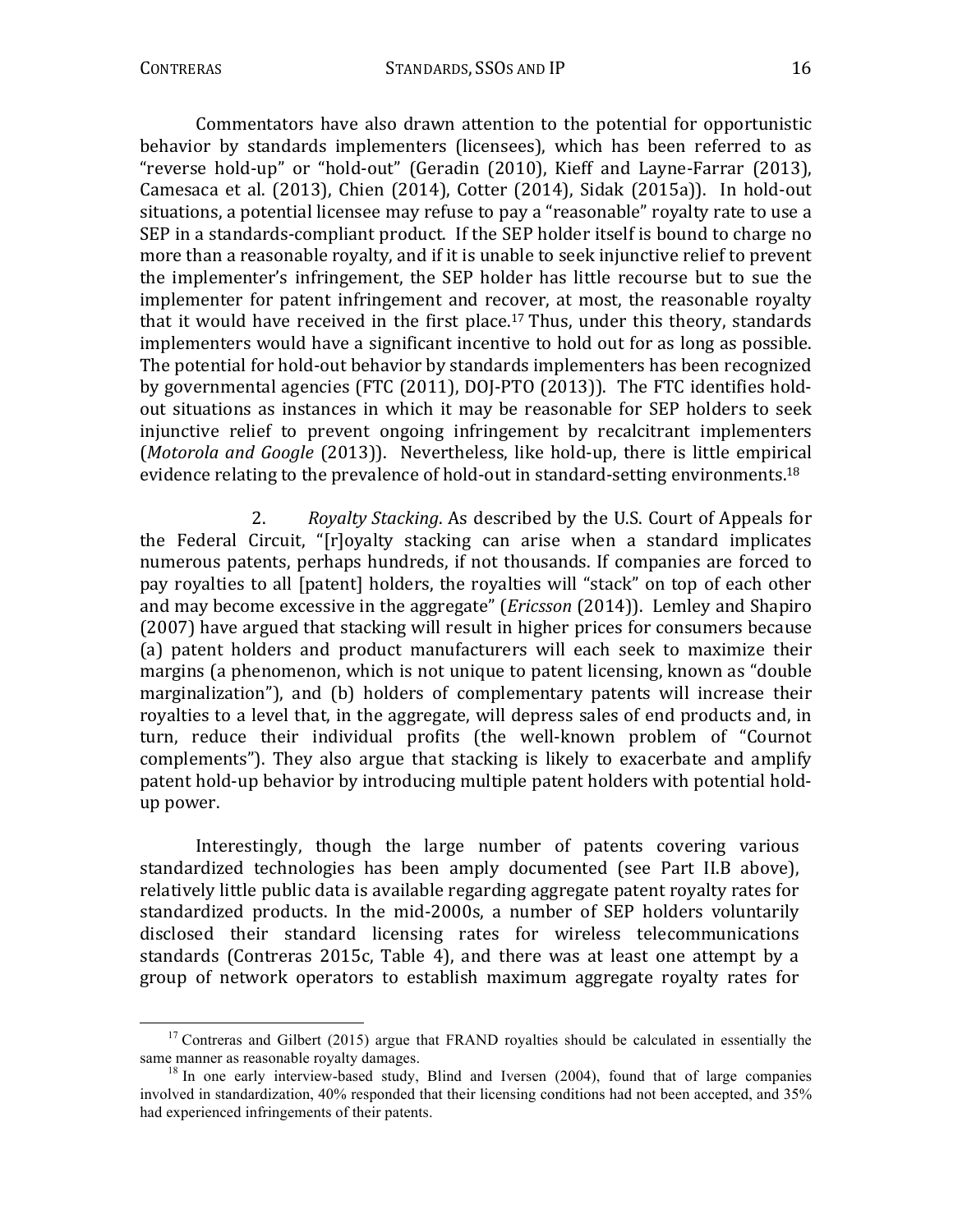certain wireless standards through the Next-Generation Mobile Networks (NGMN) consortium (Contreras 2013a, 178-79). More recently, evidence regarding SEP royalty rates has emerged in litigation over SEP licensing terms (see Part IV.B.1 below). For example, in *Microsoft* (2013), the court, in analyzing the patent holder's proposed royalty rates, found "significant stacking concerns." Specifically, it observed that

[t]here are at least 92 entities that own 802.11 [standard-essential] patents]. If each of these 92 entities sought royalties similar to [the patent holder's] request of 1.15  $\%$  to 1.73  $\%$  of the end-product price, the aggregate royalty to implement the  $802.11$  Standard, which is only one feature of the Xbox product, would exceed the total product price.

On this basis, the court determined that the royalty sought by the patent holder was unreasonable, because "if everyone wanted the same deal, it would quickly make the end-product price untenable commercially" *Microsoft* (2013).<sup>19</sup> In *Innovatio* (2013b), the court was also required to calculate the "reasonable" royalty for patents covering different aspects of the 802.11 standard. In doing so, it considered "the total royalties an implementer would have to pay to practice the standard" and "whether the overall royalty of all standard-essential patents would prohibit widespread adoption of the standard." Bartlett and Contreras (2017) discuss the methods used to determine FRAND royalties in five different reported cases involving the 802.11 standard, suggesting not only that royalty stacking for this standard may be an issue, but that judicial royalty determinations, as they are currently undertaken, are both inconsistent and unpredictable.

Outside of judicial proceedings, however, data regarding patent royalty rates is typically protected by confidentiality agreements, making the collection and analysis of such data difficult. Given these constraints, Contreras et al.  $(2016)$ have proposed mechanisms for making more royalty data available to researchers and policy makers.

Notwithstanding the difficulty of obtaining FRAND royalty data, there is a growing body of empirical literature seeking to quantify the aggregate patent royalty burden for various standardized technologies. Geradin, Layne-Farrar and Padilla (2008) review earlier (non-standards based) empirical studies of royalty stacking in industries such as semiconductors, software and biomedicine, finding that stacking, while present, did not seriously impair those industries. They also assess the potential for royalty stacking on ETSI's 3G WCDMA and IEEE's 802.11 Wi-Fi standards, generally disputing estimates of stacking offered by Lemley and Shapiro (2007).

Stasik (2010) analyzes the aggregate royalty burden on ETSI's 4G LTE standard, as to which several major patent holders have voluntarily announced

 $19$  But see Layne-Farrar and Wong-Ervin (2014), using numerical examples to critique this approach.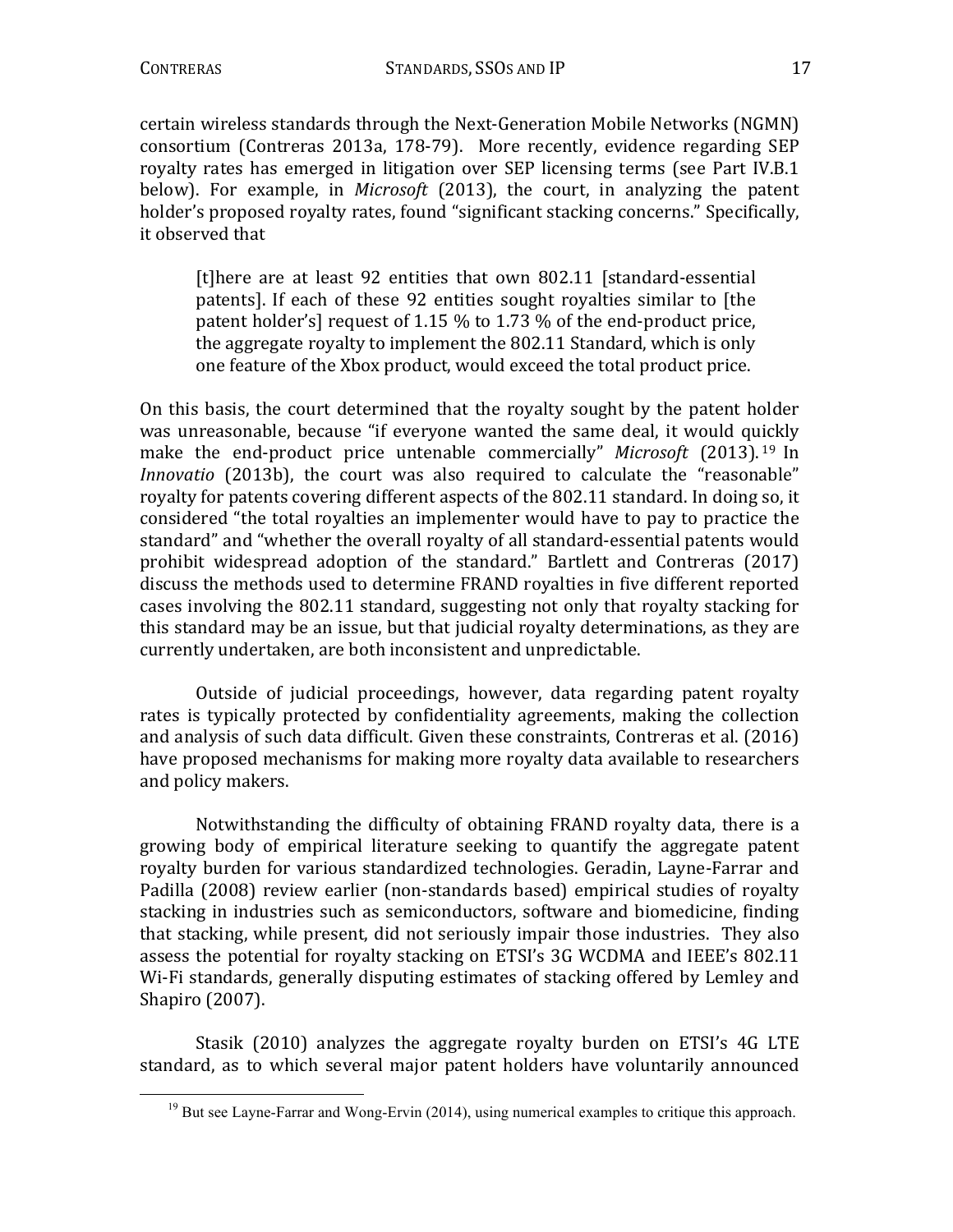royalty rates or ranges. Based on early announcements by nine major LTE SEP holders, Stasik finds an aggregate royalty burden of 14.8% of the end product price. Armstrong, Mueller and Syrett  $(2014)$  quantify the royalty "stack" for smart phone devices by identifying and aggregating known and estimated royalty rates for the different functional subsystems of such devices. They find that, absent cross-licensing and other royalty-reducing measures, the aggregate patent royalty for a hypothetical  $$400$  smart phone would be  $$120$ , or  $30\%$  of the end product price.20

Other authors, however, contest the evidence of royalty stacking in standardized technologies. In addition to disagreement over the theoretical claims made by Lemley and Shapiro (2007), they observe that despite the large number of patents covering standards for technologies such as 3G and Wi-Fi, these technologies have flourished in the marketplace, suggesting that in practice royalty stacking may not present a significant market risk. Geradin, Layne-Farrar and Padilla (2008), Sidak (2008), Gupta (2013), Mallinson (2015).

Galetovic and Gupta (2016) look to secondary market effects to draw conclusions about whether royalty stacking has occurred in the mobile wireless industry. They observe that from 1994 to 2013, the number of firms holding SEPs covering ETSI's 2G, 3G and 4G standards increased from 2 to 130. At the same time, they observe that the number of devices implementing these standards sold annually increased by approximately 20%, average selling price dropped by up to 24.8% annually on an adjusted basis, and the number of device manufacturers grew from one to 43. These indicia, they contend, suggest that the market is not subject to royalty stacking.

In an effort to link claims of harm arising from royalty stacking to actual evidence of harm, the court in *Ericsson* (2014) required that claims alleging damage due to royalty stacking must be supported by actual evidence of such harm to the claimant. Sidak  $(2016)$ . The court's reasoning is questioned by Contreras  $(2015d)$ , who argues that royalty stacking with respect to a standard may have an impact on the reasonableness of any particular SEP holder's individual royalty rate, irrespective of the magnitude of royalties paid by the implementer at the time of an infringement suit by the SEP holder. Requiring the implementer to show specific harm from royalty stacking could thus result in a race to the courthouse by SEP holders, each seeking to levy a royalty before the aggregate paid by the implementer becomes unreasonably high.

# H. *Patent Pools and Standards.*

 

<sup>&</sup>lt;sup>20</sup> Mallinson (2015) challenges this result, estimating an aggregate smart phone royalty burden of approximately 5%, based on estimated industry-wide annual U.S. smart phone SEP licensing revenue of \$19 billion. Layne-Farrar (2014b) also disputes the analysis undertaken by Armstrong, Mueller and Syrett (2014) on several counts.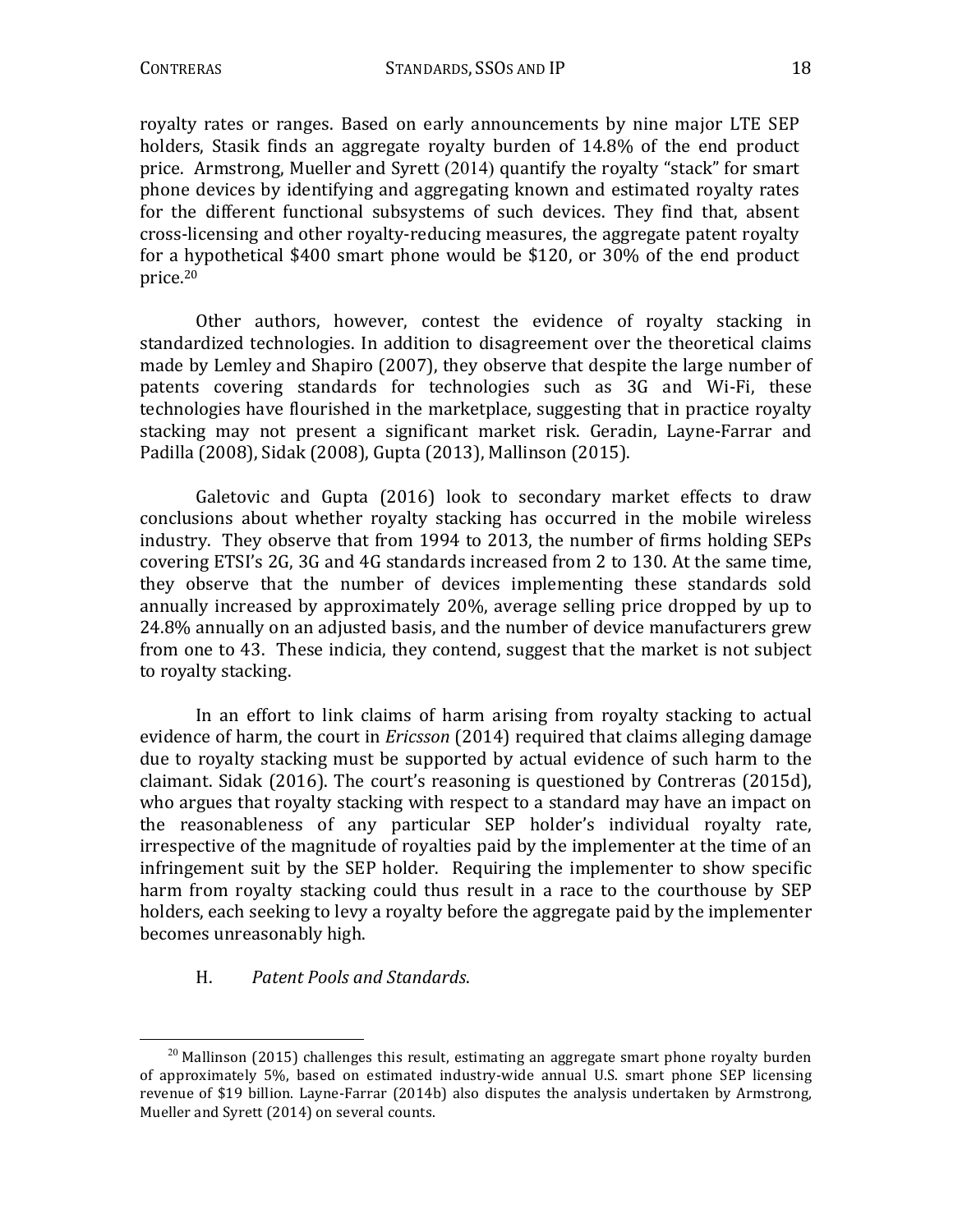Several important standards, particularly in the consumer electronics industry, were developed by small groups of firms that make their standardsessential patents available through patent pools. Well-known patent pools exist for popular families of standards such as MPEG, CD and DVD. Patent pools have also been formed for standards that were developed in larger SSOs, often containing only a subset of the known SEPs covering those standards. Examples include the Via Licensing and Sisvel pools for IEEE's 802.11 standard and MPEG-LA's pool for ITU's H.264 standard. *Microsoft* (2013), Bekkers and Updegrove (2012). The DVB Forum offers a unique example of a developer of voluntary consensus standards, all members of which participate in a patent pool. Eltzroth (2008).

Patent pools offer numerous efficiencies in licensing and are generally characterized by license terms (including royalties) that are published and uniform across all licensees, though care must be taken to avoid anticompetitive collective activity in the formation and operation of such pools. Shapiro and Varian (1999), Shapiro  $(2001)$ , Contreras  $(2013b)$ , Lundqvist  $(2014)$ . Despite the potential benefits offered by pools, relatively few patent pools have been formed around technical interoperability standards. Biddle, White and Woods (2010) find that of 251 standards implemented in a typical laptop computer, only 3% were subject to patent pools, with the remainder subject to FRAND or royalty-free licensing commitments. Polhmann (2016), analyzing more than 200,000 individual SEP declarations, finds that only 9% of declared SEPs are pooled. There are several possible explanations for the relative scarcity of patent pools in the field, including significant up-front costs associated with evaluating pooled patents for essentiality.  $21$  Contreras (2013b). There is a large empirical and theoretical literature devoted to patent pools, both standards- and non-standards related, which is discussed in Chapter x of this volume.

Though not a patent pool *per se*, another novel structure that sought to offer aggregated SEP licenses was Intellectual Property Exchange International (IPXI), a trading exchange that offered unitized license contracts covering 194 patents declared essential to IEEE's 802.11n standard. For various financial and business reasons, IPXI ceased operations in 2015 (Contreras 2016c).

#### I. Patent Assertion Entities (PAEs) and Standards-Essential Patents

A significant amount of recent empirical literature seeks to measure the quantity and effect of litigation activity by so-called patent assertion entities (PAEs). FTC (2016), JRC (2016). Most of this work is centered in the U.S. and Europe.

 $21$  Unlike SEPs subject to licensing commitments by the patent holder, current interpretations of antitrust law require that patents contributed to a pool must be found to be essential to the standard by an objective evaluator. DOJ-FTC (2000), DOJ-FTC (2007). CRA (2016) reports that the estimated cost of a third party patent essentiality assessment is approximately EUR 9000 (p.50), and that imposing such a cost on ETSI's 2G/3G/4G standards would result in an aggregate cost of approximately EUR 427.5 million  $(p.59)$ .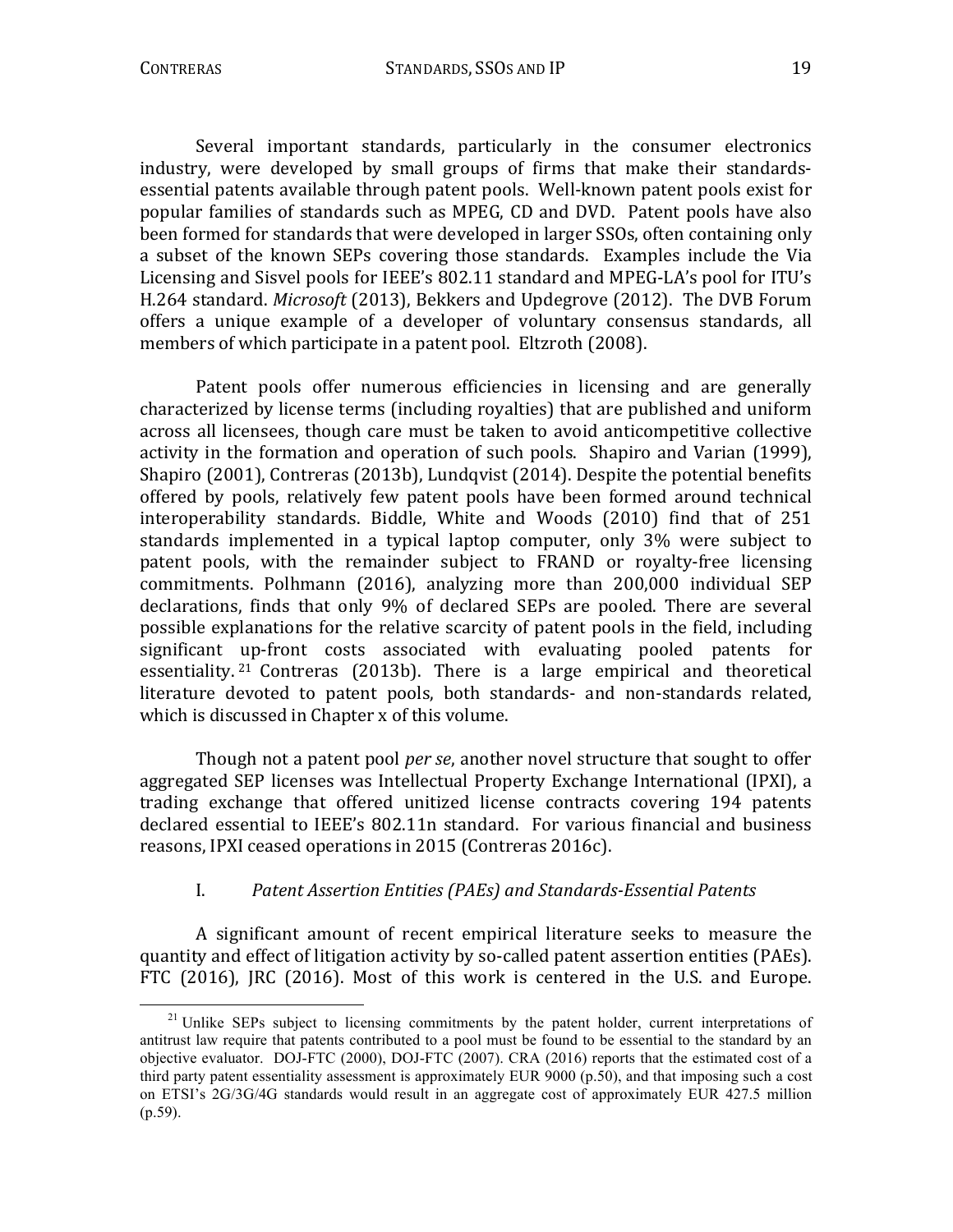Concurrently, there have been numerous proposals to amend legislation and regulations to address perceived issues arising from PAE litigation. Several prominent reported cases involve assertion of SEPs by PAEs, including *N-Data* (2008) and *Innovatio* (2013). However, there has been comparatively little empirical work studying the accumulation and assertion of standards-essential patents by PAEs.

The first empirical study of SEP assertion by PAEs appears to be that conducted by Contreras (2016b). This study measured assertion of SEPs covering seven widely-adopted standards in U.S. district courts from 2000-2015. It found that  $77\%$  of these assertions were initiated by non-practicing entities (NPEs), most of which were PAEs, and that both NPEs and practicing entities asserted significant numbers of SEPs unencumbered by FRAND or other licensing obligations. Contreras et al. (2017) have extended this study to cover SEP assertions in Germany and the UK.

In 2016, the European Commission's Joint Research Centre published a study of PAE behavior in Europe (JRC (2016)), which found through 18 in-depth interviews that PAEs in Europe are acquiring and asserting significant numbers of SEPs, particularly in the telecommunications sector. Likewise, Pohlmann and Blind (2016) find that several NPEs (IP Asset Trust, Cluster Technology, Sisvel, Unwired Planet, Innovative Sonic) are among the largest acquirors of SEPs (Table 5). Interestingly, these results were not observed by the U.S. FTC in a study released in the same year (FTC 2016). The FTC, based on surveys distributed to 22 selected PAEs whose identities were not disclosed, found that less than  $1\%$  of the patents held by such PAEs were SEPs. This finding led the FTC to conclude that its survey sample did not include any PAEs that focused on monetizing SEPs (pp. 136-37).

## J. *Patents and Non-ICT Standards*.

The vast majority of literature relating to patents and technology standardization has focused on the information and communications technology  $[ICT]$  sector. As reported, however, by Blind et al.  $[2011]$ , NRC  $[2013]$ , EC  $[2014]$ and Baron and Spulber (2015), significant standardization activities occur outside of ICT. At least two significant actions by the U.S. Federal Trade Commission have involved the potential assertion of patents in non-ICT fields (*Unocal* (gasoline additives) and *Bosch* (automotive electronics)). Nevertheless, on the whole patents have played a relatively modest role in SSOs and standardization in non-ICT fields. Blind et al.  $(2011)$  find that among seven large formal SSOs studied, 98% of patent disclosures applied to ICT standards. These results are confirmed by Baron and Pohlmann (2015) and Pohlmann and Blind (2016).

Several recent case studies of standards in non-ICT technology fields show a similarly small, but potentially growing, role for patents: Torrance and Kahl (2014) (synthetic biology) Kumar and Rai  $(2007)$  (synthetic biology), Contreras  $(2013c)$ (bioinformatics), Contreras and McManis (2013) (sustainable building materials),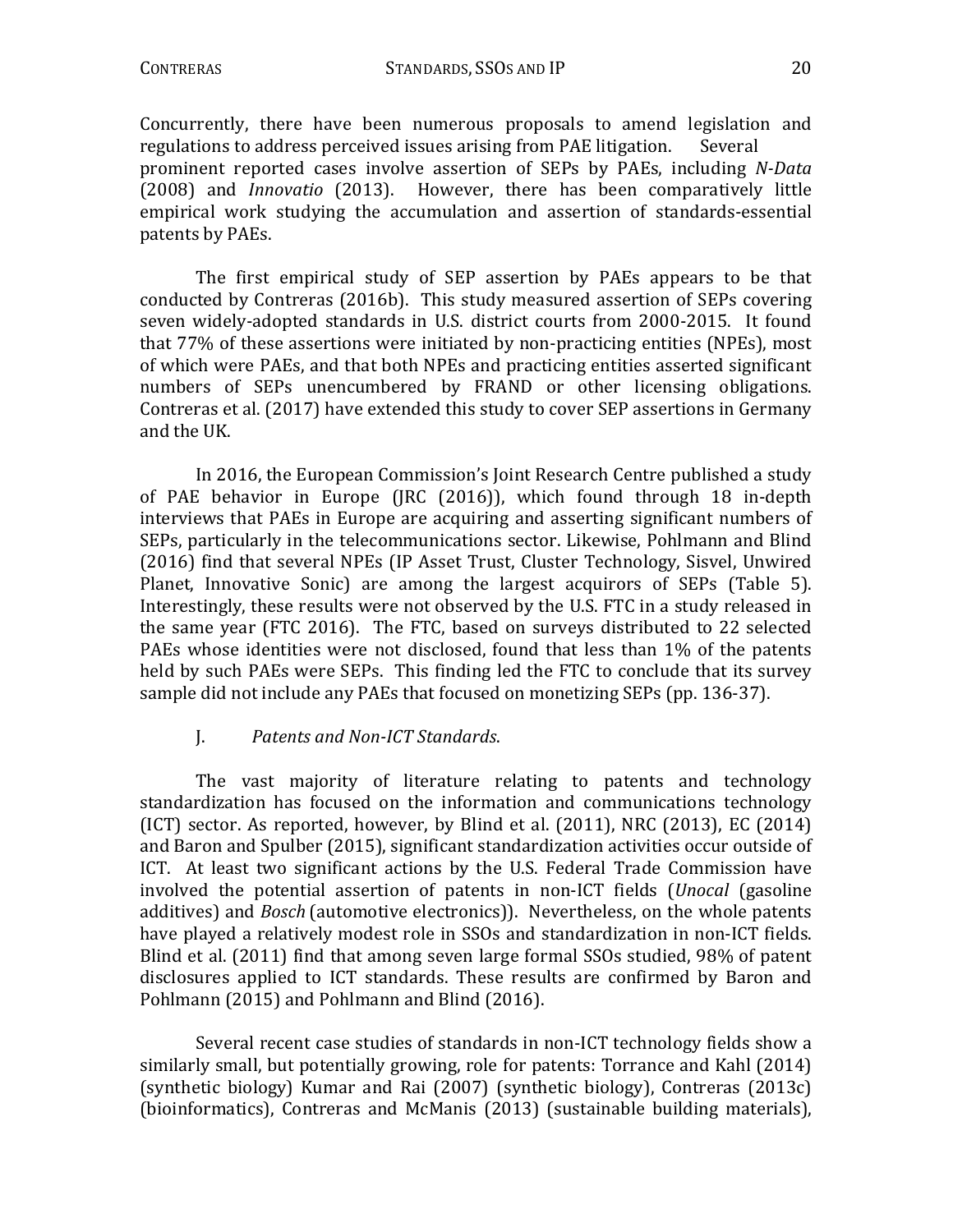Jillavenkatesa, Evans and Wixon (2012) (nanotechnology), Contreras (2012) (smart grid). Several of these authors observe, however, that patents could play an increasingly prominent role in standardization in non-ICT industries as these industries mature and spur larger product markets, and emphasize the desirability of open standards frameworks in these industries (Contreras (2013c, 2012), Kumar and Rai  $(2007)$ ). In contrast, Blind and Iversen  $(2004)$  map standards intensity and patent intensity for nine different technology-focused industries including ICT, aeronautics, optoelectronics, nanotechnology, pharmaceuticals and biotechnology (Fig. 4.4-1). They conclude that issues relating to patents and standards are the most heated in industries with the highest levels of standardization and patent intensity, namely ICT, and that issues are less pressing at lower intensity industries such as nanotechnology.

## III. Private Ordering and SSO Patent Policies

Over the past two decades, SSOs have responded to the increasing number of patents covering standardized technologies and the perceived threats of patent hold-up and stacking by adopting a series of policy measures intended to address these concerns.<sup>22</sup> EC (2014) identifies seven distinct goals of SSO patent policies: (1) enabling informed decisions about technology inclusion, alternatives and design-around, (2) ensuring that licenses for SEPs are available, (3) preventing patent hold-up, (4) preventing patent "ambush" and blocking, (5) preventing excessive cumulative royalties (stacking), (6) preventing discrimination among implementers of a standard, and (7) ensuring transparency about SEPs. Bekkers and Updegrove (2012) find, however, that few SSOs explicitly state the goals or intended purposes of their patent policies.

SSO patent policies today fall into two general categories: disclosure policies and licensing policies, and often include elements of both. Disclosure policies typically require participants in the standards development process to disclose patents they hold that are believed to be essential to the implementation of the standard. Licensing policies typically require that participants grant implementers licenses under their standards-essential patents on terms that are "reasonable and nondiscriminatory" (RAND) or "fair, reasonable and nondiscriminatory" (FRAND).<sup>23</sup>

# A. *Cataloging SSO Patent Policies*

Numerous efforts have been made to catalog and classify the provisions of SSO patent policies. Lemley (2002) reviewed the policies of 43 SSOs across a range of industries and classified them based on features including whether they included a disclosure requirement, whether participants were required to search their patent

<sup>&</sup>lt;sup>22</sup> SSO policies are generally assumed to be binding on SSO participants through a series of legal mechanisms including contract, estoppel and antitrust/competition law. Lemley (2002), Contreras (2015a).<br><sup>23</sup> The terms RAND and FRAND are, for all practical purposes, synonymous (DOJ-PTO (2013)).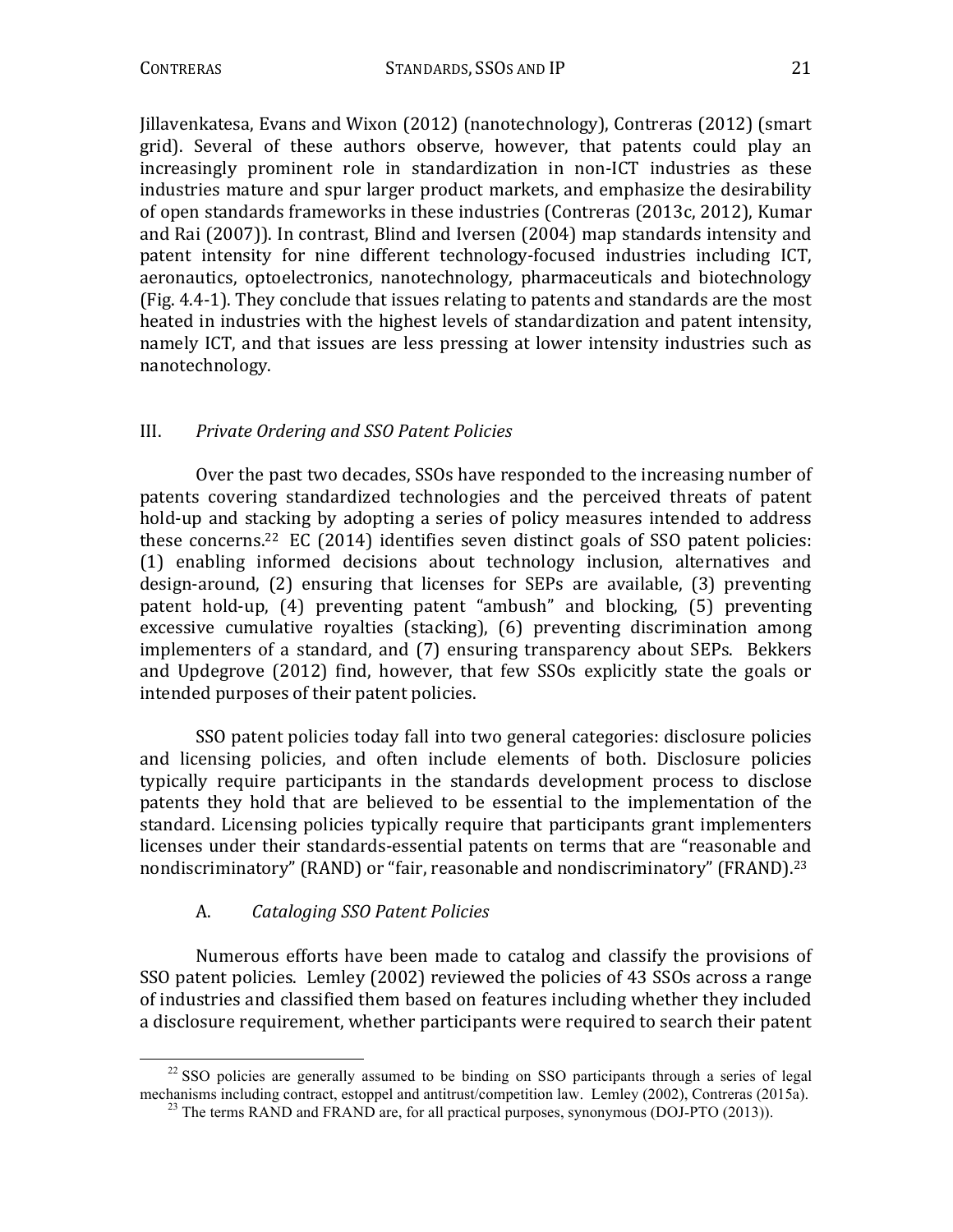portfolios to identify SEPs, and whether they included a licensing requirement (RAND or royalty-free)). Chiao, Lerner and Tirole (2007) assess the policies of 59 SSOs and code for features including form of membership (corporate versus individual), decision making rule (majority or consensus), and SSO age and scope (single or multi-purpose). Bekkers and Updegrove (2012) offer an in-depth survey of the policies of 12 SSOs representing a cross section of organizational models, geographic region, and technology focus. They describe in detail the many variants that SSOs have adopted regarding the mechanics of patent disclosure (timing, knowledge, level of detail, definition of essentiality, updating) and licensing commitments (FRAND vs. royalty-free, beneficiaries, duration, field of use, geographic scope, transfer with underlying patents, suspension of licenses, requirements that licensees license-back their own patents (reciprocity), and the patent holder's ability to opt-out of granting licenses under certain circumstances). Many of these variants are also discussed in detail in ABA (2007), which was compiled by a committee of experts involved in standardization activities. Blind et al. (2011) analyze the policies of 22 SSOs of varying sizes and geographic scope (including one SSO based in China) in a similar fashion. Baron and Spulber  $(2015)$ code the policies of 36 different SSOs in the ICT sector for inclusion of various key terms pertaining to patent disclosure and licensing, as well as other procedural aspects of SSO operation including voting mechanics, openness, and balance of interests. CRA (2016, Ch.3) maps different SSO policy provisions (FRAND licensing, ex ante disclosure of royalty rates, etc.) to underlying economic issues (e.g., hold-p, hold-out, patent ambush, etc.) and assesses the impact of such provisions on the identified issues.

# *B. SSO Policy Features: FRAND Licensing Terms*

The above studies present a wealth of information regarding the policy features of SSO. Among the most notable results is the prevalence of SSO policies that require licensing of SEPs on terms that are at least FRAND. Of 36 SSO patent policies reviewed by Lemley (2002), 29 contained FRAND commitments; and of 251 laptop standards identified by Biddle, White and Woods (2010), 75% were subject to FRAND commitments. In their recent study of 36 SSO policies, Baron and Spulber (2015) find 9 SSOs that require FRAND licensing and 23 that permit the licensor to choose from a menu of licensing options, with FRAND licensing being the least restrictive. Pohlmann and Blind (2016) find, based on analysis of more than 200,000 SEP disclosures across a range of SSOs, that 68% of such disclosures contain FRAND licensing commitments.

Though less common than SSO policies permitting SEP holders to charge royalties at FRAND rates, some SSOs require their participants to license patents on reasonable terms that are royalty-free (RF). This phenomenon is discussed in detail in Part V.C, below.

Much has been written regarding the meaning of FRAND, both with respect to the level of royalties that qualify as "fair" and "reasonable", what degree of similar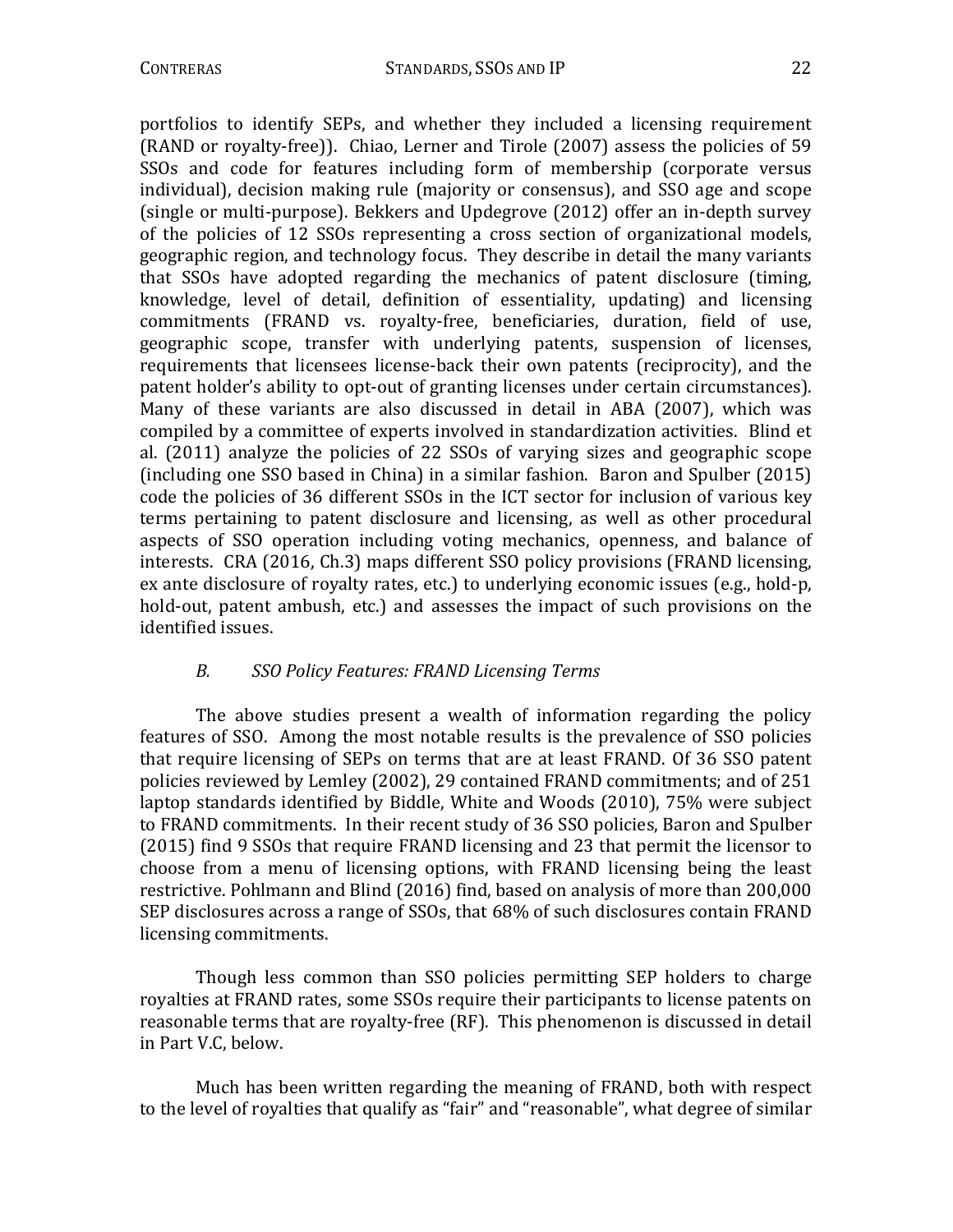treatment of licensees is required to comply with the "non-discrimination" prong of FRAND, as well as the reasonableness of other terms included in license agreements (e.g., reciprocity, grant-backs, transfer of patents, confidentiality, and the like). A full discussion of these licensing terms is beyond the scope of this review. Where litigation over FRAND terms has arisen, specific issues are discussed in greater detail in Part IV.B below. Comprehensive discussions of the many diverse terms found in FRAND licensing agreements can be found in Pentheroudakis and Baron  $(2017)$ , NRC  $(2013)$ , Bekkers and Updegrove  $(2012)$  and ABA  $(2007)$ .

# C. *SSO Policy Evolution and Amendment*

SSO patent policies, far from being static documents, are amended and adapted with some regularity. Tsai and Wright (2015) find that many SSOs amend their patent policies as frequently as once per year or more. Most of these amendments, however, are not significant. Major amendments to SSO patent policies have often been prompted by prominent industry litigation or enforcement actions. Layne-Farrar (2014a) identifies substantial patent policy amendments at 10 major SSOs and assesses whether they are proactive, reactive or non-responsive to four general trends in antitrust enforcement: patent ambush, $24$  excessive royalty rates, transfer of patents subject to SSO licensing commitments and attempts to obtain injunctions on patents subject to licensing commitments. She finds that while the first two concerns (patent ambush and royalty rates) have largely been addressed by the SSOs studied, the last two concerns (patent transfer and injunctions), which have emerged more recently, have not yet been addressed fully. Tsai and Wright (2015) study SSO policy amendments pertaining to licensing rules and disclosure at 11 SSOs. They rate the amendments based on their reduction of ambiguity in policy language (significant reduction, moderate reduction, no reduction, increase in ambiguity) and find a gradual reduction in policy ambiguity across the board. On the basis of these findings, both Layne-Farrar and Tsai and Wright urge enforcement agencies to moderate their enforcement actions in order to give SSOs time to amend their policies to address concerns.

In their review of 36 SSO patent policies, Baron and Spulber (2015) observe a general strengthening of SSO licensing requirements over time, with four SSOs moving to royalty-free or non-assertion requirements after permitting royalties to be charged on SEPs, and two moving to a mandatory licensing requirement from no licensing obligation at all. They observe no significant modification to disclosure requirements over the period studied. Contreras and Housley (2008), however, discuss a clarifying amendment to the IETF patent disclosure policy prompted by an alleged failure of a participant to disclose a patent covering an optional portion of a draft IETF standard.

A few recent SSO patent policy amendments have generated significant controversy. The first of these involved VMEbus International Trade Association

<sup>&</sup>lt;sup>24</sup> See Section IV.A.1, below.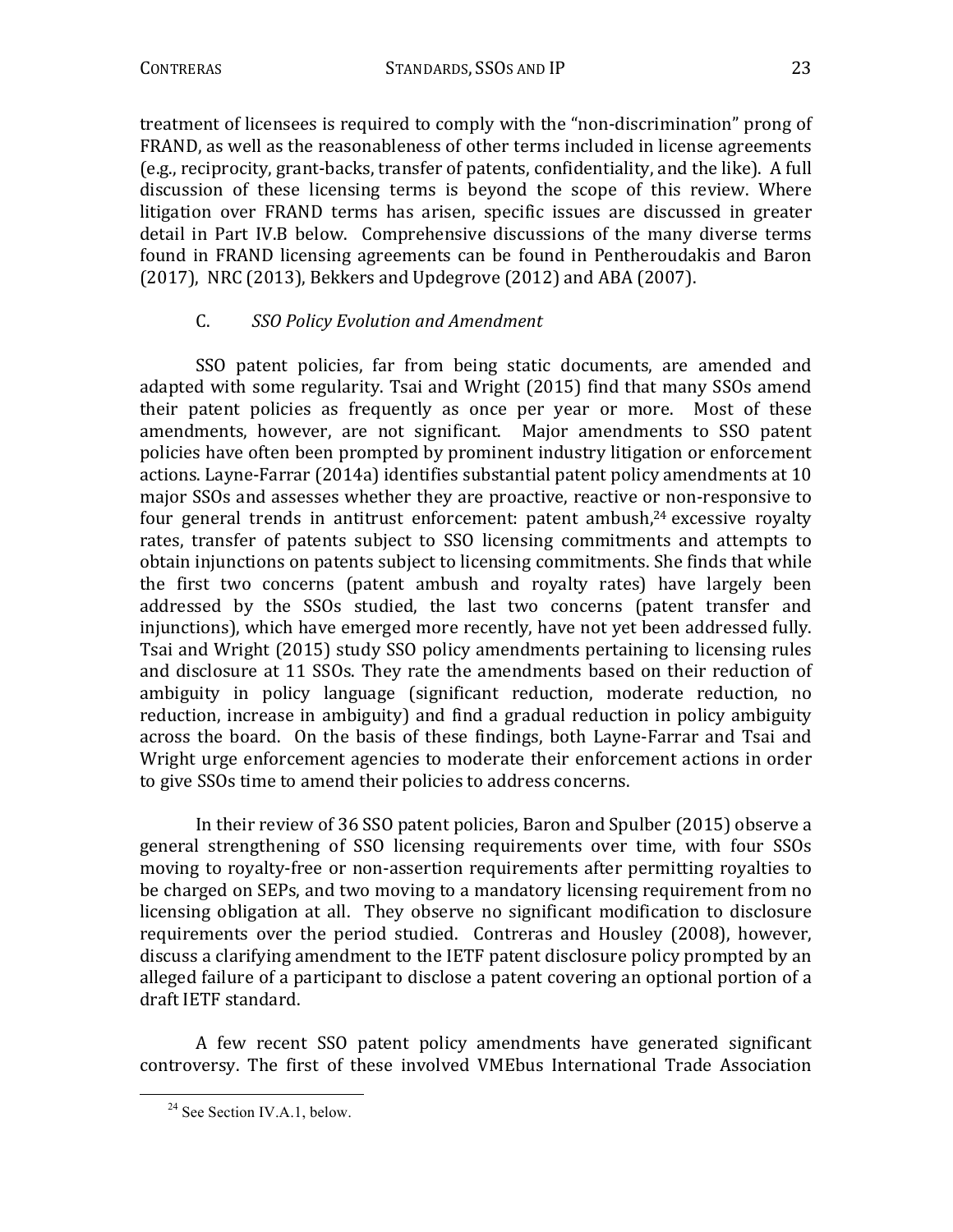(VITA), a medium-sized SSO focusing on avionics and defense electronics. In 2006, VITA developed a draft patent policy amendment requiring that its participants disclose not only patents essential to the implementation of VITA standards, but also the maximum royalty rates they would charge for those patents (a so-called "ex ante" licensing disclosure policy – see Part V.A, below). VITA submitted its proposed policy amendment to the U.S. Department of Justice, which issued a favorable business review letter approving the policy as proposed (DOJ 2006). Nevertheless, one of VITA's founding members objected to the change and withdrew from the organization as a result (Contreras (2013a)). A dispute ensued in which opponents led an unsuccessful campaign to have VITA's ANSI accreditation revoked.<sup>25</sup> Within the next several months, both IEEE and ETSI also adopted *ex ante* licensing disclosure policies. However, due to internal opposition, these two SSOs made *ex ante* disclosures of royalty rates optional rather than mandatory (Contreras  $(2013a)$ , Tapia  $(2010)$ ). The DOJ approved IEEE's policy amendment in 2007. DOJ (2007).

In 2015, the IEEE adopted another set of major policy revisions. These included various clarifications regarding the meaning of the licensing commitments made to IEEE, limiting the ability of participants to seek injunctive relief against willing licensees, requiring commitments by transferees of committed patents, and permitting the arbitration of disputes over licensing terms (IEEE (2015)). The DOJ approved these amendments as having "the potential to benefit competition and consumers by facilitating licensing negotiations, mitigating hold up and royalty stacking, and promoting competition among technologies for inclusion in standards"  $[DOI (2015)]$ . Nevertheless, there was strong opposition to the amendments, both from industry and commentators, much of which focused on the DOJ's approval of the IEEE amendments, rather than the content of the amendments themselves. Lindsay and Karachalios (2015), Sidak (2015b).

## D. *SSO Patent Policy Influences on Firm Membership Decisions*

By and large, SSOs are voluntary membership organizations. Thus, members are free to leave, or decline to join, SSOs that have adopted policies that they view to be sufficiently adverse to their interests to outweigh the benefits of membership. Several authors have attempted to correlate SSO patent policy terms with firm decisions to participate in collaborative standardization activities and to model competition for membership among SSOs by means of differentiated policy documents.

Based on a survey of 149 European firms across industries, Blind and Thumm (2004) find that firms with greater rates of patenting activity are less likely to join collective standardization efforts due, in part, to the disclosure and licensing

<sup>&</sup>lt;sup>25</sup> Despite opposition by a vocal minority, both the approval vote at VITA (35-2 in favor of the amendments, 12 abstaining) and survey data compiled by Contreras (2013a) indicate that a substantial majority of VITA members supported the amendments.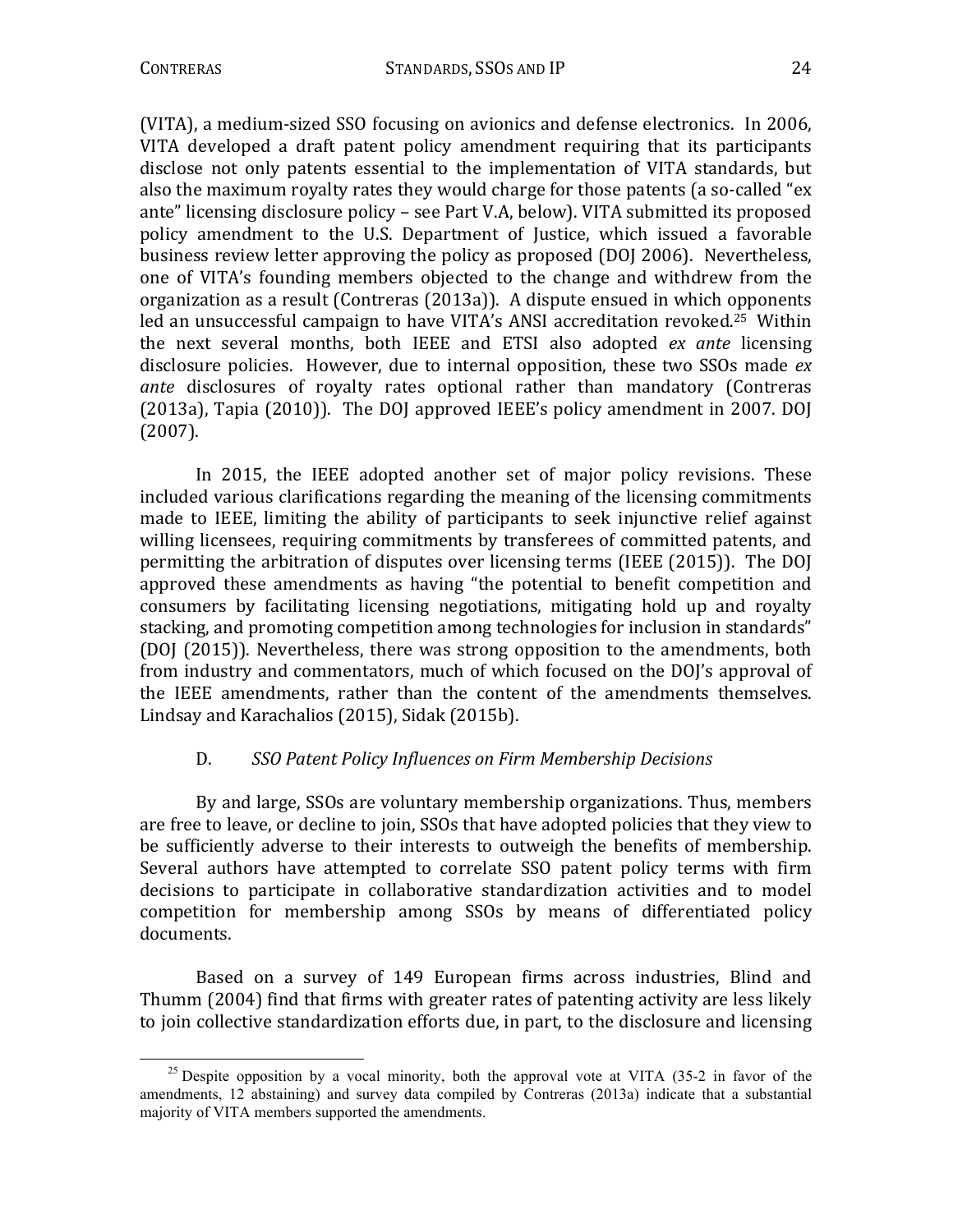requirements imposed by SSOs. These results, however, are not necessarily borne out by more focused studies of firms in the ICT sector, in which the value of participating in SSOs is perceived to be high (Delacey et al. (2006)). Lerner and Tirole (2006) develop a model, supported by interviews with SSO participants, in which differing SSO rules regarding the disclosure and licensing of patents may impact an organization's choice of which SSO to join. That is, they view SSOs as competing for members on the basis of their patent and other policies. Chiao, Lerner and Tirole (2007) empirically test some of the predictions made by Lerner and Tirole (2006) using a sample of 59 SSO policies. Among other things, they find that SSOs that are oriented toward a small group of sponsor firms are less likely to demand policy-based concessions from members.

Two recent case studies have examined the effects of specific SSO patent policy changes on SSO membership. Contreras (2013a) tested predictions that VITA's adoption of a mandatory *ex ante* licensing disclosure policy (see Part III.C) above) would drive members from the organization. He finds that, other than the single member that most strenuously objected to the policy change, no members departed the SSO as a result of the change, and overall membership increased substantially in the years following the change. Stoll (2014) examines the effects of a policy shift at OASIS, an SSO focused on software standards, from requiring FRAND licensing to allowing individual working groups to require royalty-free licensing of SEPs. He finds that, following the OASIS policy amendment, overall membership levels dropped and member composition shifted, with the number of software producers decreasing and the number of research organizations and systems integrators increasing. These studies may be informative for future research, particularly as the impact of IEEE's 2015 policy amendments is observed.

# IV. *SSO Patent Policy Disputes*

As discussed in Section III above, many SSOs have adopted policies that require their participants to disclose patents that are essential to the SSO's standards, and/or to license those patents to others on terms that are either royaltyfree (RF) or subject to FRAND royalties. Disputes and enforcement actions concerning SSO patent policies have generally arisen in two waves: the first, roughly from the mid-1990s to the mid-2000s, dealing with the scope and contours of the disclosure obligation, and the second, roughly from the mid-2000s to the present, dealing with the meaning of the FRAND licensing commitment.

# A. *Disclosure Disputes*

1. *Intentional Nondisclosure – Patent Ambush.* Four principal U.S. cases – *Dell* (1998), *Rambus* (2003 and 2008), *Unocal* (2005) and *Qualcomm* (2008) - characterize the disputes regarding SSO disclosure policies that emerged from the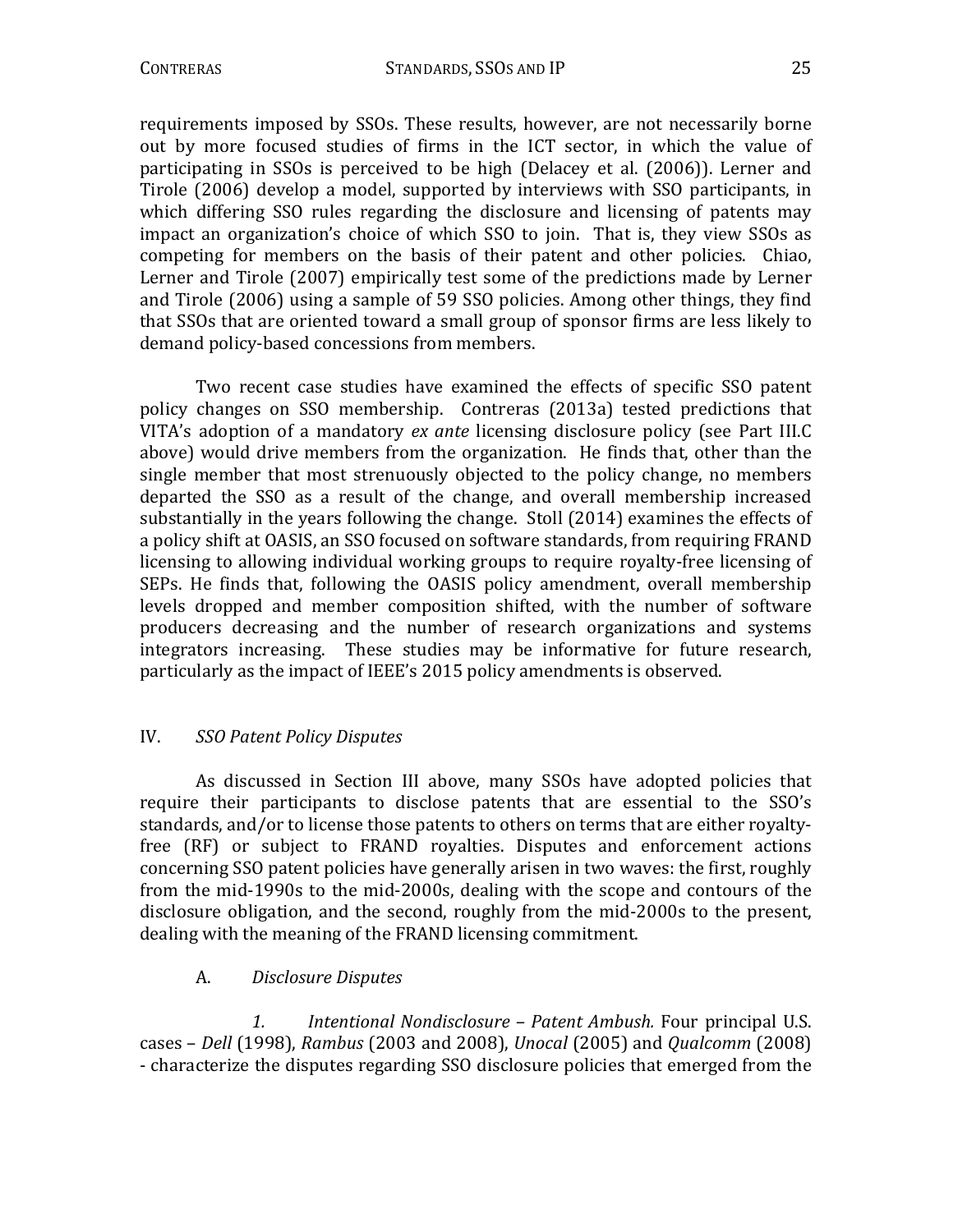mid-1990s to the mid-2000s.<sup>26</sup> Of these, *Dell*, *Rambus* (2008) and *Unocal* were enforcement actions brought by the FTC against patent holders for allegedly anticompetitive conduct in violating SSO disclosure requirements, and *Rambus* (2003) and *Qualcomm* were private actions in which the patent holder's alleged violation of SSO disclosure rules was raised either as a defense to patent infringement or as an affirmative private antitrust claim. In each of these cases, an SSO's rules were alleged to require disclosure of SEPs held by its participants, one of the SSO's participants failed to disclose one or more patents covering the SSO's standards, and the participant thereafter sought to exploit those patents by licensing or enforcing them against implementers of the standard. This pattern of conduct has been referred to as "patent ambush" or, as one commentator colorfully puts it, " snake in the grass." Merges and Kuhn  $(2009)$ .

One of the principal issues raised in each case was the degree to which the relevant SSO's policy actually required disclosure of the patents in question. In *Dell*, the Video Electronics Standards Association (VESA) required individual meeting attendees to certify that all known SEPs were disclosed. Dell's representative to VESA signed the required certification but did not disclose any patents. When Dell later sought to collect royalties under a patent covering the VL-bus standard, the FTC brought an action accusing Dell of engaging in unfair methods of competition under Section 5 of the FTC Act. The FTC action resulted in the entry of a 1996 consent decree permanently enjoining Dell from enforcing its VL-bus patents against any third party. The *Dell* case is controversial, as there was no allegation that Dell's representative to VESA knew of Dell's patent when the VL-bus standard was adopted. In response, SDO policies today often specify that searches of corporate patent portfolios are not required to comply with SSO disclosure requirements, and that disclosure be limited to the "knowledge" of the individuals participating in standards development at the SSO (ABA (2007), Bekkers and Updegrove (2012)).

The *Rambus* and *Qualcomm* disputes also centered on the language of SSO disclosure policies. In *Rambus* (2003), the Federal Circuit sharply criticized the patent policy of the Joint Electron Device Engineering Council (JEDEC), an SSO in which Rambus, Inc. participated in the early 1990s. Though Rambus was accused of concealing patents that it filed specifically to cover nascent JEDEC standards, the court declined to find that Rambus had committed fraud because JEDEC's patent policy did not clearly impose a disclosure requirement. The court criticized the policy as suffering from "a staggering lack of defining details" that left SSO participants with only "vaguely defined expectations as to what they believe the policy requires". The court concluded that, while Rambus's attempt surreptitiously to patent *JEDEC* standards might "impeach Rambus's business ethics, the record does not contain substantial evidence that Rambus breached its duty under the ...

 <sup>26</sup> Other cases that are discussed less frequently in the literature include *Wang v. Mitsubishi,* 860 F. Supp. 1448 (C.D. Cal. 1993) and *Stambler v. Diebold,* 1988 WL 95479 (E.D.N.Y. 1988). For a brief summary, see Contreras (2011).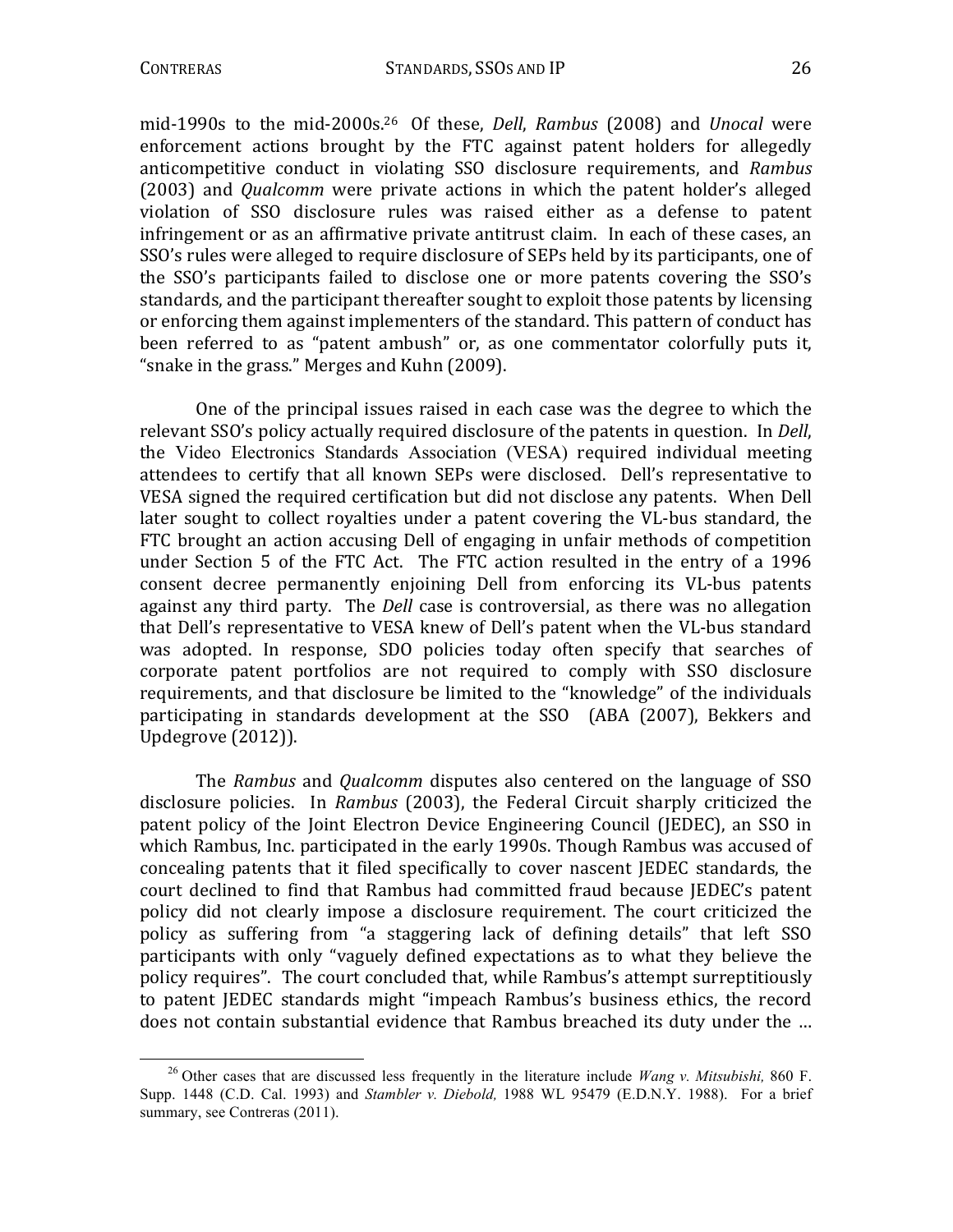policy." *Rambus* (2003).<sup>27</sup> The holding in the *Rambus* (2003) case served as a wakeup call to the SSO community and prompted many SSOs to clarify their patent policies in an effort to avoid some of the perceived weaknesses of the JEDEC policy (Tsilas (2004), ABA (2007), Layne-Farrar (2014a)).

*Qualcomm* (2008) involved a similar interpretive dispute over whether an SSO policy that "encouraged" participants to disclose their essential patents actually *required* such disclosures. Basing its decision on the practices and expectations of SSO participants, other language concerning "best efforts" to disclose, and the rules of related SSOs, the court held that the SSO policy imposed an affirmative obligation to disclose, and that Qualcomm had breached that obligation (p.1019).

2. *Essentiality*. A key element of all SSO policies that require either disclosure or licensing of SEPs is the manner in which patent claims are classified as "essential" to the relevant standard. The determination whether a particular patent is, indeed, essential to a particular standard is typically left to the patent holder. Bekkers and Updegrove (2012). Due to resource constraints, SSOs rarely review or validate their participants' determinations of essentiality.<sup>28</sup>

Compounding the problem of unverified self-reporting is the range of definitions of essentiality used by different SSOs. Bekkers and Updegrove (2012) identify thirteen different features of SSO essentiality definitions which varied considerably over the ten SSOs they studied.<sup>29</sup> One major divide among SSOs is whether they define an "essential" patent claim as covering a technology that must, as a technical mater, be included in a product implementing the standard (technical essentiality) or whether that patented technology, though not strictly required as a technical matter, is the only commercially feasible way that the standard can be implemented (i.e., considering cost, efficiency, reliability, manufacturability, etc.) (commercial essentiality). ABA (2007), Bekkers and Updegrove (2012), Contreras  $(2013b)$ , Kesan and Hayes  $(2014)$ .

Given the incentives that firms have to obtain and disclose patents that are essential to standards, potential penalties for failing to disclose potentially essential

<sup>&</sup>lt;sup>27</sup> In a subsequent action, the FTC found Rambus liable, among other things, for attempted monopolization in violation of Section 2 of the Sherman Act and deceptive conduct under Section 5 of the FTC Act (*Rambus* (2008)). The FTC's decision, however, was reversed by the Court of Appeals for the District of Columbia, which held that Rambus's attempt to increase prices following adoption of a standard did not amount to anticompetitive conduct unless such conduct also resulted in adoption of the standard, which was not shown. This decision has been criticized, both on the basis of its antitrust analysis and as a matter of public policy. Citations to literature discussing the case are collected in Contreras (2011).<br><sup>28</sup> This situation is different than that observed in patent pools, in which significant up-front costs are

incurred to verify the "essentiality" of all patents proposed to be included in the pool in order to comply with relevant antitrust requirements. Contreras (2013b), Lundqvist (2014). Estimated costs of such essentiality analyses are presented in CRA (2016) (see note 21, above).

<sup>&</sup>lt;sup>29</sup> Some of these variations involved the degree to which copyrights and other intellectual property, in addition to patents, could be considered essential to a particular standard.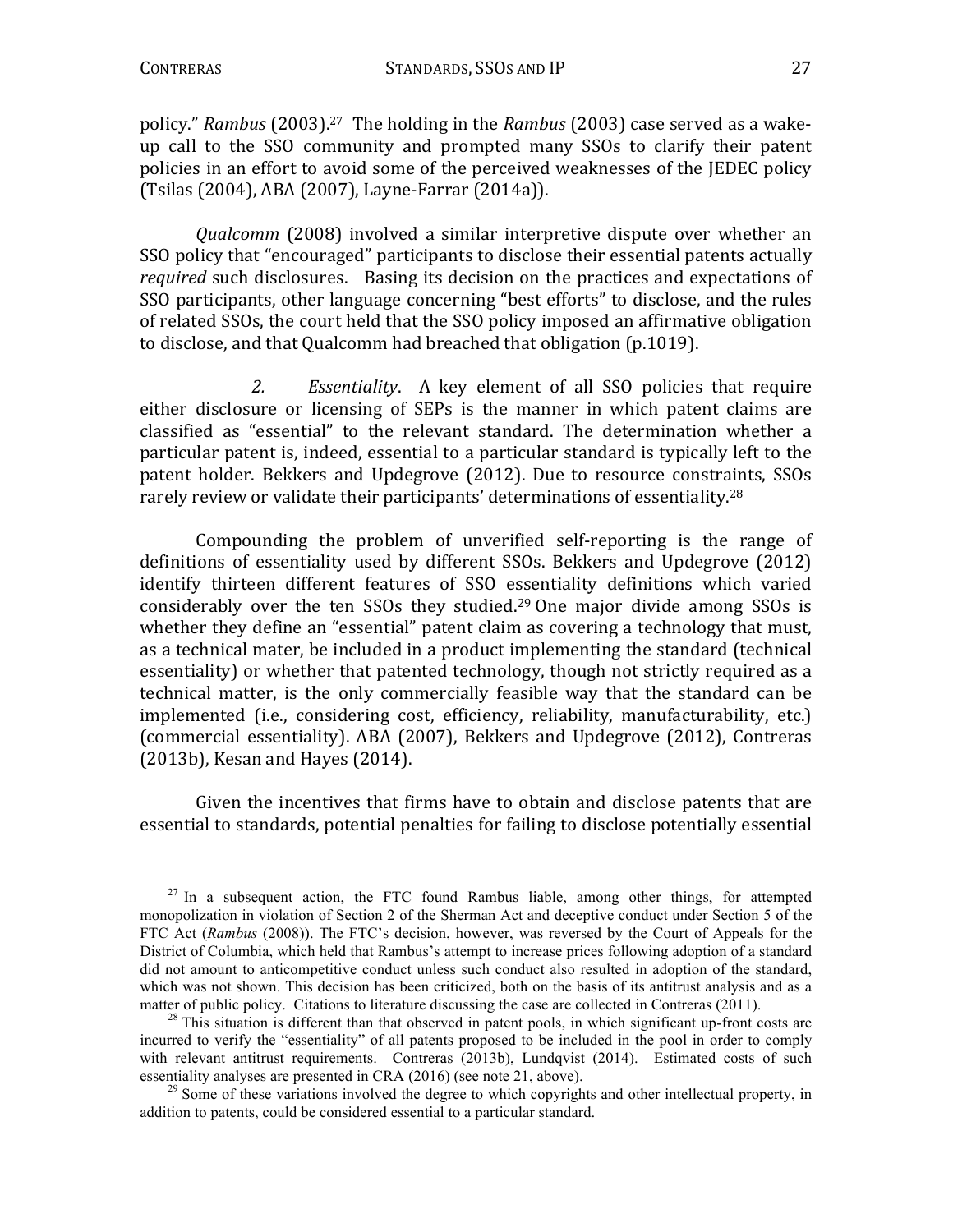patents (see Part IV.A.1 above),<sup>30</sup> and the lack of verification of claims of essentiality by SSOs, some authors suggest that the many patents disclosed as essential to standards are not actually necessary for the implementation of those standards. This phenomenon is known as "over-disclosure". Goodman and Myers (2005) and Fairfield (2007, 2010) find that only 27, 28 and 50 percent of patent families declared "essential" to ETSI's GSM, WCDMA and LTE standards, respectively, are actually essential to implementation of those standards.<sup>31</sup> Cyber Creative  $(2013)$ independently evaluated a sample of 2,129 SEPs declared essential to the LTE standard (representing 36% of the 5,919 total declared SEPs). It found that 56% of the sampled SEPs were "truly" essential to the standard, while 29% were partially essential and 15% were not essential at all. The investigators then calculated the ratio of essential to non-essential declared SEPs for each major contributor to the standard, finding that several firms including Apple, Alcatel-Lucent, Freescale and Nortel had essentiality ratios of 40% or less, while ZTE, CATT, NTT Docomo and InnovativeSonic had ratios above 80%. The average essentiality ratio observed was 56.6%, or 53.8% when only issued patents were considered.

Interviews conducted by Blind et al. (2011) also point to widespread overdisclosure of patents at SSOs. As noted above, CRA's (2016) interviews identified over-disclosure as a significant area of concern for stakeholders in standardization.

Challenges to claims of essentiality can be raised in litigation if and when those patents are asserted by their owners. One such challenge occurred in *Innovatio* (2013), in which the court found that 168 disputed patent claims were "essential" to the 802.11 standard, reasoning, with respect to many of such claims, there was "no commercially feasible alternative to using the ... claims to implement the standard".  $32$  Eltzroth (2008) also discusses claims brought before the European Commission challenging a declaration submitted by Sun Microsystems to ETSI. The challenger asserted, among other things, that the patent declared was not essential.

To begin to address over-disclosure, CRA (2016) has proposed a number of possible approaches, including increasing the cost of declaring SEPs, limiting the number of patents that any SSO participant may declare as essential, and instituting random essentiality testing of patents declared as essential.<sup>33</sup> Contreras (2013b) has proposed an aggregate royalty system in which other holders of SEPs may challenge

 <sup>30</sup> Cases such as *Dell, Rambus* and *Qualcomm* (see Section IV.A above) gave a strong message to industry that failing to disclose standards-essential patents could be viewed by antitrust enforcement authorities as deceptive and anticompetitive conduct. There appears to be no similar legal disincentive to over-disclosing patents to an SSO, though it is theoretically possible that intentional over-disclosure could support a claim of fraud or deception, especially if the patent holder sought to charge royalties on patents that were not essential to the standard. Contreras (2013b).<br><sup>31</sup> The methodology of the first such study has been critiqued in an unpublished working paper by

Martin and DeMeyer (2006).<br><sup>32</sup> IEEE has a "commercial essentiality" requirement. IEEE (2015).<br><sup>33</sup> It is not clear whether such testing would be conducted by the SSO, the SEP holder or a

governmental regulator.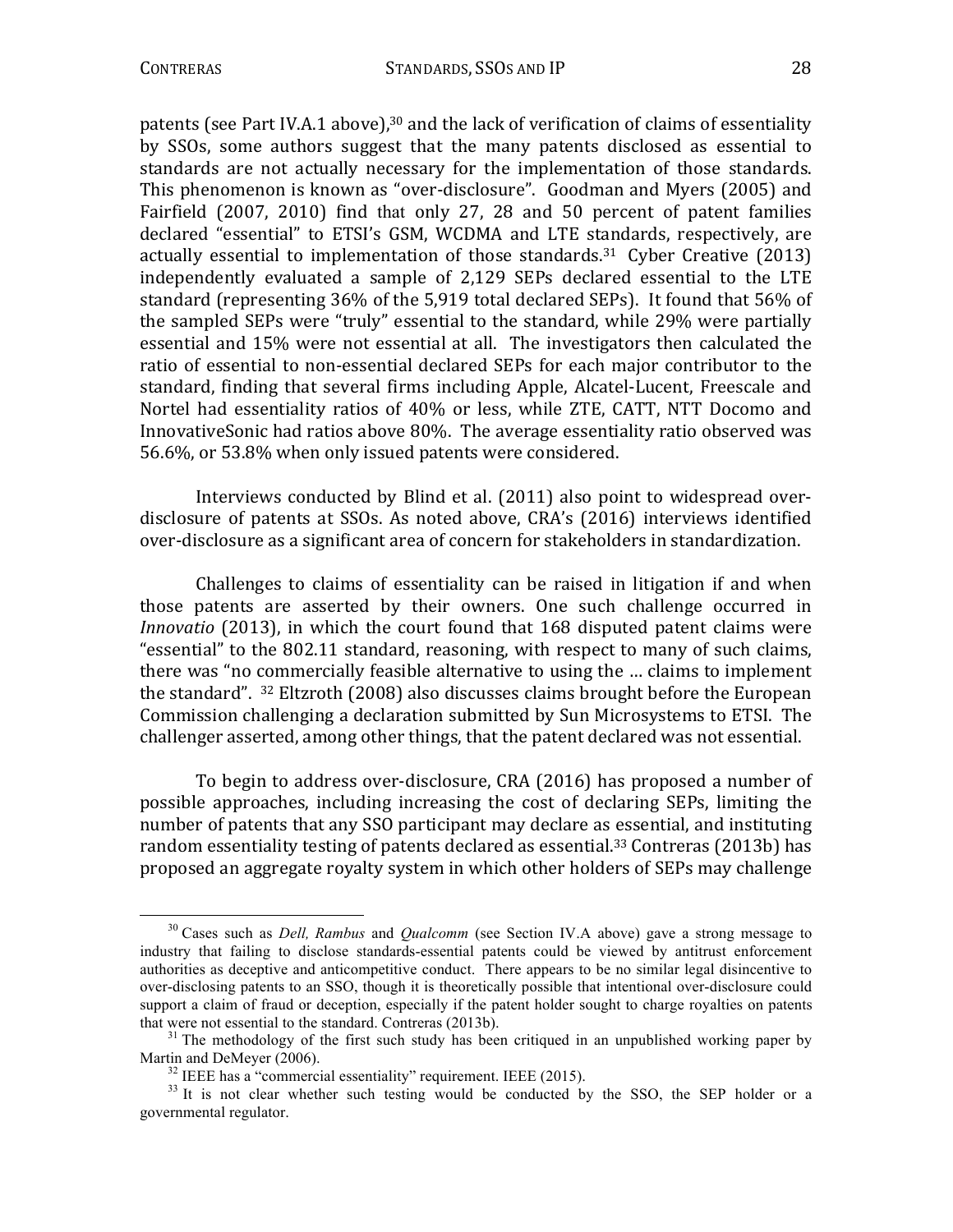each others' essentiality determinations, with penalties assessed against overdeclaration.

#### B. *FRAND Licensing Disputes*

As noted in Part III.B above, many SSOs require participants to grant patent licenses to standards implementers on terms that are FRAND. But despite their prevalence, few, if any, SSOs define FRAND with sufficient detail to fully specify the scope of the obligation.<sup>34</sup> Not surprisingly, disagreements have arisen regarding the scope and details of SSO participants' FRAND licensing obligations. A good survey of worldwide FRAND-related litigation can be found in Pentheroudakis and Baron (2017).

1. *Royalty Rates*. Much FRAND litigation centers on whether a SEP holder has breached its FRAND licensing commitment by charging (or demanding) royalties that are too high to be considered "reasonable" under the relevant SSO's policy. Such claims may be raised either in an affirmative breach of contract action by an implementer seeking a license under those SEPs (*Microsoft*) (2013), *Apple* (2012)) or as an affirmative defense to an infringement action brought by the SEP holder *(Ericsson* (2014)).

The analysis of "reasonable" royalty rates for purposes of FRAND commitments has been substantially informed by a long line of cases and extensive analysis of reasonable royalty damages in patent infringement cases. This analysis generally takes as its starting point the 15-factor analytical framework introduced in *Georgia-Pacific* (1970), as modified to accommodate perceived unique characteristics of FRAND commitments. *Microsoft* (2013), *Innovatio* (2013), *Ericsson* (2014). A detailed analysis of these cases and their royalty calculation methodologies can be found in Pentheroudakis and Baron (2017), Cotter (2014), Layne-Farrar and Wong  $(2014)$ , NRC  $(2013)$  and Sidak  $(2013)$ .

A significant body of theoretical work also exists regarding FRAND royalty rates and the pricing of SEP licenses. Notable contributions to this literature include Swanson and Baumol (2005), Geradin, Layne-Farrar and Padilla (2007), Farrell et al. (2007), Lemley and Shapiro (2007), Layne-Farrar, Padilla and Schmalensee (2007), Elhauge (2008), Lichtman (2010), Sidak (2013, 2016), Cotter (2014), Contreras and Gilbert (2015), CRA (2016), Bartlett and Contreras (2017) and Siebrasse and Cotter (2017). A summary of much of these theoretical debates can be found in Siebrasse (2017).

The principal empirical data relating to FRAND royalty rates has emerged as a result of evidence presented in litigated cases. The court in *Microsoft* (2013), in particular, conducted a detailed analysis of numerous "comparable" licensing

<sup>&</sup>lt;sup>34</sup> For implications of this lack of specificity on the contract law analysis of FRAND commitments, see Lemley (2002) and Contreras (2015a).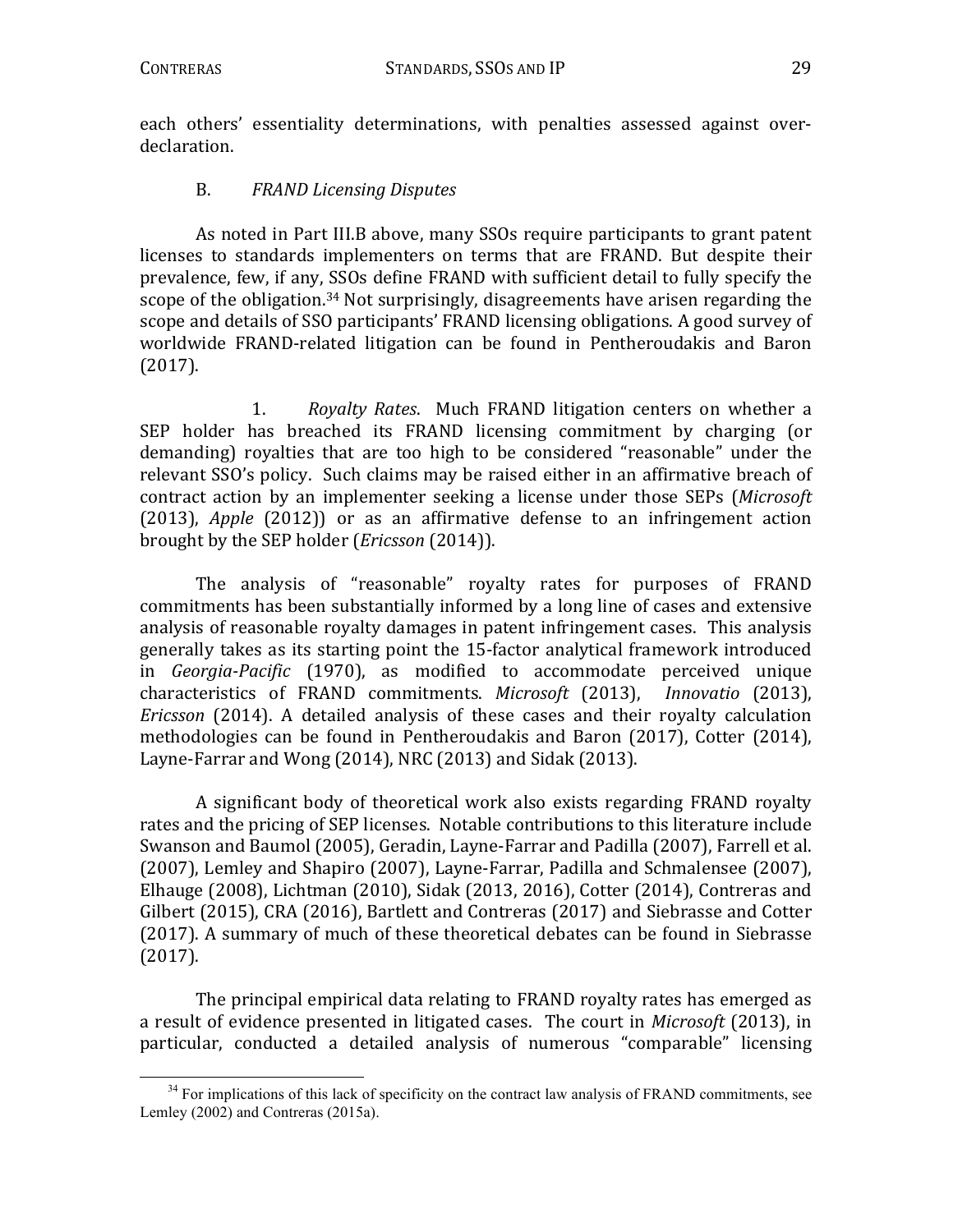arrangements to determine FRAND royalty rates and ranges for two important standards (ITU's H.264 audio-video encoding standard and IEEE's 802.11 Wi-Fi standard). These comparable licenses included both bilateral license agreements and licenses granted by patent pools. Likewise, the court in *Innovatio* (2013) considered various comparable license agreements to benchmark royalty rates in making its FRAND determination. Less data on industry royalty rates emerges from cases in which FRAND rates are determined by a jury rather than the bench, $35$  as were the determinations in *Ericsson* (2013) and *Realtek* (2013).

The use of comparable license agreements to determine patent royalty rates in litigation has been the subject of some controversy, with some commentators supporting the use of comparable licenses as the best available evidence of the royalty rates that the parties would have agreed in a hypothetical negotiation (Sidak  $(2016)$ , Geradin and Layne-Farrar  $(2011)$ ). Others, however, express concern that license agreements between different parties are unreliable, non-transparent and seldom comparable enough to be useful in determining royalties that would have been agreed by the parties in litigation (Masur (2015)).

In addition to litigation data, a few studies of FRAND royalty data have been conducted in standards-heavy industries. Stasik (2010) compiles royalty rates for patents essential to the ETSI 4G LTE standard, Armstrong, Mueller and Syrett (2014) report known and estimated patent royalty rates for the various components of a smart phone, and Mallinson (2015), refuting Armstrong, Mueller and Syrett, compiles data regarding publicly announced licensing rates for various standards included in mobile wireless devices. Blind et al. (2011), rather than relying on published royalty rates, conducts structured interviews to develop profiles of typical licensing rates for different telecommunications standards. These interviews confirm the variability of licensing royalty rates from firm to firm and technology to technology, as well as factors, such as cross-licensing, that tend to affect rates.

2. *Royalty Base and Apportionment*. Closely related to the question of royalty rate in FRAND discussions is that of royalty "base", the amount to which the royalty rate is applied. Royalty base is a critical variable in patent licensing discussions, as it directly impacts the revenue received by the licensor, and it has recently become the subject of U.S. litigation over the proper measure of "reasonable royalty" damages in patent infringement suits (see Chapter  $x$ , this volume). The crux of the problem is that hundreds or even thousands of patents often cover a single technology product. Though each such patent typically claims only a small subset of the overall product's functionality, in commercial license agreements royalties are often measured on the basis of the end product's sale price.

<sup>&</sup>lt;sup>35</sup> Contreras (2015b) discusses considerations around judicial versus jury determinations of FRAND royalties.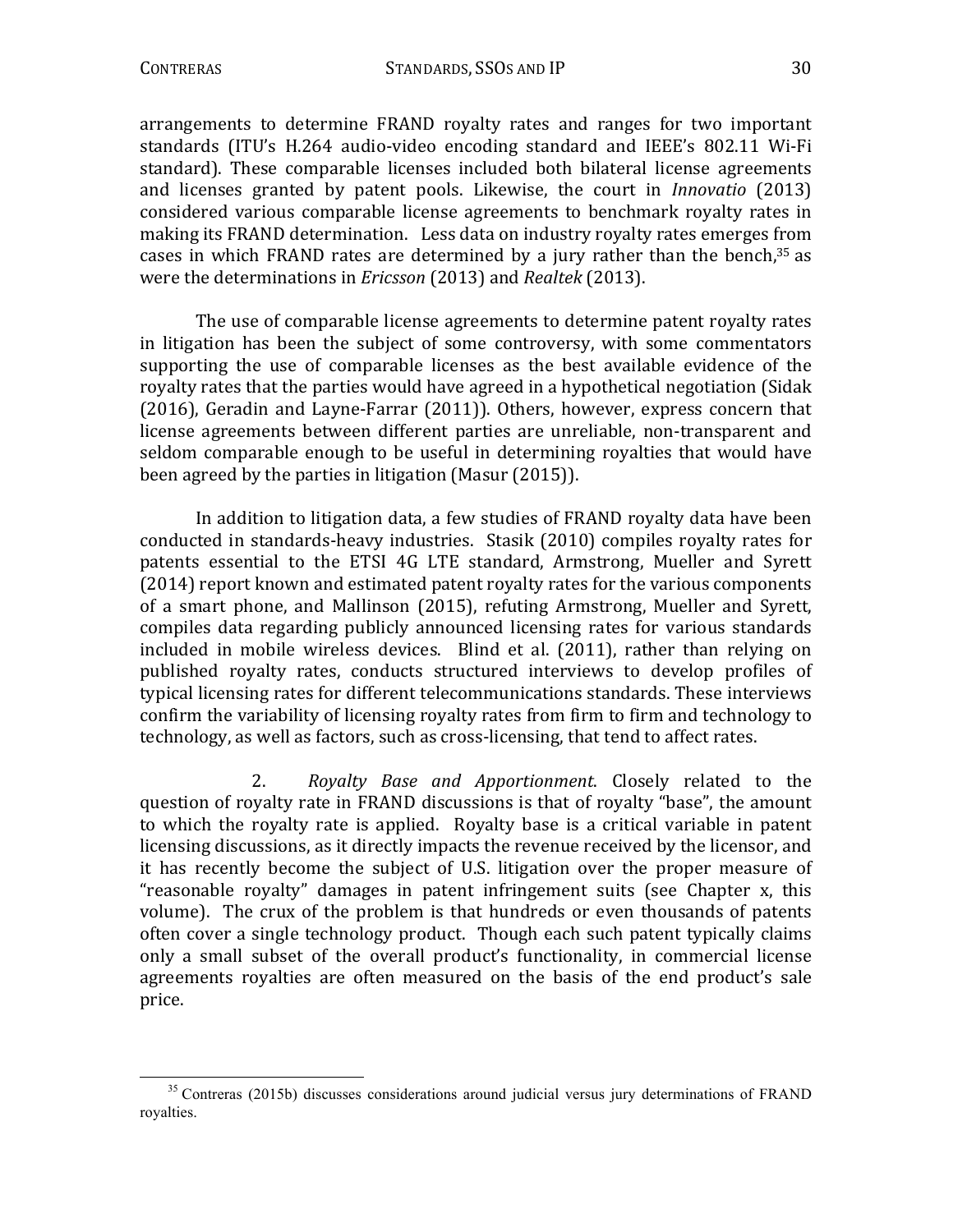Under longstanding U.S. precedent, "reasonable royalty" patent damages must be "based on the incremental value that the patented invention adds to the end product" (*Ericsson* (2014). This incremental value approach requires the court to determine the portion of the overall product value that is contributed by the patented feature, in view of all the other features of the product (id.). This analysis is often referred to as "apportionment". See Pentheroudakis and Baron (2017), Sidak (2016). As an aid to juries seeking to apportion damages in this manner, courts may instruct them to apply the determined royalty to the "smallest saleable patent practicing unit" [SSPPU] of a product" *Ericsson* (2014)<sup>36</sup>. In contrast, royalties should be payable on the entire market value of the end product (the "entire market" value rule" or EMVR) when the value of the entire product is attributable to the patented feature (id.).

There has been considerable debate over the propriety and application of the SSPPU principle to cases involving standardized products. In its 2015 policy amendments, IEEE stated that the determination of reasonable royalty rates should include consideration of the contribution made by the patented feature to the value of the SSPPU (IEEE 2015). In its approval of the amendments, the DOJ noted that such considerations support the appropriate valuation of technologies subject to a FRAND commitment (DOJ 2015). Nevertheless, numerous commentators have criticized the application of the SSPPU principle, particularly in cases involving standardized products. Petit  $(2016)$ , Teece and Sherry  $(2016)$  and Sidak  $(2014)$ argue that the SSPPU rule runs contrary to commercial licensing practice and needlessly increases transaction costs and uncertainty in licensing transactions.  $CRA$  (2016) argues that different royalty bases may be appropriate in different market situations, making governmental rules relating to the vertical level of licensing "misguided".

From an empirical standpoint, Putnam and Williams (2016) sampled patents declared by Ericsson as essential to ETSI 2G, 3G and 4G standards and found, among other things, that the majority of the sampled patent claims read on more than one system or component, calling into question the use of the SSPPU methodology with respect to such patents.

3. *Nondiscrimination*. While much of the debate concerning FRAND licensing has centered on the "reasonableness" of royalty rates, increasing attention has focused on the "nondiscrimination" prong of the FRAND commitment. The issue has arisen largely in connection with some SEP holders' desire to deny licenses to "upstream" component vendors in order to collect royalties from more lucrative "downstream" vendors.

In general, a patent holder may choose to license its patent, and charge a royalty, to any producer in the supply chain for a product, or to the product's end

<sup>&</sup>lt;sup>36</sup> The SSPPU doctrine originated in Cornell Univ. v. Hewlett-Packard Co., 698 F.Supp.2d 279 (N.D.N.Y. 2009).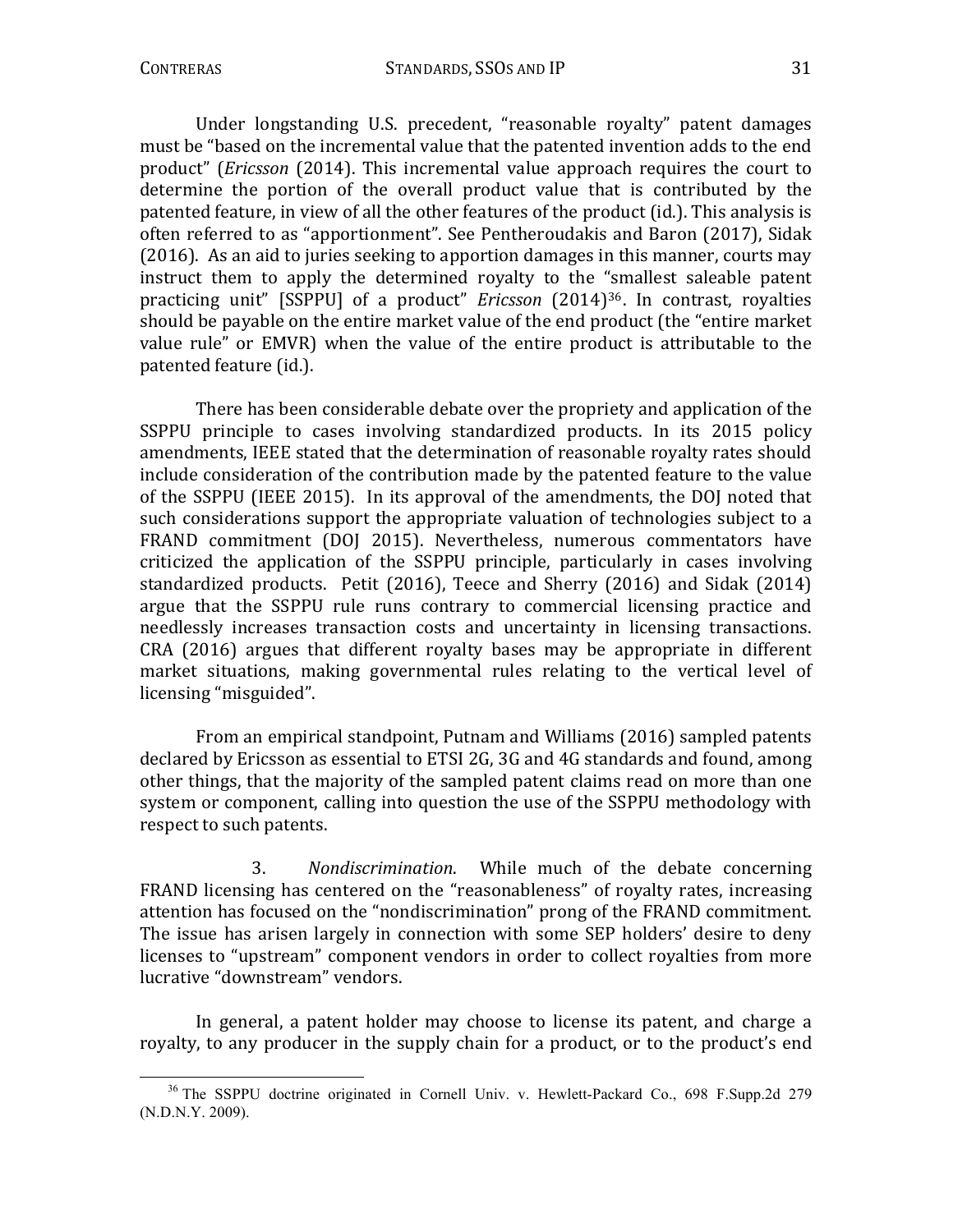users. However, due to the doctrine of patent exhaustion, $37$  the patent holder can only collect a royalty once per patented product. As soon as the patented technology is sold by the patent holder or its authorized licensee, the patent is "exhausted" and no further royalties can be collected. For example, the holder of a patent covering an aspect of a wireless communications standard could license either the manufacturer of the wireless chipset that embodies that standard, the manufacturer of a smart phone that incorporates that chipset, or the consumer who uses the smart phone's wireless communications capability. Thus, the patent holder's hypothetical  $2\%$ royalty on the sale price of the \$600 smart phone would yield the patent holder \$12, while the same  $2\%$  royalty applied to the \$50 wireless chipset inside the smart phone would yield the patent holder only \$1. Yet if the patent holder licenses the chipset vendor, the patent is "exhausted" and no royalty can be charged to the smart phone manufacturer that incorporates the chipset into its phone, or the consumer who uses the phone.<sup>38</sup>

This is the classic supply chain issue faced by patent holders. To address it and maximize royalty revenue, patent holders often seek to license the entity that is furthest "downstream," or selling products at the highest price, while declining to grant licenses to suppliers of low-priced intermediate components. While this practice is within a patent holder's rights in the ordinary course of business, it is not clear that the practice is permitted when patents are subject to a FRAND commitment. That is, if a FRAND commitment implies that a patent holder must grant or at least offer licenses to all who request them, then refusal to grant a license to a low-value component vendor could constitute impermissible "discrimination" (Carlton and Shampine (2013), Contreras (2015b)). The court in *Microsoft* (2013) adopted a similar view, and the IEEE recently clarified that its patent policy requires the grant of licenses to all applicants (IEEE  $(2015)$ ).

Patent holders that prefer to select which implementers to license have taken the position that, absent express SSO policy language to the contrary, they are permitted to choose their licensees under their FRAND commitments (*Ericsson* (2013)). They argue, among other things, that the purpose of the FRAND "nondiscrimination" requirement is to ensure that all licenses that are granted have comparable, if not identical, terms. While the question whether or not FRAND commitments generally imply the licensing of all applicants remains open, most commentators agree that some variation among FRAND licensing terms will be tolerated by the "non-discrimination" requirement, and that all FRAND licenses need not be identical (Layne-Farrar (2010), Gilbert (2011), Carlton and Shampine  $(2013)$ , Contreras  $(2015b)$ ). Gilbert  $(2011)$  proposes that greater transparency of FRAND licensing terms may ensure greater compliance with the non-discrimination

 $37$  Quanta Computer, Inc. v. LG Elecs., Inc., 553 U.S. 617 (2008).<br><sup>38</sup> Of course, from an economic standpoint, the particular point in the supply chain at which a royalty is charged is irrelevant, as the royalty rate can be adjusted to yield an equivalent charge no matter what the royalty base is. Teece, Grindley and Sherry (2013).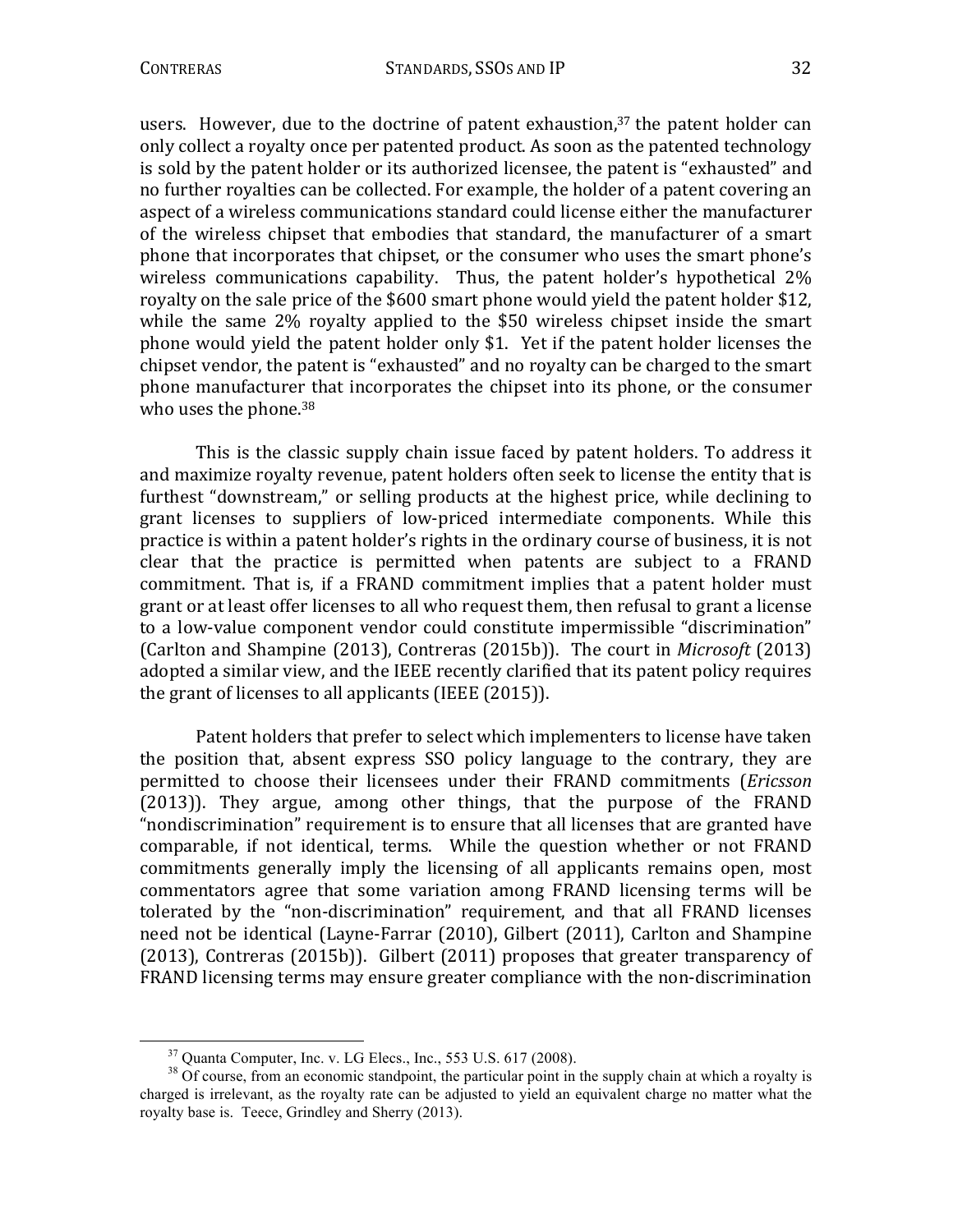requirement, a requirement that has, in some cases, been alleged to have been breached (*Qualcomm* (2008)).

4. *Injunctions*. Much of the global controversy concerning FRAND licensing relates to a SEP holder's ability to seek injunctive relief to prevent the ongoing infringement of a SEP after a FRAND commitment has been made. The question arises because a SEP holder that has made a FRAND commitment has agreed, in theory, to grant licenses under its SEPs to implementers of relevant standards. Seeking an injunction to prevent such an implementer from practicing the SEP would therefor be contrary to the SEP holder's FRAND obligation. An argument can thus be made that a SEP holder subject to a FRAND commitment should not be permitted, as a matter of remedies law, to seek an injunction against an implementer of a standard, and that if it does seek an injunction, doing so may violate the FRAND commitment and antitrust/competition laws.

A sizeable body of theoretical literature and advocacy has been produced to address this question and is summarized in NRC (2013), Cotter (2014) and Sidak (2015a). Some of the principal legal and theoretical arguments against permitting such injunctions are outlined in Lemley and Shapiro (2007), Lemley (2007), Miller  $(2007)$ , Shapiro  $(2010)$ , Michel  $(2011)$  and Chien and Lemley  $(2012)$ , while arguments against the limitation of such injunctions can be found in Sidak (2008, 2015a), Epstein, Keiff and Spulber (2012), Camesaca (2013) and Layne-Farrar (2014).

The issuance of injunctions on FRAND-committed patents has now been considered by the U.S. federal courts (*Apple* (2014)), the International Trade Commission (ITC) (*Samsung ITC* (2013)), the FTC (*Motorola and Google* (2013)), the European Commission (*Samsung EC* (2014)) and the European Court of Justice (*Huawei* (2015)), and the courts and enforcement agencies of China, Japan and Korea. While there is still some disagreement over the precise standards for review, a consensus appears to be forming among courts and agencies that making a FRAND commitment with respect to a SEP is generally inconsistent with seeking an injunction to prevent ongoing infringement of that patent by an implementer of the standard, and that such injunctions should, as a general matter, be issued only when the infringer is unwilling to negotiate for a FRAND license, refuses to pay a FRAND royalty or is beyond the jurisdictional reach of the relevant court or agency.

Despite the surge of recent empirical work investigating the award of injunctive relief in patent cases generally (see Chapter x), relatively little of this work has focused on SEPs. This may be because, as some commentators have pointed out, few if any injunctions have been issued with respect to FRANDencumbered SEPs. Layne-Farrar (2014b).

Most of the debate regarding the appropriateness of injunctive relief in the face of FRAND commitments has focused on the interpretation and application of legal rules and procedure, in the absence of express guidance from SSO policies. A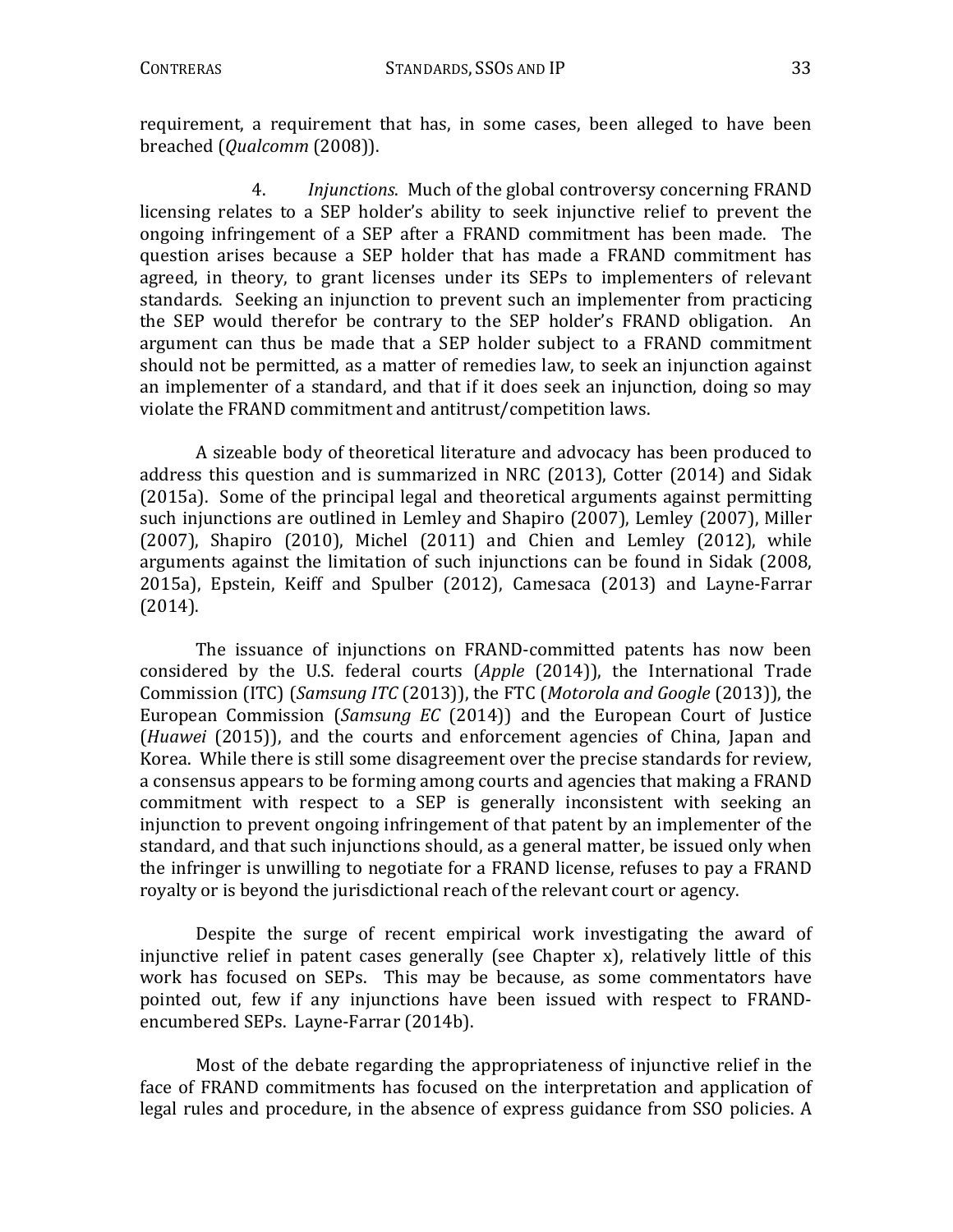significant amount of commentary has emerged in Europe in the wake of *Huawei* (2015), but the case and its aftermath are still too new to draw any firm conclusions. For a discussion of the European case law following *Huawei*, see Pentheroudakis and Baron  $(2017)$ .

On the policy side, IEEE was the first major SSO to amend its patent policy (see Part III.C above) to prohibit its participants from seeking injunctive relief against any implementer of an IEEE standard unless the implementer refused to pay the FRAND royalty rate determined by a court (IEEE  $(2015)$ ). Such a rule will now, presumably, guide courts and agencies regarding requests for injunctive relief made by patent holders with respect to IEEE standards. It remains to be seen how many other SSOs, if any, follow this lead.

## V. *Other SSO Policy Features and Proposals*

In addition to patent disclosure and FRAND licensing (see Section IV), several other issues emerging from SSO patent policies have recently received attention from commentators and agencies.

# A. *Ex Ante Licensing Disclosure.*

Many SSO disclosure policies require that patent holders disclose to the SSO patents that are essential to the implementation of the SSO's standards. Though such policies often permit patent holders to grant licenses on FRAND terms, very few require the patent holder to disclose in advance (*ex ante*) the royalty rates that it intends to charge. Rather, these and other key contractual terms are left to bilateral negotiations between the patent holder and individual implementers of the standard, and are usually protected by confidentiality restrictions that prevent this information from being shared with others.

In the early 2000s, some commentators began to caution that royalty rates left unspecified during standardization could lead to hold-up situations characterized by excessive royalty demands following industry lock-in to a particular standard (Ohana, Hansen and Shah (2003), Skitol (2005), Updegrove  $(2006)$ , Lemley  $(2007)$ ). As a result, proposals were made at several large SSOs including IEEE and ETSI, as well as the smaller VMEBus International Trade Association (VITA), to require the disclosure of royalty information prior to approval of a standard (Contreras  $(2013a)$ ). Due to internal opposition as well as the specter of liability for encouraging anticompetitive price collusion (Sidak (2009)), IEEE and ETSI amended their patent policies to permit, but not require, the disclosure of royalty and other licensing information (see Part III.C). VITA, in contrast, proceeded with its policy amendments requiring mandatory *ex ante* disclosure of maximum patent licensing rates. Both VITA and IEEE requested, and received, business review letters from the DOJ approving their proposed policy amendments (DOJ (2006, 2007)). There was at least one coordinated attempt by a group of European network operators to reveal maximum aggregate royalty rates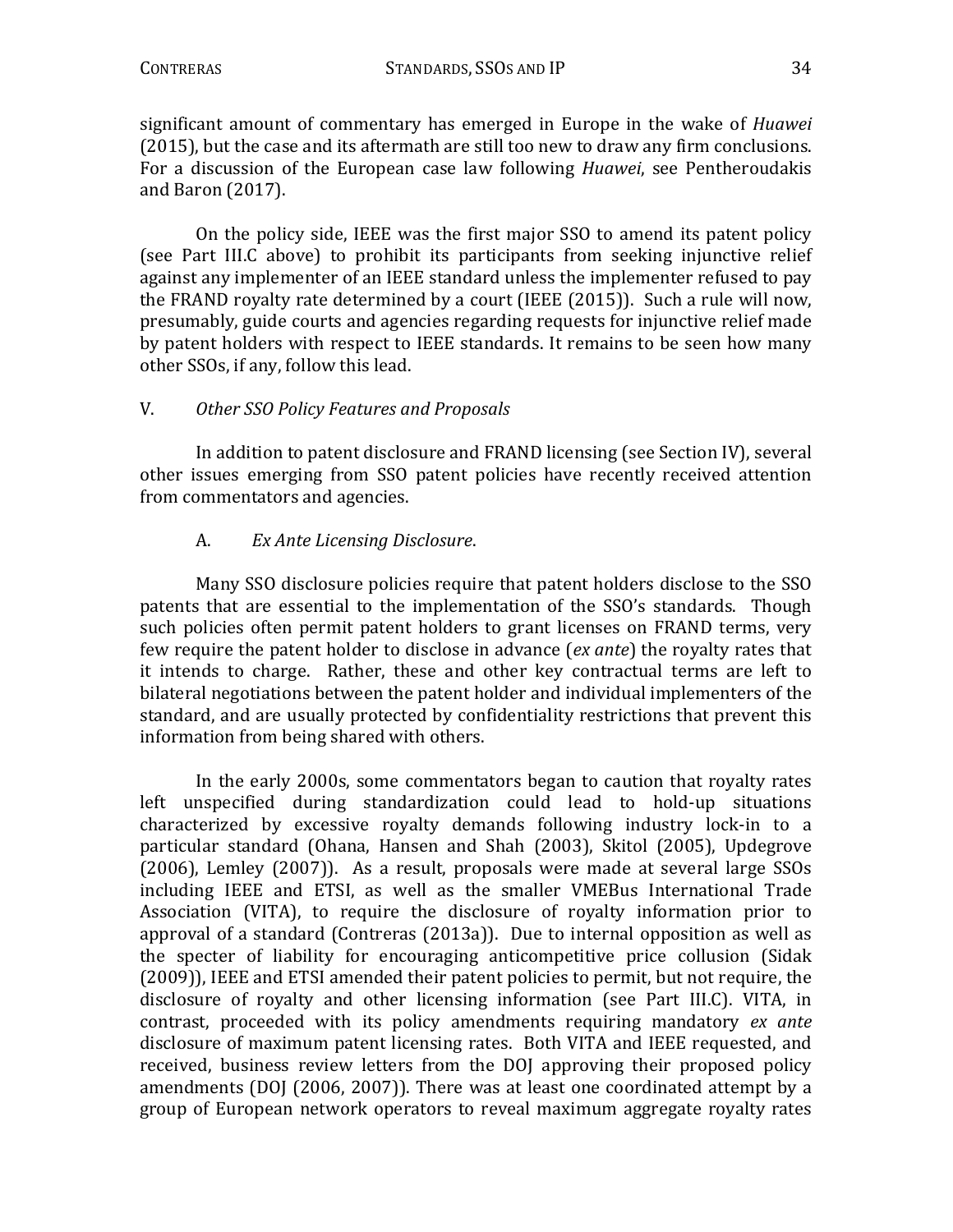for certain wireless standards through the Next-Generation Mobile Networks (NGMN) consortium (Contreras 2013a, 178-79).

As noted in Part III.C above, at least one large VITA member withdrew from the organization as a result of the adoption of the *ex ante* policy. Some commentators predicted that the adoption of *ex ante* disclosure policies would have the effect of driving other members away from SSOs adopting such policies, in addition to reducing the efficiency and quality of the standards development process at such SSOs (Skitol (2005), Tapia (2010), Herman (2010)). Contreras (2013a) empirically tested these predictions at VITA, IEEE and IETF, a large SSO that permits voluntary *ex ante* disclosures, finding no evidence of the predicted process deterioration. In interviews with VITA participants, there was moderate to strong support for the *ex ante* policy. Blind et al. (2011) and CRA (2016) both interviewed SSO participants regarding *ex ante* disclosure policies, receiving a range of responses both positive and negative.

Potential antitrust liability has often been raised when *ex ante* disclosure policies are discussed. Specifically, requiring a patent holder to disclose its licensing terms *ex ante* could enable potential licensees (implementers of a standard) to collectively exert anticompetitive pressure on the patent holder to reduce its royalties toward zero, resulting in the devaluation of patents covering the standard.<sup>39</sup> Sidak (2008). This type of improper buyer cartel is avoided when patent holders are permitted to negotiate license terms with implementers on a bilateral basis, constrained only by FRAND guidelines. Given these arguments, Skitol (2005), Lemley and Shapiro (2007) and Contreras (2013b) propose that antitrust authorities should more clearly authorize limited degrees of collective royalty negotiation in the context of SSOs.

To date, few if any additional SSOs have adopted *ex ante* disclosure policies, likely due to a combination of inertia, antitrust concerns and internal opposition from patent holders. Contreras (2013a). Given these market realities, Lerner and Tirole (2015) propose that SSOs be mandated by law to require patent holders to make *ex* ante maximum royalty commitments (what they call structured price commitments).40

# B. *Aggregate Royalty Caps.*

As discussed in Section II.G.2, the principal risk associated with royalty stacking is that individual patent holders, each acting to maximize its own profit,

 <sup>39</sup> Contreras (2013a) finds no evidence that VITA's mandatory *ex ante* disclosure policy caused patent holders to reduce their requested royalty rates.<br><sup>40</sup> Ganglmair, Froeb and Werden (2012) propose that optimal hold-up avoidance and innovation could

be achieved if patent holders and implementers entered into formal "option-to-license" contracts before the implementer makes investments in the standardized technology. While this solution is theoretically attractive, significant transaction costs are involved in licensing negotiations, making the widespread use of such pre-implementation contracts unlikely.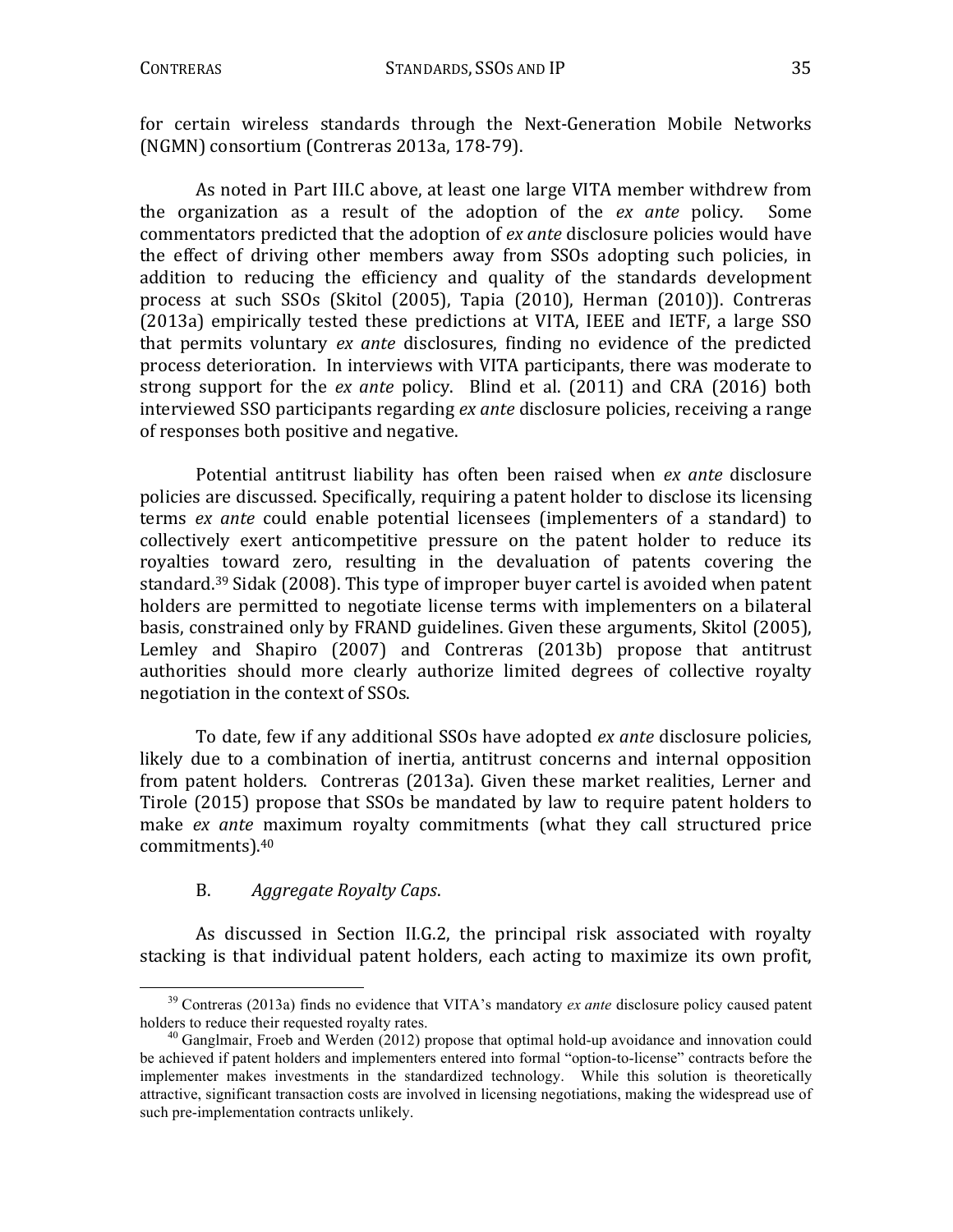will in the aggregate charge a cumulative royalty that is above efficient levels. To address this risk, proposals have been made to cap the aggregate royalties chargeable with respect to a given standard or product. Some firms, in order to promote the adoption of particular standards, have voluntarily committed to such caps. Bekkers and West (2009) and Contreras (2015c) describe such commitments made by firms in the wireless telecommunications sector, and Layne-Farrar  $(2014c)$ offers a case study of commitments relating to ETSI's LTE standard. Tapia (2010) and Bekkers and West (2009) also discuss efforts made to impose aggregate royalty caps at ETSI for 3G and 4G telecommunications standards, but these efforts were ultimately unsuccessful as major patent holders were unwilling to participate.

In addition to these industry efforts, commentators have proposed more coordinated approaches to containing royalties at the SSO level. Lemley (2007) proposes a "step-down" royalty structure in which each successive patent holder seeking to charge royalties on a particular standard would be entitled to seek an increasingly diminished royalty. Contreras (2013b) proposes collective agreements among SSO members on aggregate royalty caps for particular standards, with proceeds divided among SEP holders and meaningful penalties for over-disclosure. CRA (2016) and Lerner and Tirole (2015) likewise make proposes regarding agreement on aggregate royalty caps for particular standards. In contrast, Herman  $(2010)$  and Blind et al  $(2011)$  list arguments that have been made against aggregate royalty caps, including their potentially disproportionate impact on patent holders.  $CRA$  (2016, Sec. 5.1.2) summarizes various royalty cap approaches as well as stakeholder reactions to these proposals.

# C. *Royalty-Free Licensing*.

Much recent litigation concerning standards and patents revolves around appropriate levels for, and methods of calculating, FRAND royalty rates. These challenges, as well as the risk of patent hold-up by SSO participants, are alleviated if patent holders covenant not to assert their standards-essential patents, or commit to license them on a royalty-free basis. Such royalty-free licensing requirements might be commercially advantageous in some settings, as when standards developers value widespread interoperability more highly than patent-based revenue generation (Blind et al.  $(2011)$ , Updegrove  $(2012)$ , Contreras  $(2016a)$ ) or wish to promote the adoption of a new technology platform or infrastructure  $(Contreras (2015c).$ 

The obvious trade-off of royalty-free requirements is that patent holders seeking a financial return on their patent portfolios may not wish to participate in such SSOs, thereby depriving such SSOs of skilled developers, technology inputs and exposing implementers of SSO standards to infringement of these patents without even the cold comfort of a FRAND licensing commitment (Herman (2010), Bekkers and West  $(2009)$ .<sup>41</sup> Moreover, in some technology areas, it may not be feasible to

 $^{41}$  Rysman and Simcoe (2011) propose a model in which SEPs would be licensed at FRAND rates for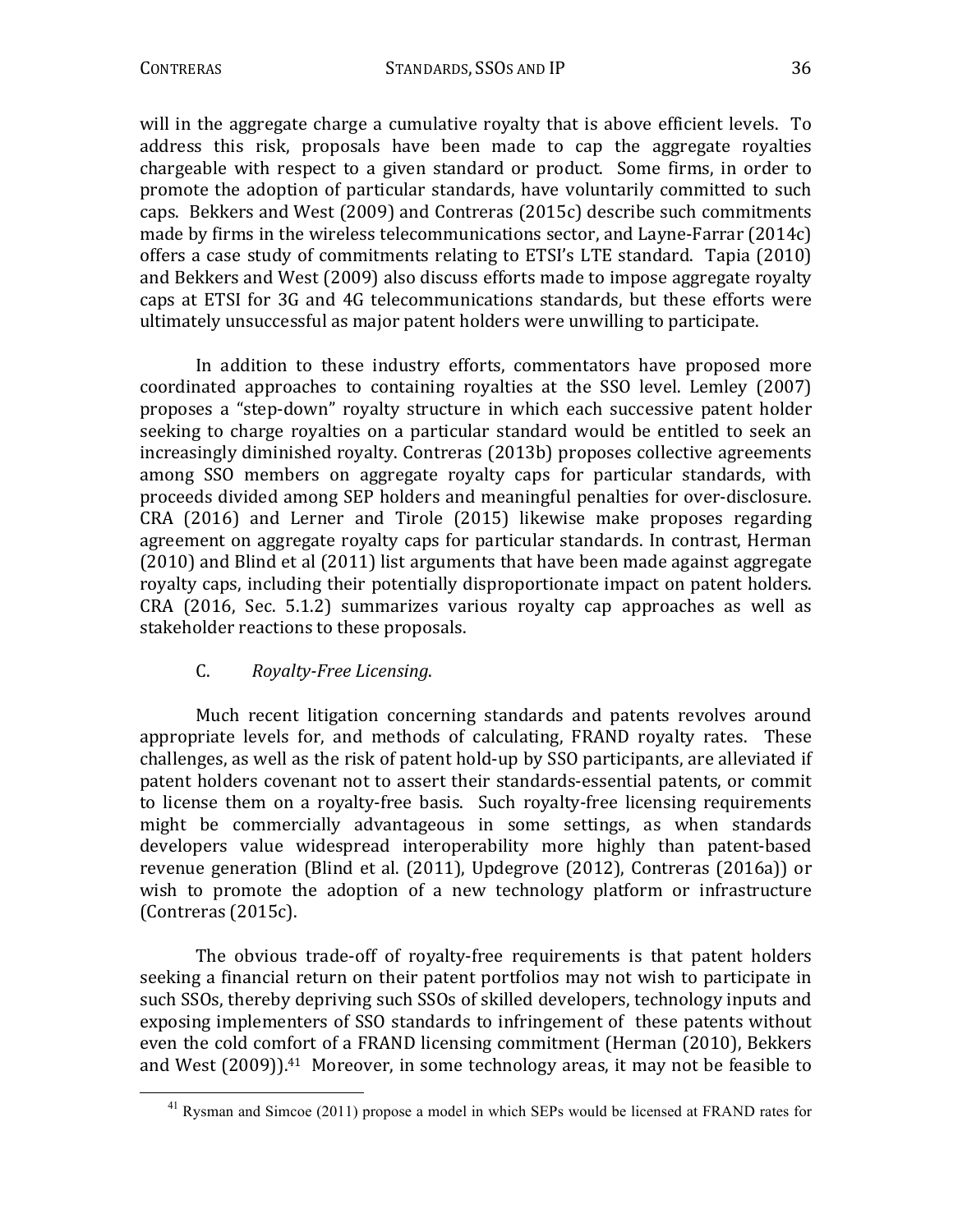develop technically adequate standards without the inclusion of at least some royalty-bearing patented technology. In this yein, Choi and Jang (2014) discuss the challenges of developing a royalty-free codec. Finally, Chiao, Lerner and Tirole (2007) observe that SSOs with royalty-free licensing requirements tend to have fewer patent disclosure requirements, as the effort of identifying and disclosing patents may be considered less critical under a royalty-free regime. Greenbaum  $(2016)$  raises questions regarding the availability of legal remedies when royalties are not charged under a license agreement.

Despite these potential drawbacks, royalty-free SSO licensing policies are not uncommon. Biddle, White and Woods (2010) find that of 251 standards embodied in a typical laptop computer, 22% were available on a royalty-free basis. Of 36 SSOs coded, Baron and Spulber (2015) identify 5 that require royalty-free licensing or patent non-assertion, at least at the working group level. They also find that four SSOs that previously permitted royalty-bearing FRAND licensing have moved to royalty-free or patent non-assertion policies.

Significant SSOs that require non-assertion or royalty-free licensing of SEPs include the Worldwide Web Consortium (W3C), the Bluetooth Special Interest Group, the HDMI forum, and the USB Forum. Other groups, such as software standards developer OASIS, permit technical committees to determine, upon formation, whether they will require FRAND or royalty-free licensing commitments from their participants. Bekkers and Updegrove (2012) find that of 83 active OASIS committees, all had selected a royalty-free licensing approach, and none had selected a royalty-bearing FRAND licensing approach.

The above discussion relates to *de jure* royalty-free policies, which are imposed by SSOs on their participants. In addition to *de jure* royalty-free standards, it is also possible that standards developed at SSOs permitting royalty-bearing FRAND licensing may, as a practical matter, also be free from royalty demands. This could be because a standard is simply not covered by patents held by SSO participants, thus avoiding the need for any licenses at all, or because the holders of patents covering the standard have elected not to assert those patents or seek licenses from implementers. The second scenario arises frequently in the case of IETF, which requires neither FRAND nor royalty-free licensing, but expressly prefers standards that are available on a royalty-free basis (Contreras (2016a)). Contreras (2013a) finds that between 2007 and 2010, approximately 59% of all patent disclosures made at IETF were accompanied by a voluntary commitment not to assert patents or to license them on a royalty-free basis.

Another instance of royalty-free standards usage is associated with the socalled "sleeping dog" phenomenon: some patent holders simply do not wish to

<u> 1989 - Andrea San Andrea San Andrea San Andrea San Andrea San Andrea San Andrea San Andrea San Andrea San An</u>

an initial period, after which licenses would become royalty-free. This Non-Assertion After Specified Time, or "NAASTy", pricing model could enable innovators to recoup development costs, while thereafter promoting widespread adoption of a standard and eliminating disputes regarding FRAND royalty rates.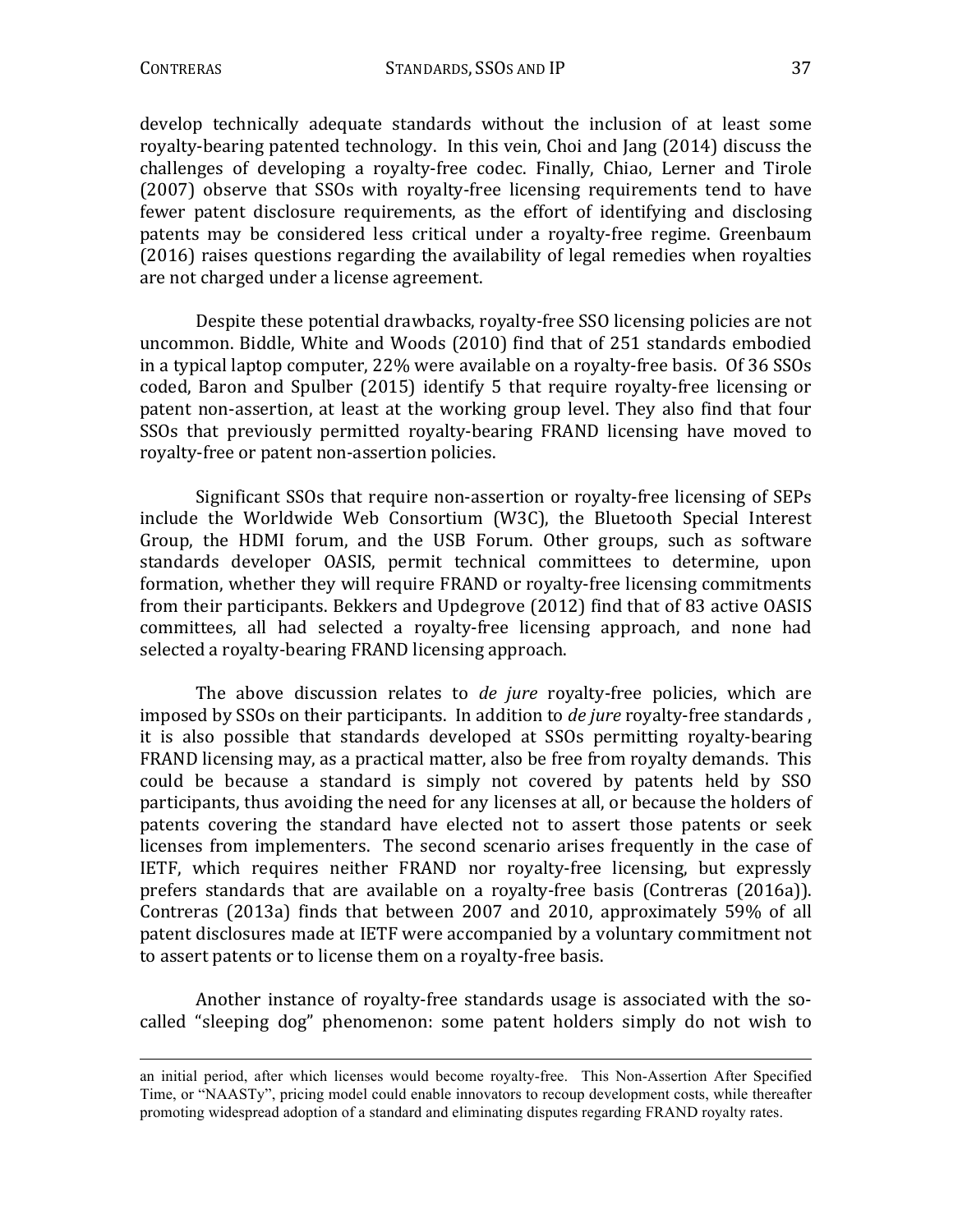expend the substantial time and resources necessary to pursue a patent licensing program. Contreras (2013a). It is currently not known how many SEPs declared at different SSOs are held by sleeping dogs, but they, together with voluntary royaltyfree commitments made at SSO such as IETF, may result in a meaningful body of "*de facto*" royalty-free patents in the marketplace.

# D. Alternative Dispute Resolution.

Given the increase in litigation concerning standardization and SSO policies, several commentators have suggested the use of alternate dispute resolution (ADR) mechanisms to streamline the resolution of disputes relating to SEPs. Kühn, Scott Morton and Shelanski (2013). The FTC and European Commission have also recognized arbitration as a suitable method for resolving SEP-related disputes. *Mororola and Google* (2013), *Samsung EC* (2014).

As a matter of implementation, Lemley and Shapiro (2013) propose that disputes regarding FRAND royalty rates be settled by binding "final offer" or "baseball" arbitration. In such proceedings, each party provides the arbitrator with a sealed "final offer," of which the arbitrator must choose only one, without modification. This approach is supported by CRA (2016, p.80), who offer the alternative of 'night baseball', in which the arbitrators are not informed of the parties' offers, but must make an independent assessment of the royalty level, after which the royalty is set at the party's offer that is closest to the arbitrator's assessment. Larouche, Padilla and Taffet (2014) challenge baseball arbitration as unnecessary and likely to undermine the standardization process. Contreras and Newman (2014) develop a framework for conducting arbitration concerning standards and standards-essential patents. Among other issues, they raise concerns regarding the general confidentiality of arbitral awards.

A few SSOs have adopted ADR mechanisms in their rules and policies. The DVB Forum has had such a policy in place since 1995. Eltzroth (2008). Contreras and Newman (2014) identify and describe four long-standing SSO ADR policies. Most recently, IEEE amended its patent policy to permit, but not require, arbitration of SEP-related disputes. IEEE (2015).

In addition to SSOs, several international arbitration bodies have begun to modify their practices and policies to accommodate proceedings concerning SEPs and standardization. The most ambitious of these has been the World Intellectual Property Organization (WIPO), which has developed a bespoke procedure specifically addressed to SEP disputes. Greenbaum (2015).

# *E. Transfer of Commitments*

When a SEP holder makes a commitment to license SEPs to manufacturers of standardized products, it is not always clear whether that commitment applies only to the SEP holder making the commitment, or whether it binds subsequent holders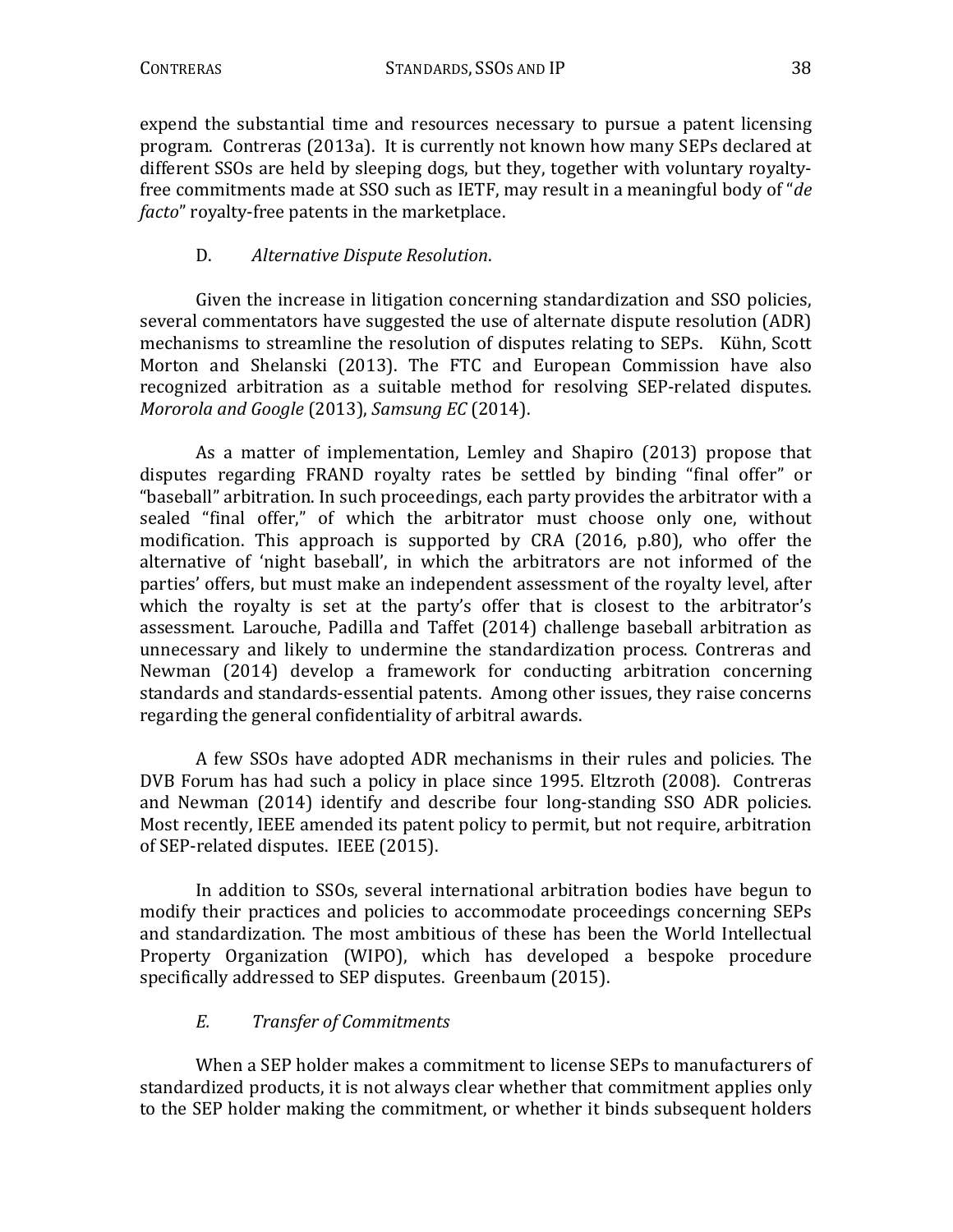of the SEP. As observed by CRA (2016), "a FRAND commitment is not worth much if an SEP can be sold without transferring the commitment" (p.  $71$ ). Yet, the legal basis for the transfer of such commitments is not entirely clear.

The FTC has taken the position that a party acquiring a SEP with the knowledge of a prior FRAND commitment must abide by that commitment, and that a failure to do so constitutes an unfair method of competition in violation of Section 5 of the FTC Act (*N-Data* (2008)). This matter was settled, however, before any judicial ruling on the question. The issue arose again in 2011, when bankrupt Nortel Networks, a major contributor to several SSOs, proposed the sale of its remaining assets, including approximately 4,000 patents, on a "free and clear" basis. *Nortel* (2011). Several product vendors, together with IEEE, argued that Nortel's "free and clear" sale could invalidate patent licensing commitments that Nortel had previously made to SSOs. Ultimately, the purchaser of the patents, a consortium including several large product vendors, agreed to abide by Nortel's prior licensing commitments and the issue was not adjudicated.

Because courts have not yet definitively ruled on the binding nature of SEP licensing commitments on subsequent SEP holders, the state of the law is unsettled in this regard. As a result, an increasing number of SSOs have required in their internal policies that participants that transfer SEPs as to which licensing commitments have been made must ensure that those commitments are binding on successive owners of the SEPs. Bekkers and Updegrove (2012) catalog SSOs that impose such transfer requirements, and NRC (2013) discusses the variety of SSO policy provisions that can be employed in this regard. The IEEE's 2015 policy amendments are an example of such provisions. Most commentators who have considered the matter support the implementation of voluntary policy mechanisms to ensure the binding nature of SEP licensing commitments following a transfer of the SEPs. Kühn et al.  $(2013)$ , NRC  $(2013)$ , Kesan and Hayes  $(2014)$ , Contreras  $(2015c)$ , CRA $(2016)$ .

In some cases, SSO participants have transferred SEPs to patent assertion entities (PAEs) for the purpose of monetization and assertion (this practice is sometimes referred to as "privateering"). Lundqvist (2014), Golden (2013). JRC  $(2016)$  found that approximately  $80\%$  of patents asserted by PAEs were obtained from operating companies. In one recent case, a product manufacturer has alleged that a SEP holder conspired with a number of PAEs in violation of its FRAND commitments and U.S. antitrust laws to subdivide a portfolio of SEPs in order to collect excessive licensing fees. *Apple* (2016). These issues will bear close scrutiny as such cases progress.

## VI. Non-Patent Intellectual Property and Standards

Though the vast majority of literature concerning standards and intellectual property has focused on patents, a few significant copyright and trademark issues have recently gained the attention of scholars, regulators and the public. Only a few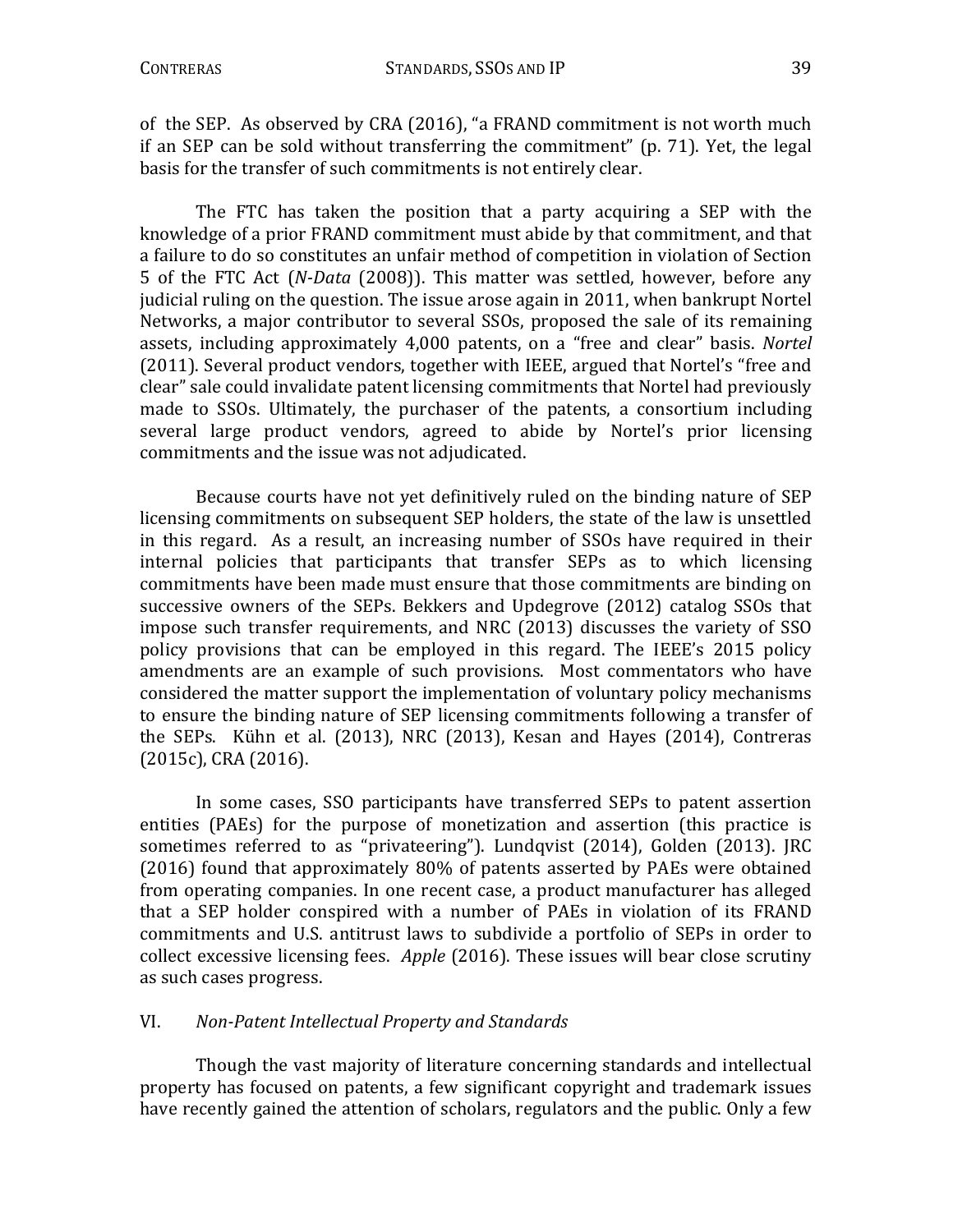scholars have attempted to address multiple forms of intellectual property protection for standards. De Carvalho (2015) offers a holistic view of patents, copyrights and trademarks on standards within an international competition law framework, while Contreras and McManis (2013) assess the interplay of patents, copyrights and trademarks covering materials sustainability standards.

# A. *Copyright*.

Because most technical standards take the form of written documents, it is generally understood that they are considered copyrightable works of authorship and protected by copyright law.<sup>42</sup> While various individuals and firms make textual and other contributions to standards, the relevant SSO often claims ownership of the collective work embodied in a published standard. While several SSOs make their standards freely available to the public via the Internet, others exercise tight control over their published standards, often charging for access and prohibiting copying and distribution.

1. *Incorporation by Reference*. The control exercised by some SSOs over standards documents has become controversial with respect to standards that have been incorporated by governmental agencies into legislation and regulation. Such incorporation by reference (IBR) frequently occurs in the case of local building, safety and electrical codes, which often reference and incorporate standards developed within SSOs. Mendelson (2015) estimates that there are more than 9,000 of these IBR standards within various federal regulatory codes and agency rules. Bremer (2015) collects data regarding the pricing of various IBR standards.

A circuit split currently exists in the U.S. courts regarding the copyright status of standards that have been incorporated into law (*Practice Management*) (1998), *Veeck* (2002)). Nevertheless, in 2012 a petition was filed with the Office of the Federal Register seeking a rule that technical standards referenced in federal regulations be made freely available via the Internet. Strauss (2013). In 2012, a public interest group began to reproduce IBR standards and make them freely available online, leading to copyright infringement suits by several SDOs (Strauss  $(2013)$ , Bremer  $(2015)$ ). In an effort to mediate this dispute, ANSI has established a controlled-access (read only) online portal for IBR standards. ANSI (2014), Bremer (2015). Other proposals have been made, including hosting of IBR standards by federally-controlled web sites (Mendelson (2015)).

2. *Software in Standards*. Some technical standards include software code that must be implemented in products in order for them to conform to the standard. Other standards include reference or exemplary software code that illustrates the means by which the standard may be implemented in software.

 $42$  Samuelson (2007) challenges this assumption arguing, among other things, that standards documents are functional and should not have the benefit of copyright protection.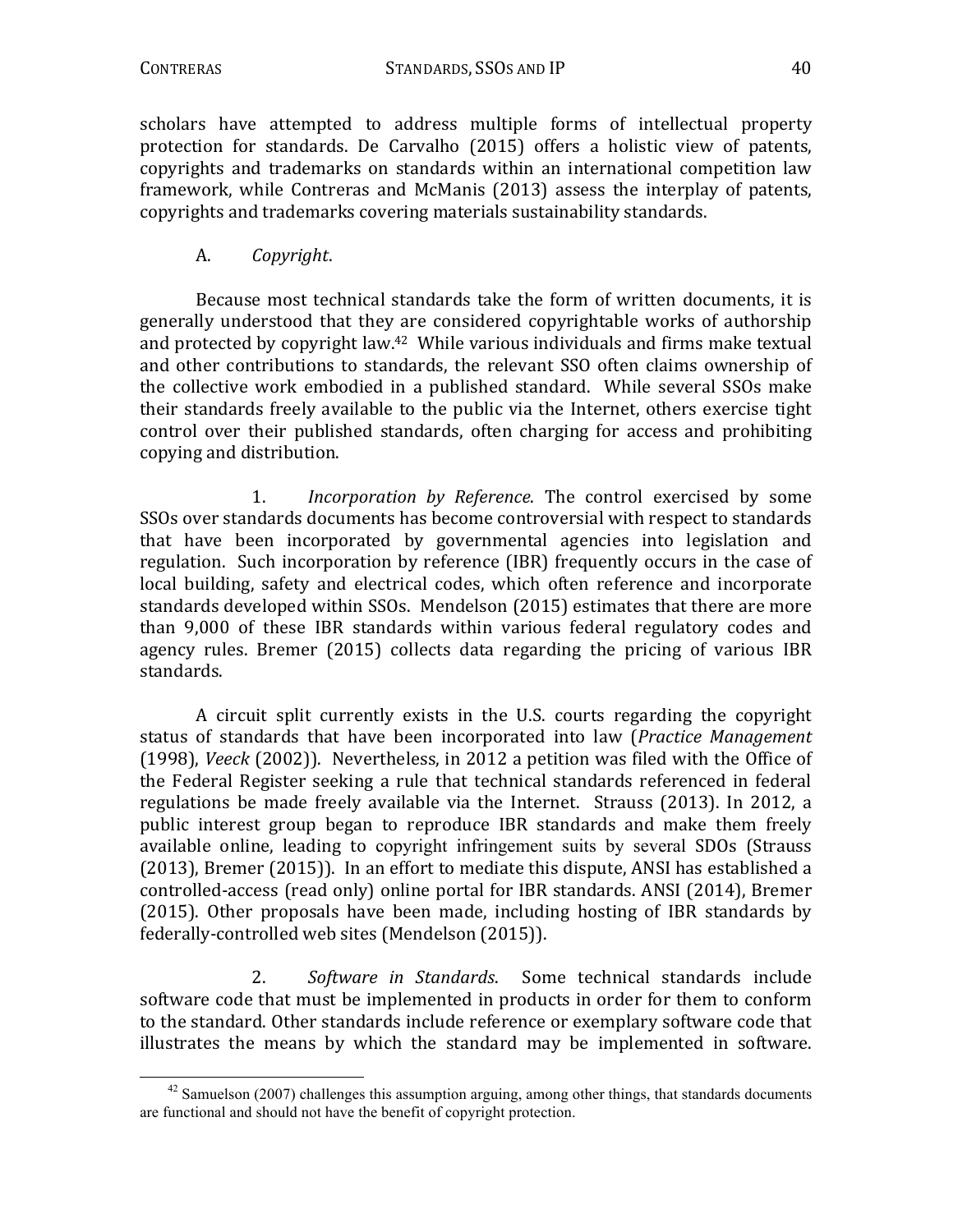Contreras and Updegrove (2016). Both of these uses of software within standards raise issues relating to the ownership and licensing of copyrights. Conflicts over copyrights and software in standards arose as early as the 1990s over Sun Microsystems's efforts to standardize the Java programming language at ECMA and JCT-1 (Egyedi (2001b), Lemley and McGowan (1999)).

These issues are further complicated when such software is intended for use in open source code products, which often impose their own demanding licensing conditions. Vetter (2007), Updegrove (2009). Lundell et al. (2015) studied the effect of ISO's use conditions, as well as filed patent disclosures, on the implementation of three ISO standards (PNG, IPEG 2000, and TIFF/EP) in open source software, and their potential adoption under national regulations calling for open standards. They found that while PNG (which was also recognized by W3C) could be considered an "open" standard, JPEG 2000 and TIFF/EP would present problems regarding open implementation and were not compatible with typical open source code licensess.

Given the increasing importance of open source software to the global technology infrastructure, further research in this area is needed.

#### B. *Trademarks and Certification Marks*.

The names and designations of standards that are widely adopted, such as Bluetooth, Blu-ray and USB, can acquire substantial market value. SSOs often retain ownership of these trademarks and license their use in connection with products conforming to the standard. In some cases, a standard or series of standards may be associated with a mark not originated by the SSO, such as the well-known Wi-Fi® designation for IEEE's 802.11 series of wireless networking standards, which is owned and licensed by an independent organization.<sup>43</sup>

A large area of activity surrounds the testing and certification of products for conformity to different standards. Barnett (2012) discusses certification markets and the sometimes imperfect role played by intermediary firms in certifying third party products and services. Often, when a product is certified as compliant with a standard, its manufacturer is permitted to display a designated logo or certification mark on that product. Well-known examples include the Underwriters Laboratories' "UL" certification for electrical products and the Green Building Council's "LEED" certification for new buildings.

The proliferation of certification marks on certain categories of products, especially "green" or "eco-friendly" products, has been cataloged and critiqued by Chon (2009) and Contreras and McManis (2013). Fischer and Lyon (2014) compare environmental certification labels developed by non-governmental organizations versus industry bodies. However, little empirical literature exists regarding the

<sup>&</sup>lt;sup>43</sup> The Wi-Fi<sup>®</sup> trademark is controlled by Wi-Fi Alliance, a non-profit organization formed in 1999 and which is independent of IEEE.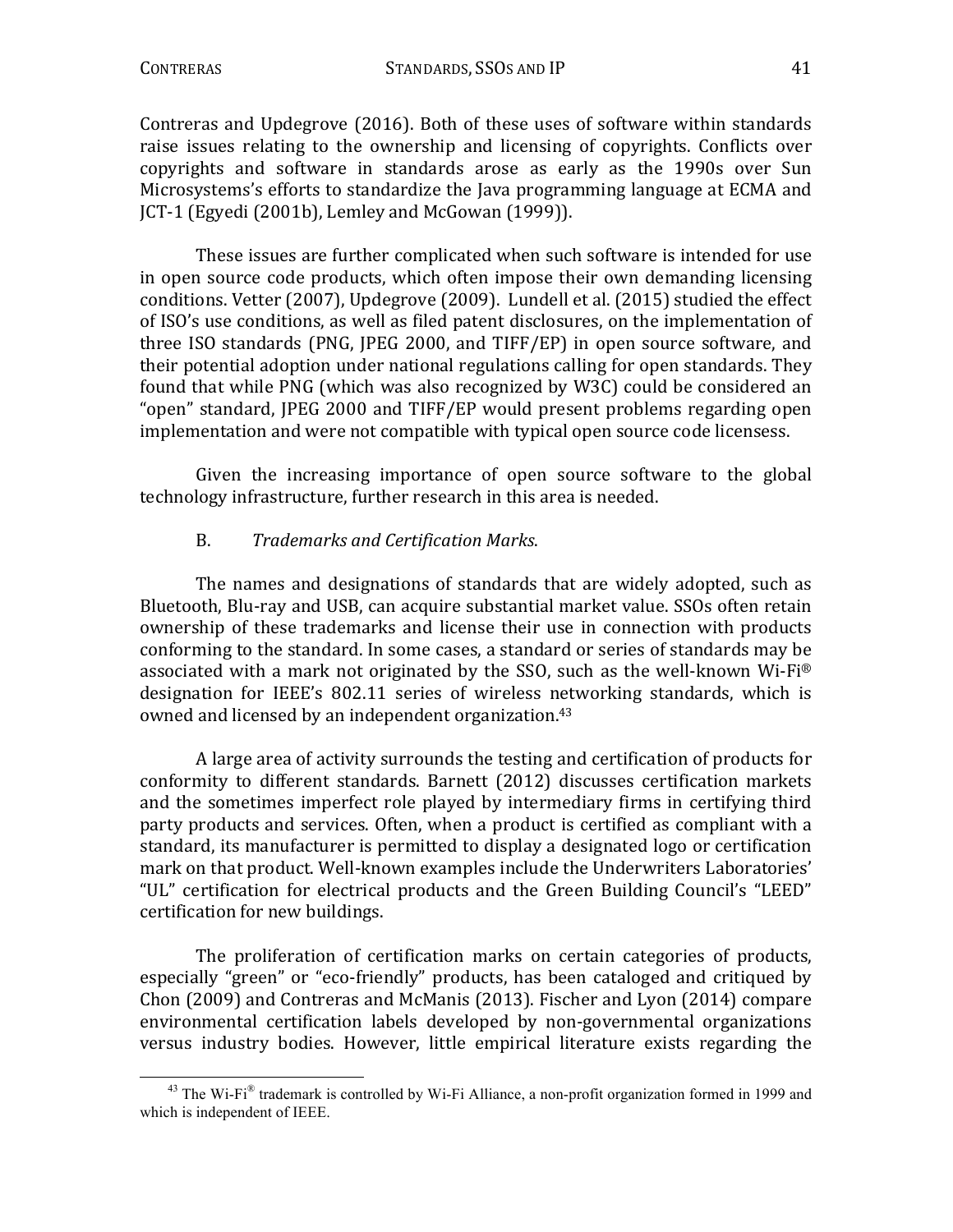markets, an area that is ripe for further research.

#### *Conclusions*

Important theoretical work relating to standards has been done in the areas of SSO dynamics, firm behavior, market effects of patents, and royalty pricing. This work has been supplemented by a significant body of research and empirical data on the acquisition and disclosure of patents within SSOs, particularly in the ICT sector. Several important catalogs and analyses of SSO patent policies now exist, together with rich databases of SSO membership and policy data.

Despite this large body of literature, there are numerous areas at the confluence of intellectual property and standardization that warrant further investigation. These include: the influence and internal organization of consortia and other informal standards groups; the prevalence and market impact of *de jure* and *de facto* royalty-free standards; the effect of patents on standardization in growing fields outside of ICT including clean technology, medical devices and automotive infrastructure; the interaction of technology standards with open source software; the impact of product certification and certification marks on technology products and markets; and the institutional, legal and policy landscape of standardization outside of North America and Europe, particularly in China and other Asian economies.

In addition, more public data is needed regarding patent licensing and royalty rates for standardized technologies. The data that currently exists is gleaned largely from public sources such as litigation records, government licenses and public securities filings. This data, however, represents only the tip of the iceberg. The largest and most meaningful accumulation of data concerning patent licensing is locked within the files of private firms, subject to strict confidentiality restrictions, and beyond the reach of researchers, policy makers, enforcement agencies and courts. Greater public access to this data has the potential to lower licensing transaction costs, reduce the number of disputes regarding FRAND royalty rates, improve the accuracy of judicial damages determinations, inform agency enforcement decisions, and improve policy making. As such, it is in the interest of all participants in the standardization ecosystem to contribute to the growing public data resources in this important area of economic activity.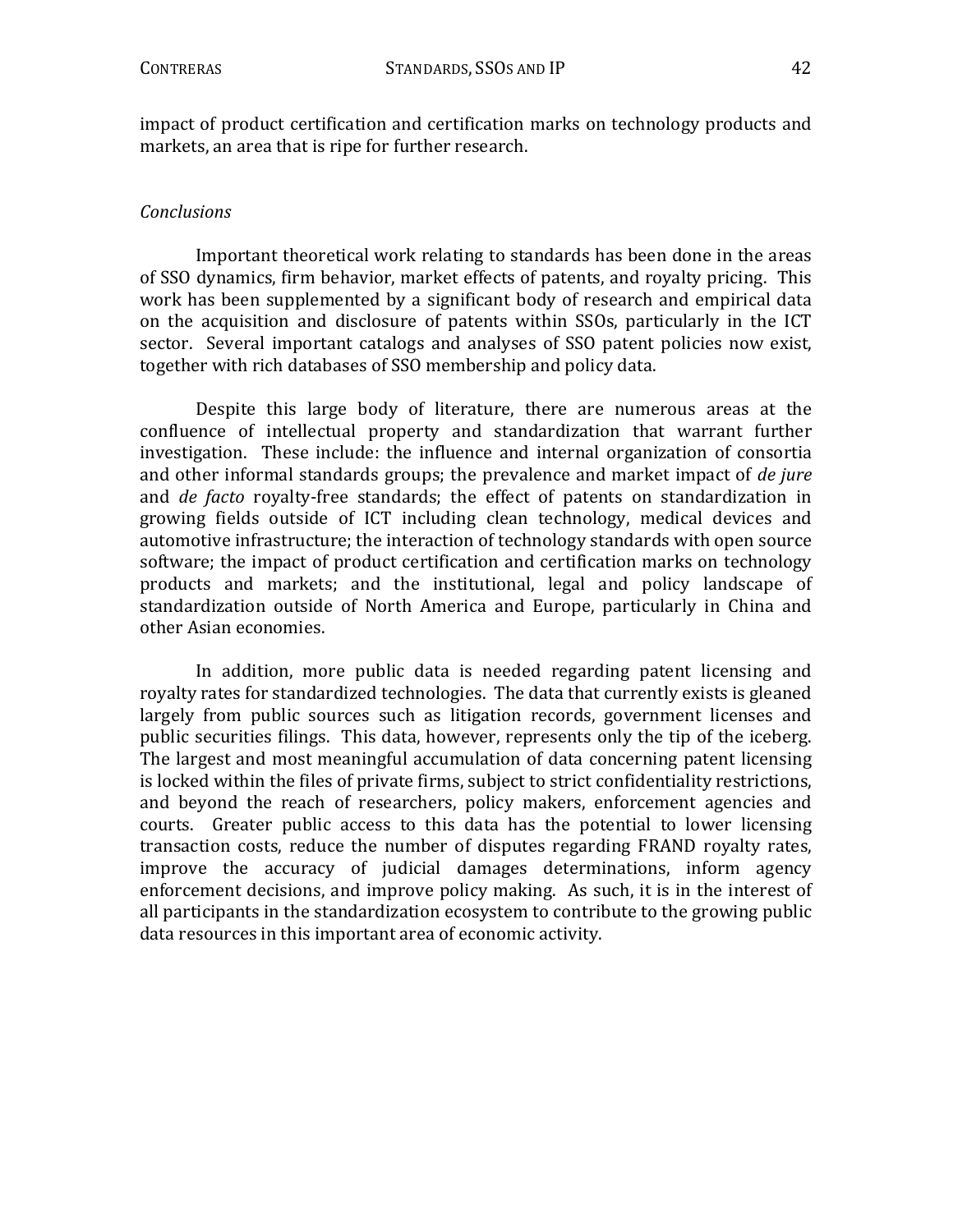## REFERENCES

## Cases

Allied Tube & Conduit Corp. v. Indian Head Inc., 486 U.S. 492 (1988).

Apple, Inc. v. Motorola, Inc., 2012 U.S. Dist LEXIS 157525 (W.D. Wis., Nov. 2, 2012)

Apple, Inc. v. Motorola, Inc., 757 F.3d 1286 (Fed. Cir. 2014).

Apple Inc. v. Acacia Research Corp., No.  $16$ -CV-7266 (N.D. Cal. Dec. 20, 2016).

In re. Robert Bosch GmbH (Bosch), FTC Docket No. 121-0081 (Nov. 26, 2012)

In re. Dell Computer Corp., 121 F.T.C. 616 (1996)

Ericsson v. D-Link, Case No. 6:10-CV-473, 2013 U.S. Dist. LEXIS 110585 (E.D. Tex. Aug. 6, 2013).

Ericsson Inc. v. D-Link Sys., 773 F.3d 1201 (Fed. Cir. 2014).

Georgia-Pacific Corp. v. U.S. Plywood Corp., 318 F. Supp. 1116, 1120 (S.D.N.Y. 1970), *modified and aff'd*, 446 F.2d 295 (2d Cir. 1971), *cert. denied*, 404 U.S. 870 (1971).

Huawei v. ZTE, European Court of Justice (2015)

Hydrolevel Corp. v. American Society of Mechanical Engineers, 456 U.S. 556 (1982).

In re Innovatio IP Ventures, LLC, Memorandum and Order, 956 F.Supp.2d 925  $(N.D.Ill. 2013)$ 

Microsoft Corp. v. Motorola, Inc., Findings of Fact and Conclusions of Law, 2013 U.S. Dist. LEXIS 60233 (W.D. Wash., Apr. 25, 2013)

Microsoft Corp. v. Motorola, Inc., 795 F.3d 1024 (9th Cir. 2015).

In re. Motorola Mobility LLC & Google Inc., FTC Docket No. C-4410 (Jul. 23, 2013) (decision and order).

*In re* Nortel Networks Inc., No. 09-10138(KG), 2011 WL 4831218 at \*6 (Bankr. D. Del., Jul. 11, 2011).

Practice Management Information Corp. v. American Medical Ass'n., 121 F.3d 516, 517 (9th Cir. 1997), opinion amended by 133 F.3d 1140 (9th Cir.1998).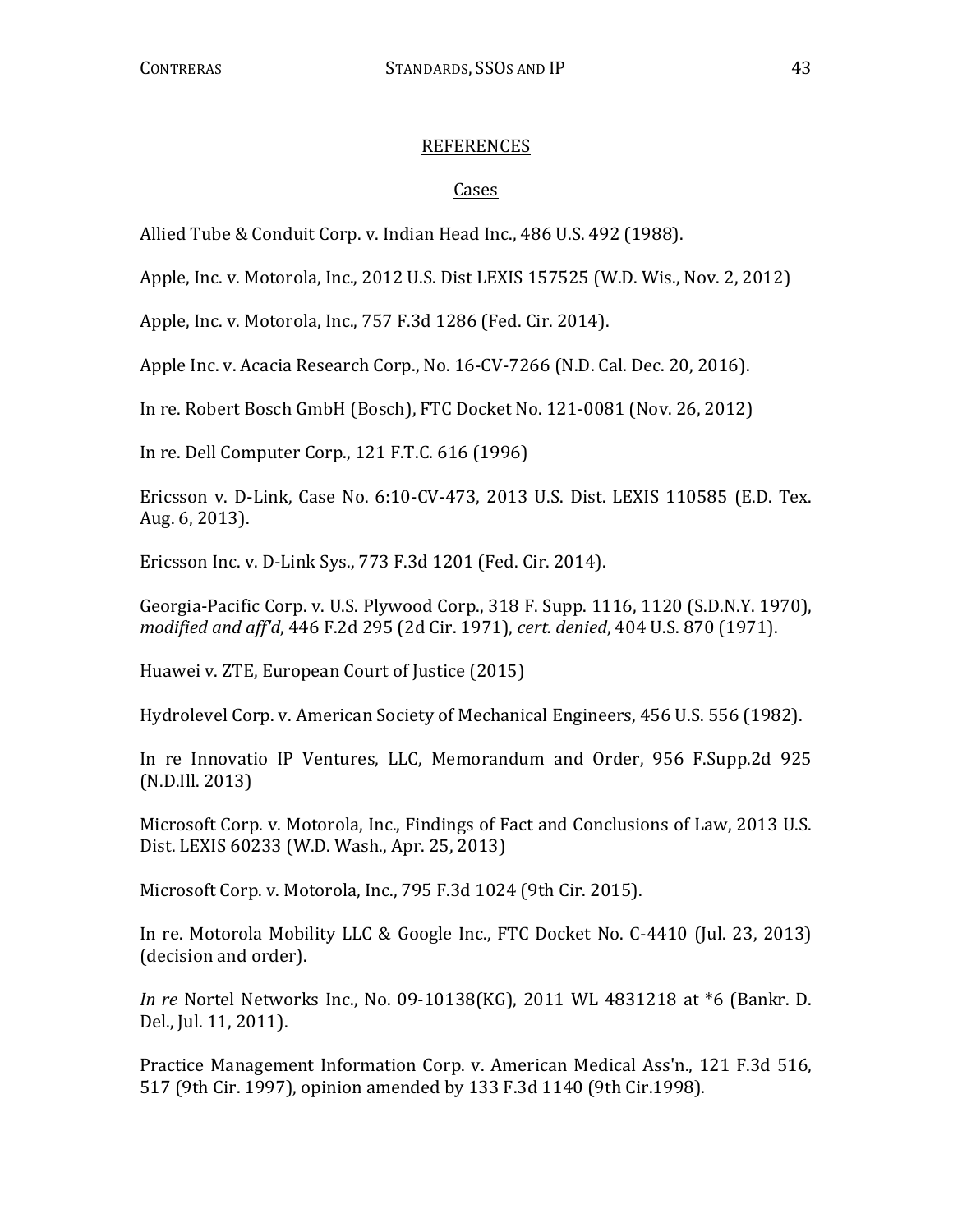Qualcomm Inc. v. Broadcom Corp., 548 F.3d 1004 (Fed. Cir. 2008)

Rambus, Inc. v. Infineon Techs AG, 318 F.3d 1081, 1102 (Fed. Cir. 2003), cert. denied, 124 S. Ct. 227.

In re. Rambus, Inc., No. 9302, 2006 WL 2330117 (F.T.C, Aug. 2, 2006), rev'd, 522 F.3d 456 (D.C. Cir. 2008)

Realtek Semiconductor Corp. v. LSI Corp., Order re: Joint Submission Pursuant to Supplemental Case Management Order, No. 5:12-cv-03451 RMW (N.D. Cal. Sept, 26 2013).

In re. Robert Bosch GmbH, F.T.C. File No. 121-0081, at 3 (F.T.C. Nov. 26, 2012) (Statement of the Federal Trade Commission)

In re. Certain Electronic Devices, Including Wireless Communication Devices, Portable Music and Data Processing Devices, and Tablet Computers, USITC Inv. No. 337-TA-794 (July 5, 2013) (Samsung ITC).

Decision of the European Commission under Article 102 of the Treaty on the Functioning of the European Union, Case AT.39939 – Samsung – Enforcement of UMTS Standard Essential Patents (Apr. 29, 2014) (Samsung EC).

In re. Union Oil Co. of Cal. (Unocal), FTC Docket No. 9305, 2005 FTC LEXIS 116 (July 27, 2005).

Veeck v. Southern Building Code Congress Intl., 293 F.3d 791 (5th Cir. 2002) (en banc), *cert. denied*, 537 U.S. 1043 (2002).

# **Regulatory and Agency Materials**

Charles River Associates (CRA). 2016. *Transparency, Predictability, and Efficiency of SSO-Based Standardization and SEP Licensing – A Report for the European Commission*.

U.S. Dept. of Justice (DOJ). 2006. Business Review Letter to VMEbus International Trade Association (VITA) (Oct. 30, 2006)

-- 2007. Business Review Letter from Thomas O. Barnett, Assistant Attorney General, U.S. Dept. of Justice to Michael A. Lindsay, Partner, Dorsey & Whitney LLP 4  $(Apr. 30, 2007)$ 

-- 2015. Business Review Letter from Hon. Renata B. Hesse, Acting Assistant Attorney Gen., U.S. Dep't of Justice, to Michael A. Lindsay, Esq., Dorsey & Whitney, L.L.P. (Feb. 2, 2015)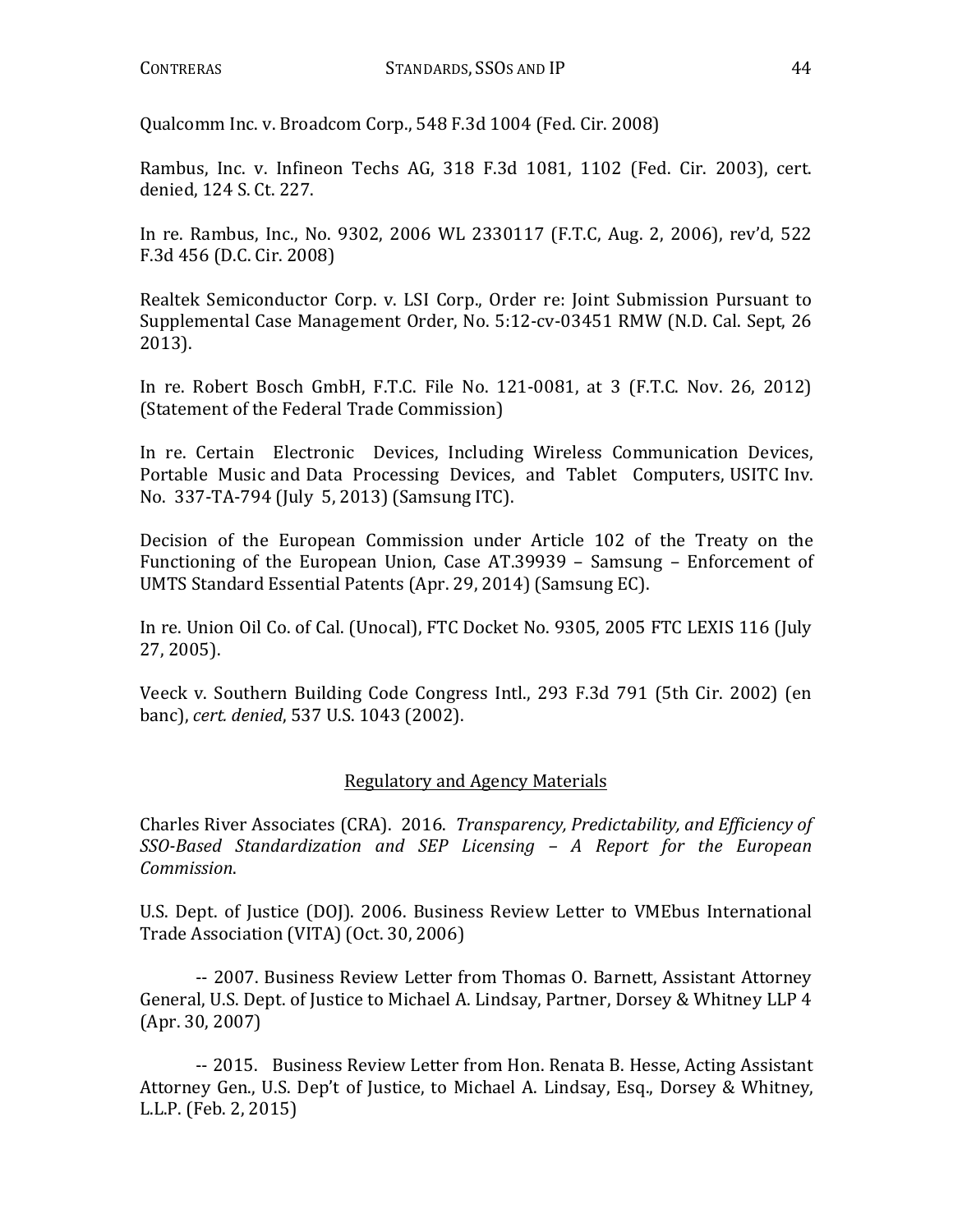U.S. Dept. of Justice (DOJ) and U.S. Fed. Trade Comm. (FTC). 2000. *Guidelines for Collaborations Among Competitors*.

-- 2007. Antitrust Enforcement and Intellectual Property Rights: Promoting *Innovation and Competition*.

U.S. Dep't Of Justice (DOJ) & U.S. Patent & Trademark Office (PTO). 2013. Policy Statement On Remedies For Standards-Essential Patents Subject To Voluntary F/Rand Commitments.

European Comm'n - Directorate-General for Enterprise and Indus. (EC). 2014. Patents and Standards: A Modern Framework for IPR-Based Standardization. European Commission Joint Research Centre (JRC). 2016. *JRC Science for Policy Report: Patent Assertion Entities in Europe*.

U.S. Federal Trade Commission (FTC). 2016. Patent Assertion Entity Activity.

-- 2012. Third Party United States Federal Trade Commission's Statement on The Public Interest, In re. Certain Gaming and Entertainment Consoles, Related Software, and Components Thereof, ITC Investigation No. 337-TA-752 (Jun. 6, 2012)

-- 2011. *The Evolving IP Marketplace: Aligning Patent Notice and Remedies with Competition*.

European Commission Joint Research Centre (JRC). 2016. JRC Science for Policy Report: *Patent Assertion Entities in Europe*, *available at* http://publications.jrc.ec.europa.eu/repository/bitstream/JRC103321/jrc103321% 20online%20version.pdf

U.S. Office of Management and Budget (OMB). 1998. *Circular A-119 - Federal* Participation in the Development and Use of Voluntary Consensus Standards and in *Conformity Assessment Activities*

## SSO Materials

American National Standards Institute (ANSI). 2016. ANSI Essential Requirements: Due process requirements for American National Standards.

-- 2015. "ANSI Standards Activities, Domestic programs overview", http://www.ansi.org/standards\_activities/domestic\_programs/overview.aspx?men uid=3, accessed July 15, 2015.

-- 2014. Written Testimony of the American National Standards Institute before the U.S. House of Representatives Committee on the Judiciary, Subcommittee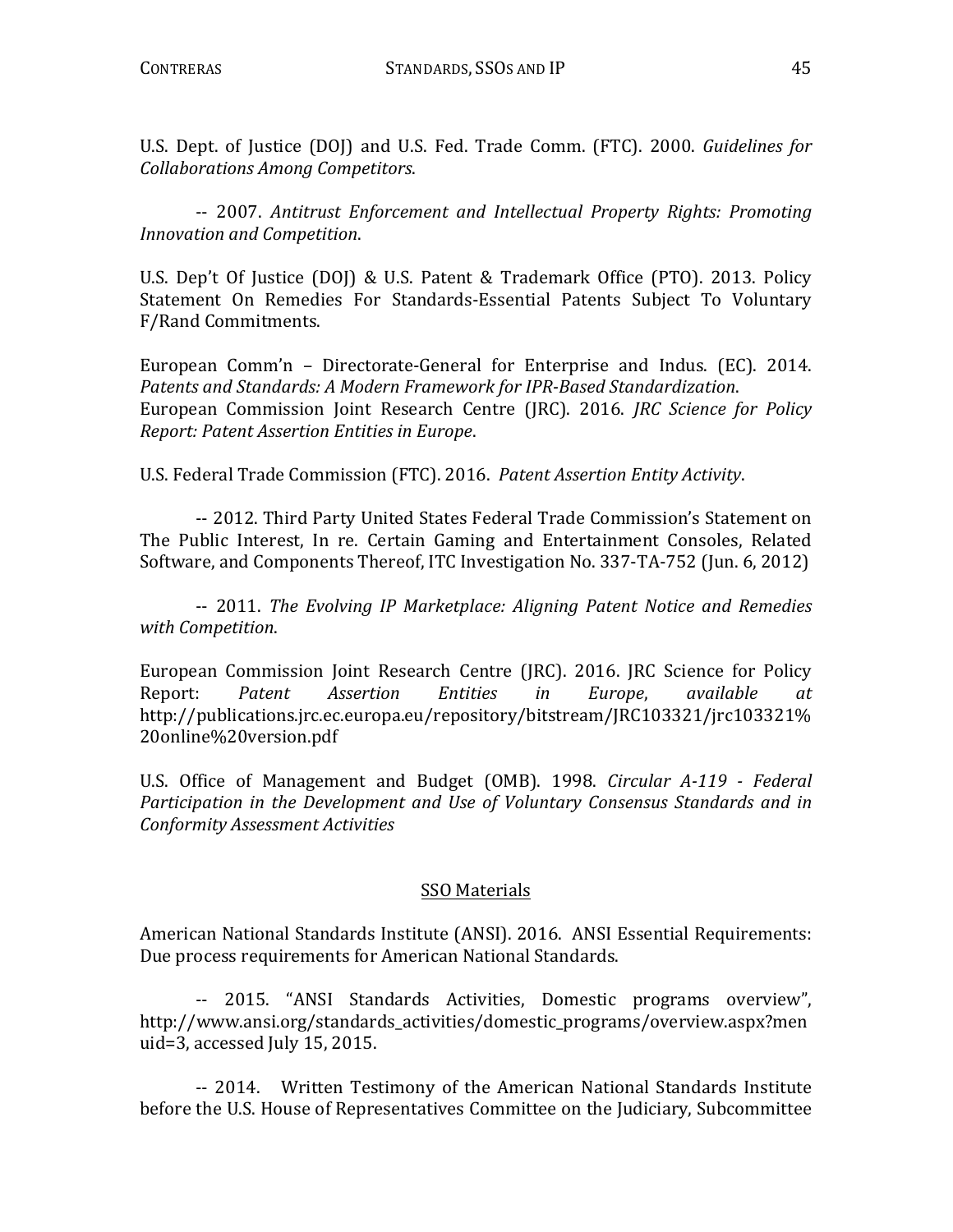on Courts, Intellectual Property, and the Internet, Hearing on "The Scope of Copyright Protection," January 14, 2014.

ASTM International (ASTM). 2015. "About ASTM," www.astm.org, accessed July 15, 2015.

IEEE Standards Assn. (IEEE) 2015. IEEE-SA Standards Board Bylaws, http://standards.jeee.org/develop/policies/bylaws/sect6-7.html, accessed July 21, 2015.

International Organization for Standardisation (ISO). 2015. 'About ISO', http://www.iso.org/iso/about.htm, accessed July 15, 2015.

# Books and Articles

Albert, Micahel B. et al. 1991. "Direct validation of citation counts as indicators of industrially important patents," 20 Research Policy 251.

American Bar Association (ABA), Committee on Technical Standardization, Section of Science & Technology Law. 2007. *Standards Development Patent Policy Manual* (Jorge L. Contreras, ed.) Chicago: ABA Publishing.

Armstrong, Ann, Joseph J. Mueller, and Timothy D. Syrett. 2014. "The Smartphone Royalty Stack: Surveying Royalty Demands for the Components Within Modern Smartphones" (Working Paper, May 29, 2014), available at http://papers.ssrn.com/sol3/papers.cfm?abstract\_id=2443848.

Bar, Talia & Aija Leiponen. 2014. "Committee Composition and Networking in Standard Setting: The Case of Wireless Telecommunications", 23 J. *Econ. Mgt. Strategy* 1.

Barnett, Jonathan M. 2012. "Intermediaries Revisited: Is Efficient Certification Consistent with Profit Maximization?" 37 *J. Corporation L.* 475.

Baron, Justus, Knut Blind and Tim Pohlmann. 2013. "Essential Patents and Standard Dynamics" (working paper, Mar. 15, 2013). https://www.law.northwestern.edu/researchfaculty/searlecenter/innovationeconomics/documents/Essential Patents and Stan

dard Dynamics 2013.pdf

Baron, Justus, Kirti Gupta and Brandon Roberts. 2015. "Unpacking 3GPP Standards" (working paper, Mar. 24, 2015). http://www.law.northwestern.edu/researchfaculty/searlecenter/innovationeconomics/documents/Baron\_Gupta\_Unpacking\_3g pp\_Standards.pdf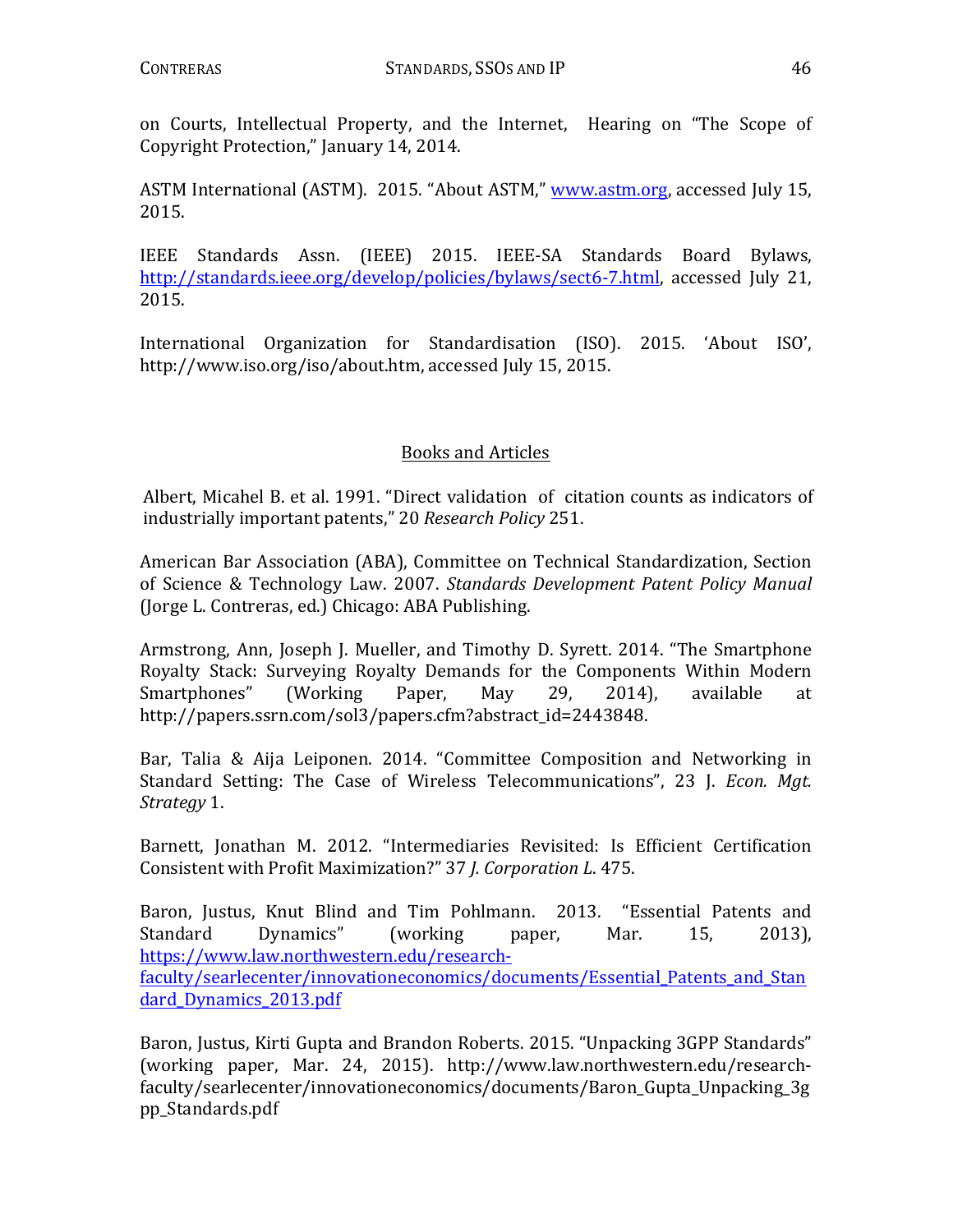Baron, Justus and Tim Pohlmann. 2015. "Mapping Standards to Patents using Databases of Declared Standard-Essential Patents and Systems of Technological Classification" (working paper, Sept. 2015), http://www.law.northwestern.edu/research-

faculty/searlecenter/innovationeconomics/documents/Baron\_Pohlmann\_Mapping\_ Standards.pdf

-- 2013. "Who Cooperates in Standards Consortia - Rivals or Complementors?", 9 *J. Comp. L. & Econ*. 905.

Baron, Justus and Daniel F. Spulber. 2015. "The Searle Center Database of Technology Standards and Standard Setting Organizations" (working paper)

Bartlett, Jason R. and Jorge L. Contreras. 2017. "Rationalizing FRAND Royalties: Can Interpleader Save the Internet of Things", 36 *Rev. Litigation* \_ (forthcoming).

Bekkers, Rudi, René Bongard, and Alessandro Nuvolari. 2011. "An Empirical Study on the Determinants of Essential Patent Claims in Compatibility Standards," 40 *Research Policy* 1001.

Bekkers, Rudi and Isabelle Liotard. 1999. "The tense relation between mobile telecommunications standards and IPR," *European Intellectual Property Rev.* (3) 110.

Bekkers, Rudi, Geert Duysters and Bart Verspagen. 2002. "Intellectual Property Rights, strategic technology agreements and market structure: The case of GSM," 31 *Research Policy* 1141.

Bekkers, Rudi and Jan Smits. 1997. Mobile Telecommunications: Standards, *Regulation, and Applications*. Deventer, Netherlands: Kluwer BedrijfsInformatie (English trans. 1999, London: Artech House).

Bekkers, Rudi, Bart Verspagen and Jan Smits. 2002. "Intellectual Property Rights and Standardization: the case of GSM", 26 Telecommunications Policy 171.

Bekkers, Rudi & Joel West. 2009. "The limits to IPR Standardization Policies as evidenced by Strategic Patenting in UMTS*," 33 Telecommunications Policy* 80.

Bekkers, Rudi & Andrew Updegrove. 2012. "A Study of IPR Policies and Practices of a Representative Group of Standard Setting Organizations Worldwide," Presented at National Academies of Science Symposium on Management of IP in Standards-Setting Processes, Session 4, available at http://sites.nationalacademies.org/xpedio/groups/pgasite/documents/webpage/p ga\_072197.pdf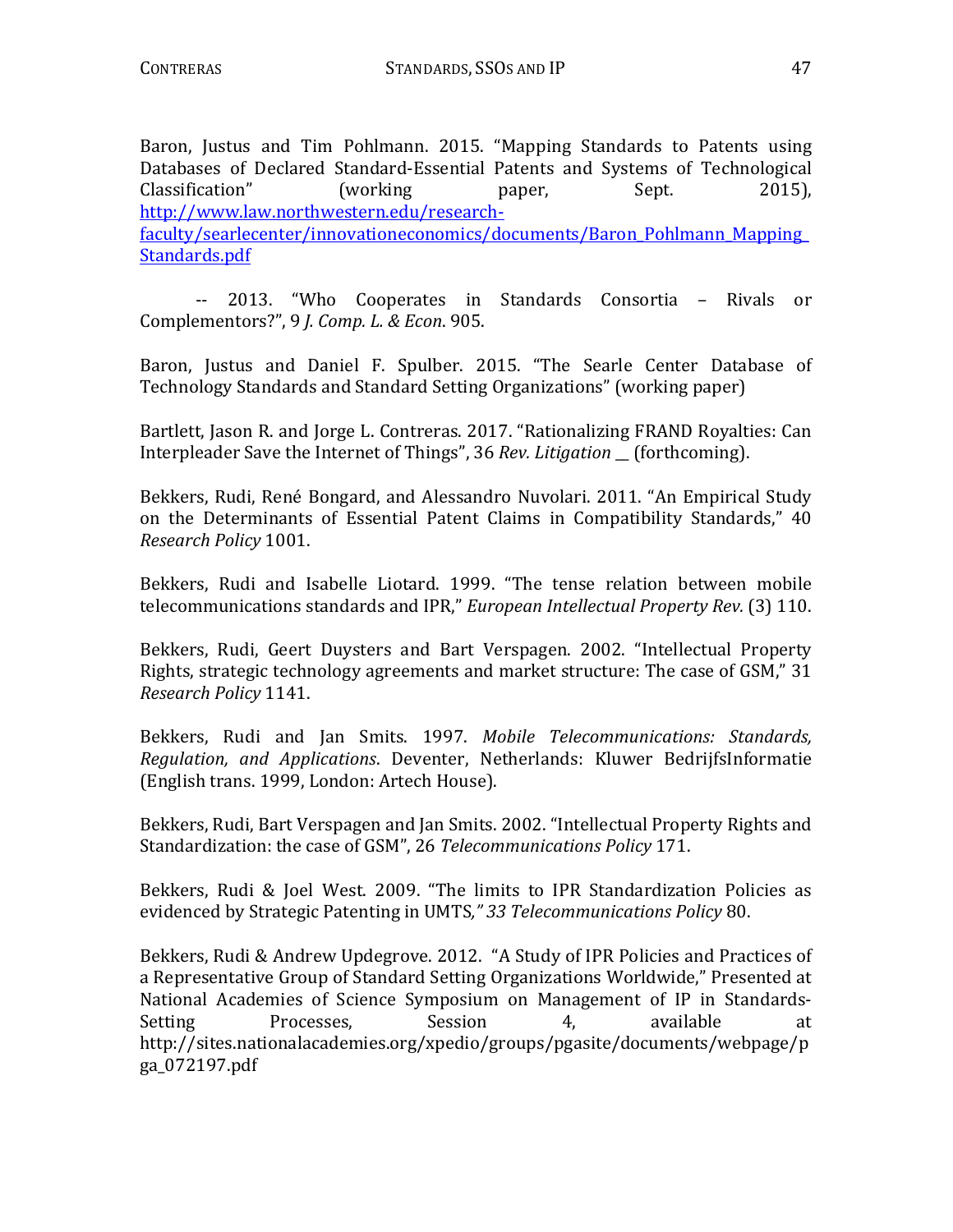Berger, Florian, Knut Blind & Nikolaus Thumm. 2012. "Filing behavior regarding essential patents in industry standards," 41 *Research Policy* 216.

Besen, Stanley M. 1990. "The European Telecommunications Standards Institute: A preliminary analysis," 14 *Telecommunications Policy* 521.

Biddle, Brad et al. 2012. "The Expanding Role and Importance of Standards in the Information and Communications Technology Industry," 52 Jurimetrics 177.

Biddle, Brad, Andrew White & Sean Woods. 2010. "How Many Standards in a Laptop? (And Other Empirical Questions)," 2010 *Int'l Telecomm. Union Sec. Telecomm. Standardization Kaleidoscope Acad. Conf. Proc*. 123 (http://papers.ssrn.com/sol3/papers.cfm?abstract\_id=1619440).

Blind, Knut. 2011. "An economic analysis of standards competition: The example of the ISO ODF and OOXML standards," 35 Telecommunications Policy 373.

Blind, Knut et al. 2011. *Study on the Interplay between Standards and Intellectual Property Rights (IPRs), Final Report*, Tender No. ENTR/09/015 available at http://www.iplytics.com/download/docs/studies/ipr\_study\_final\_report\_en.pdf

Blind, Knut and Eric Iversen. 2004. "The Interrelationship Between IPR and Standardisation: Patterns and Policies", 9<sup>th</sup> EURAS Workshop on Standardization, May 13-14, 2004, Paris. http://eprints.utas.edu.au/1282/

Blind, Knut and Nikolaus Thumm. 2004. "Interrelation between patenting and standardization strategies: empirical evidence and policy implications," 33 Research *Policy* 1583.

Bremer, Emily. 2015. "On the Cost of Private Standards in Public Law", 63 U. Kan. L. *Rev*. 279.

Breshnahan, Timothy F. and Pai-Ling Yin. 2007. "Standard setting in markets: the browser war," in *Standards and Public Policy* 18 (Shane Greenstein & Victor Stango, eds.) New York: Cambridge Univ. Press.

Camesaca, Peter, et al. 2013. "Injunctions for Standards-Essential Patents: Justice is not Blind," 9 *J. Competition L. & Econ.* 285.

Cargill, Carl & Sherrie Bolin. 2007. "Standardization: A Failing Paradigm" in *Standards and Public Policy* 296 (Shane Greenstein & Victor Stango, eds.) New York: Cambridge Univ. Press.

Carlton, Dennis W. and Allan L. Shampine. 2013. "An Economic Interpretation of FRAND," 9 *J. Competition L. & Econ.* 531.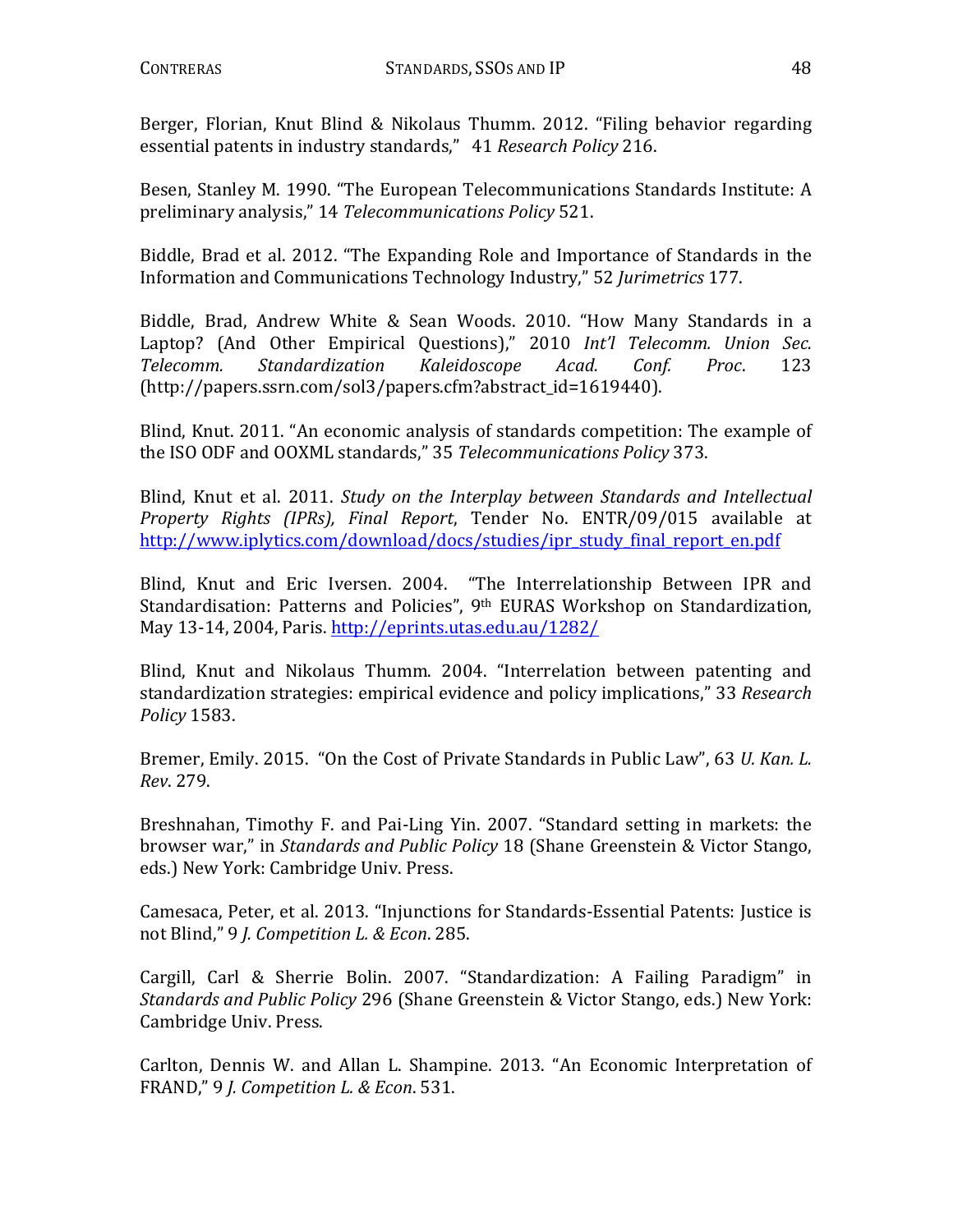Caviggioli, Federico, et al. 2015. "Patenting Strategies and Characteristics of Declared Inventions in the Long Term Evolution Standard," 46 *R&D Management* 664.

Chiao, Benjamin, Josh Lerner and Jean Tirole. 2007. "The rules of standard-setting organizations: an empirical analysis," 38 *RAND J. Econ*. 905.

Chien, Colleen V. 2014. "Holding Up and Holding Out," 21 *Mich. Telecomm. & Tech. L.J.* 1.

Chien, Colleen V. and Mark A. Lemley. 2012. "Patent Holdup, the ITC and the Public Interest," 98 Cornell L. Rev. 1.

Choi, Kiho and Euee S. Jang. 2014. "Royalty-Free Video Coding Standards in MPEG," *IEEE Signal Processing Mag.* 145.

Chon, Margaret. 2009. "Marks of Rectitude," 77 *Fordham L. Rev.* 2311.

Contreras, Jorge L., ed. 2017. The Cambridge Handbook of Technical Standardization Law, Vol. I – Patents and Competition. New York: Cambridge Univ. Press, forthcoming.

-- 2016a. "A Tale of Two Networks: Patents, Standards and the Internet," 93 *Denver L. Rev*. 833.

-- 2016b. "When a Stranger Calls: Standards Outsiders and Unencumbered Patents", 12 *J. Competition L. & Econ.* 507.

-- 2016c. "FRAND Market Failure: IPXI's Standards-Essential Patent License Exchange", 15 *Chi-Kent J. Intell. Prop.* 419.

-- 2015a. "A Market Reliance Theory for FRAND Commitments and other Patent Pledges," 2015 *Utah L. Rev*. 479.

-- 2015b. "A Brief History of FRAND: Analyzing Current Debates in Standard Setting and Antitrust through a Historical Lens," 80 Antitrust L.J. 39.

-- 2015c. "Patent Pledges", 47 *Ariz. St. L.J*. 543.

-- 2015d. "Standards, Royalty Stacking, and Collective Action", *CPI Antitrust Chron.*, Mar. 2015.

-- 2014. "Divergent Patterns of Engagement in Internet Standardization: Japan, Korea and China," 38 Telecom. Policy 914.

-- 2013a. "Technical Standards and *Ex Ante* Disclosure: Results and Analysis of an Empirical Study," 53 *Jurimetrics* 163.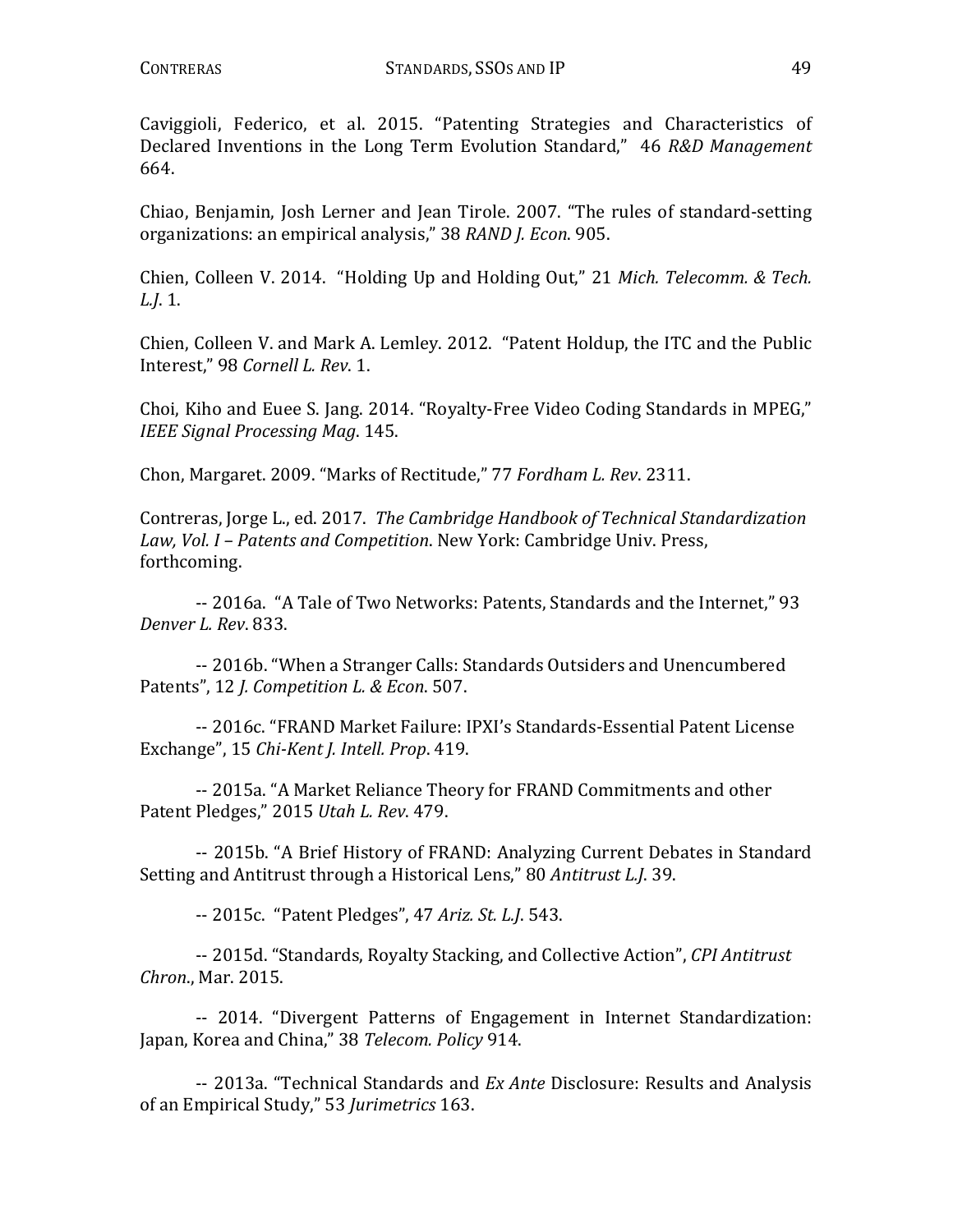-- 2013b. "Fixing FRAND: A Pseudo-Pool Approach to Standards-Based Patent Licensing," 79 Antitrust L.J. 47.

-- 2013c. "Technical Standards and Bioinformatics in Jorge L. Contreras & A. James Cuticchia, eds., *Bioinformatics Law: Legal Issues for Computational Biology in the Post-Genome Era*, Chicago: ABA Publishing.

-- 2012. "Standards, Patents and the National Smart Grid," of 32 Pace L. Rev. 641.

-- 2011. "Equity, Antitrust and the Reemergence of the Patent Unenforceability Remedy," Antitrust Source, Oct. 2011, 1.

Contreras, Jorge L., Colleen Chien, Thomas Cotter and Brad Biddle. 2016. Study Proposal  $-$  Commercial Patent Licensing Data. https://papers.ssrn.com/sol3/papers.cfm?abstract\_id=2755706

Contreras, Jorge L., Fabian Gaessler, Christian Helmers and Brian Love. 2017. "Litigation of Standards-Essential Patents in Europe: A Comparative Analysis" (working paper).

Contreras, Jorge L. and Richard J. Gilbert. 2015. "A Unified Framework for RAND and other Reasonable Royalties", 30 Berkeley Tech. L.J. 1447.

Contreras, Jorge and Russ Housley. 2008. "IP Squared: Internet Standards and Intellectual Property," IEEE Internet Computing, Nov/Dec. 2008, 80.

Contreras, Jorge L. & Charles R. McManis. 2013. "Intellectual Property Landscape of Material Sustainability Standards," 14 *Columbia Sci. & Tech. L. Rev.* 485.

Contreras, Jorge L. and David L. Newman. 2014. "Developing a Framework for Arbitrating Standards-Essential Patent Disputes," 2014 *J. Dispute Resolution* 23.

Contreras, Jorge L. and Andrew Updegrove. 2016. "A Primer on Intellectual Property Policies of Standards Bodies," in *Effective Standardization Management in Corporate* Settings (Kai Jacobs, ed., ) Hershey, PA: IGI Global.

Cotter, Thomas F. 2014. "The Comparative Law and Economics of Standard-Essential Patents and FRAND Royalties," 22 Tex. Intell. Prop. L.J. 311.

Cowhey, P.F., J.D. Aronson, and J.E. Richards. 2006. "The Peculiar Evolution of 3G Wireless Networks: Institutional Logic, Politics and Property Rights," in Zysman, J. & Newman, A., eds., *How Revolutionary Was the Digital Revolution? National Responses, Market Transitions, and Global Technology* (Stanford, CA: Stanford Univ. Press).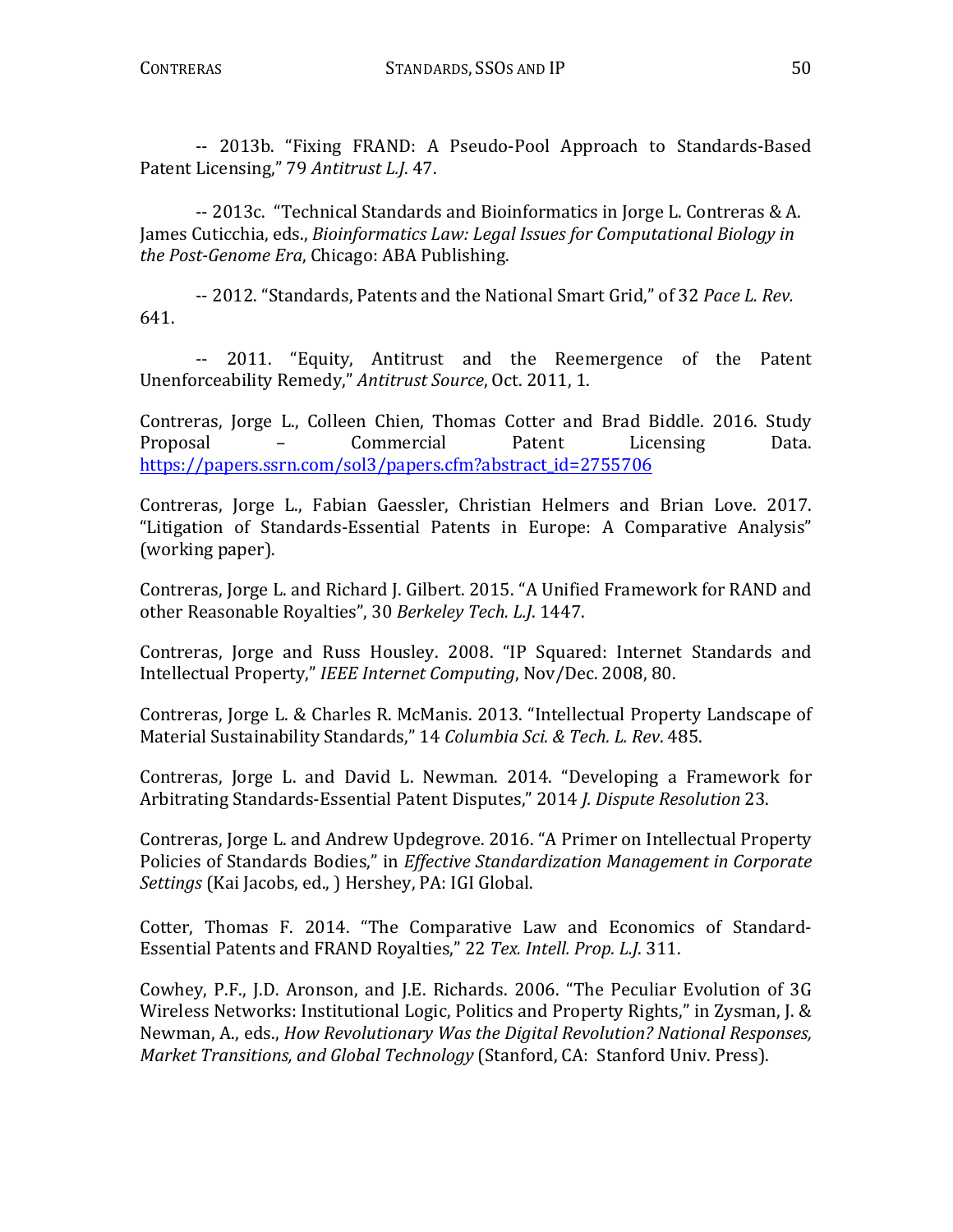Cyber Creative Inst. Co. Ltd. 2013. "Evaluation of LTE Essential Patents Declared to ETSI, Ver. 3.0", http://www.cybersoken.com/file/lte03SummaryEN.pdf

De Carvalho, Nuno Pires. 2015. "Technical Standards, Intellectual Property, and Comptition – A Holistic View", 47 *Wash Univ. J. L. & Policy* 61.

DeLacey, Brian, et al. 2006. "Strategic Behavior in Standard-Setting Organizations," Harvard NOM Working Paper No. 903214, available at http://papers.ssrn.com/sol3/papers.cfm?abstract\_id=903214.

Delcamp, Henry & Aija Leiponen. 2014. "Innovating standards through informal consortia: The case of wireless telecommunications," 36 *Intl. J. Indus. Org.* 36.

DeNardis, Laura. 2009. "Open Standards and Global Politics," 13 *Intl. J. Communications L. & Policy* 168.

Egyedi, Tineke M. 2016. "On Technology Choice in Standardization: Implications for Patent Valuation",  $13<sup>th</sup>$  Intl. Conference – Standardization, Protypes and Quality: A Means of Balkan Countries' Collaboration, Nov. 3-4, 2016.

-- 2001a. *Beyond Consortia, Beyond Standardisation? New Case Material and Policy Threads – Final Report for the European Commission*.

-- 2001b. "IPR Paralysis in Standardization: Is Regulatory Symmetry Desirable?" *IEEE Communications Magazine*, Apr. 2001, 108.

Elhauge, Einer. 2008. "Do Patent Holdup and Royalty Stacking Lead to Systematically Excessive Royalties?," 4 *J. Competition L. & Econ.* 535.

Eltzroth, Carter. 2008. "IPR Policy of the DVB Project: Negative Disclosure, FR&ND Arbitration Unless Pool Rules OK, Parts 1 and 2" 6(2) and 7(2) *J. IT Standards & Standardization Research* 21 and 1.

Epstein, Richard A., F. Scott Kieff and Daniel F. Spulber. 2012. "The FTC, IP, and SSOs: Government Hold-Up Replacing Private Coordination," 8 *J. Competition L. & Econ.* 1.

Ernst, Dieter. 2012. "America's Voluntary Standards System - A Best Practice Model for Innovation Policy?", East-West Center Working Paper No. 128.

Ernst, Dieter, Heejin Lee and Jooyoung Kwak. 2014. "Standards, innovation, and latecomer economic development: Conceptual issues and policy challenges," 38 *Telecom. Policy* 853.

Fairfield Resources, Inc. 2007. "Analysis of Patents Declared as Essential to GSM as of June 6, 2007," working paper Dec. 31, 2007.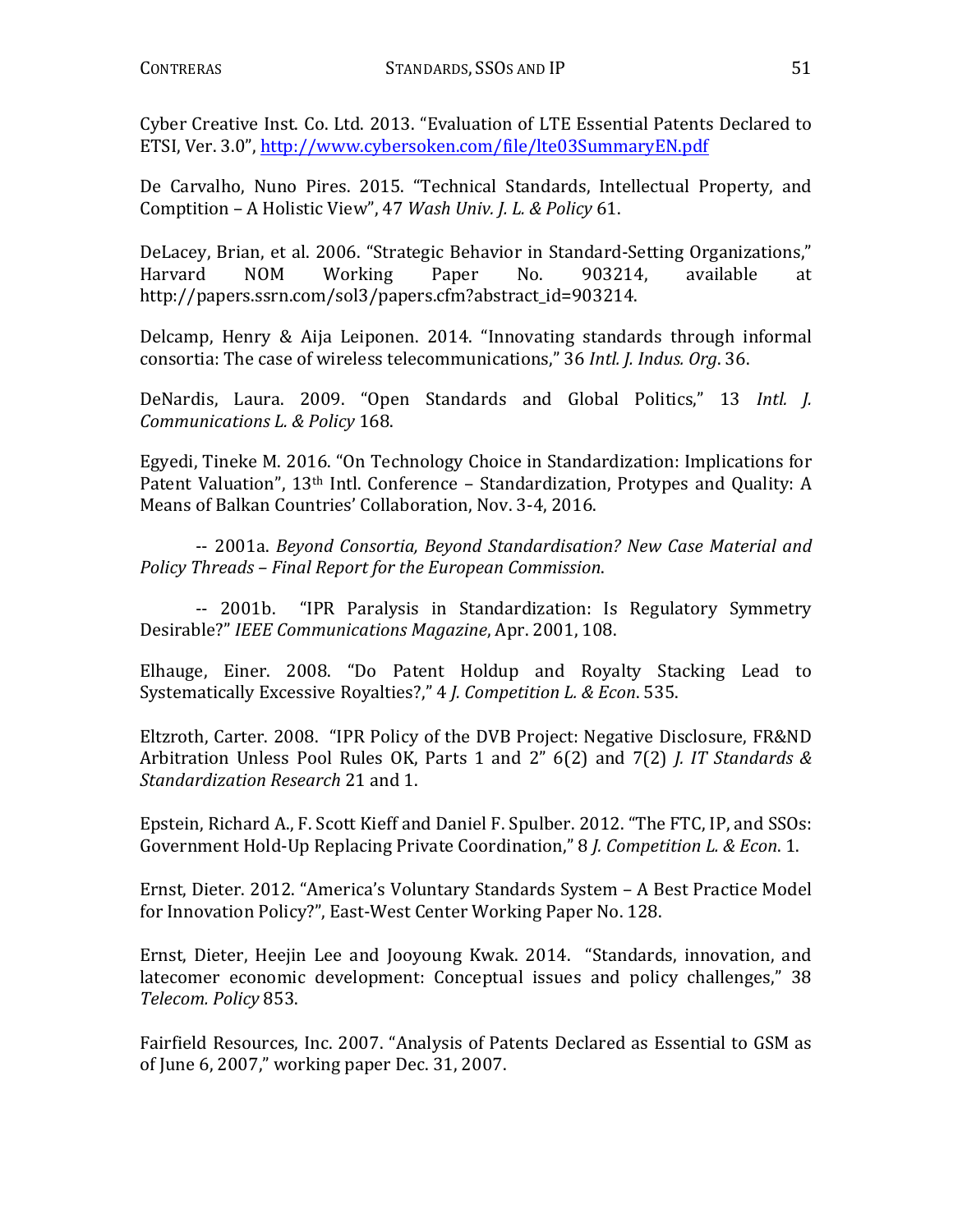-- 2010. "Review of Patents Declared as Essential to LTE and SAE (4G Wireles Standards) Through June 30, 2009," working paper Jan. 6, 2010.

Farrell, Joseph, John Hayes, Carl Shapiro and Theresa Sullivan. 2007. "Standard Setting, Patents and Hold-Up," 74 *Antitrust L.J.* 603.

Farrell, Joseph and G. Saloner. 1988. "Coordination through Committees and Markets," 19 *RAND J. Econ.* 235.

Farrell, Joseph and Carl Shapiro. 1992. "Standard Setting in High Definition Television", *Brookings Papers: Microeconomics 1992*.

Farrell, Joseph and Timothy Simcoe. 2012. "Choosing the Rules for Consensus Standardization", 43 *RAND J. Econ.* 235.

Fischer, Carolyn and Thomas P. Lyon. 2014. "Competing Environmental Labels", 23 *J. Econ. & Management Strategy* 692.

Froomkin, A. Michael. 2003. "Habermas@Discourse.net: Toward a Critical Theory of Cyberspace," 116 *Harv. L. Rev*. 749.

Galetovic, Alexander and Kirti Gupta. 2016. "Royalty Stacking and Standard Essential Patents: Theory and Evidence from the World Mobile Wireless Industry" (working paper, Jun. 2016), http://www.law.northwestern.edu/researchfaculty/searlecenter/events/innovation/documents/Galetovic\_Royalty\_stacking\_06 0416\_GG.pdf

Galetovic, Alexander, Stephen Haber and Ross Levine. 2015. "An Empirical Examination of Patent Hold-Up," 11 *J. Competition L. & Econ.* 549.

Gandal, Neil, Nataly Gantman & David Genesove. 2007. "Intellectual Property and Standardization Committee Participation in the US Modem Industry," in *Standards* and Public Policy 208 (Shane Greenstein & Victor Stango, eds.) New York: Cambridge Univ. Press.

Gandal, Neil and P. Régibeau. 2015. "Standard-Setting Organisations: Current Policy Issues and Empirical Evidence", in The Law, Economics and Politics of *Standardization* (Panagiotis Delimatsis, ed.) Cambridge, UK: Cambridge Univ. Press.

Ganglmair, Bernhard, Luke M. Froeb and Gregory J. Werden. 2012. "Patent Hold-Up and Antitrust: How a Well-Intentioned Rule Could Retard Innovation," 60 *J. Industrial Economics* 249.

Geradin, Damien. 2010. "Reverse Hold-ups: The (Often Ignored) Risks Faced by Innovators in Standardized Areas." Working Paper.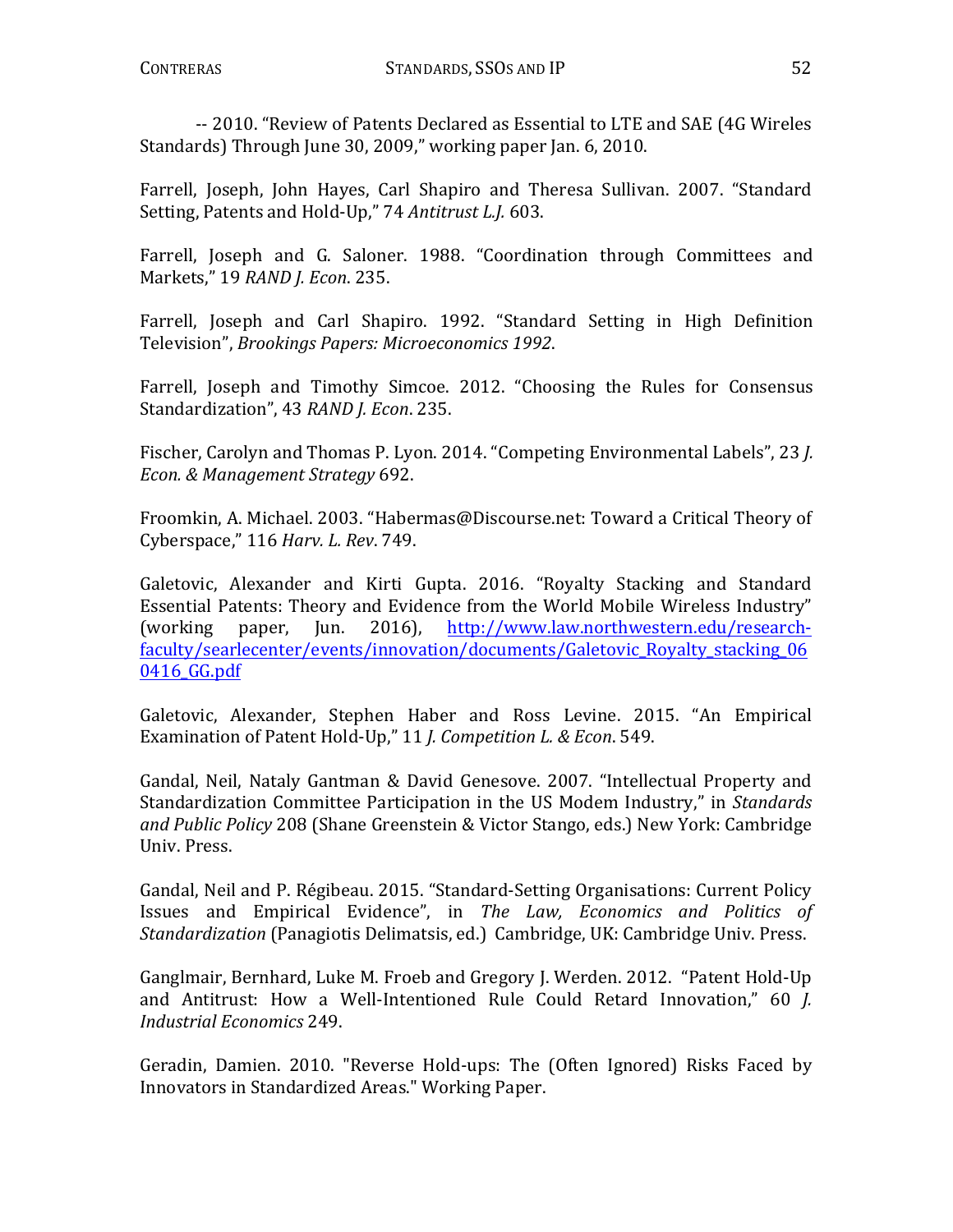Geradin, Damien and Anne Layne-Farrar. 2011. "Patent Value Apportionment Rules for Complex, Multi-Patent Products", 27 Santa Clara Comp. & High Tech. L.J. 763.

Geradin, Damien, Anne Layne-Farrar and A. Jorge Padilla. 2007. "The Ex Ante Auction Model for the Control of Market Power in Standard Setting Organizations," Working Paper, http://papers.ssrn.com/sol3/papers.cfm?abstract\_id=979393.

-- 2008. "The Complements Problem Within Standard Setting: Assessing the Evidence of Royalty Stacking," 14 *B.U. J. Sci. & Tech. L.* 144-176.

Geradin, Damien and Miguel Rato. 2007. "Can Standard-Setting Lead to Exploitative Abuse? A Dissonant View on Patent Hold-Up, Royalty-Stacking and the Meaning of FRAND," 3 *Euro.* Competition *J.* 101.

Gilbert, Richard J. 2011. "Deal or No Deal? Licensing Negotiations in Standard-Setting Organizations", 77 Antitrust L.J. 855.

Ghosh, Rishab. 2011. "An Economic Basis for Open Standards," in Laura DeNardis, ed., *Opening Standards: The Global Politics of Interoperability* 75-96 (Cambridge, MA: MIT Press).

Golden, John M. 2013. "Patent Privateers: Private Enforcement's Historical Survivors", 26 *Harv. J. L. & Tech.* 545.

Goodman, David J. and Robert A. Myers. 2005. "3G Cellular Standards and Patents," Proceedings of IEEE 2005 Intl. Conference on Wireless Networks, Communications and *Mobile Computing*.

Greenbaum, Eli. 2016. "Puzzles of the Zero-Rate Royalty", 27 *Fordham Intellectual* **Property, Media & Entertainment L.J.** 

-- 2015. "Forgetting FRAND" The WIPO Model Submission Agreements," les *Nouvelles*, Jun. 2015, 81-88.

Greenstein, Shane and Marc Rysman. 2007. "Coordination costs and standard setting: lessons from 56K modems," in *Standards and Public Policy* 123 (Shane Greenstein & Victor Stango, eds.) New York: Cambridge Univ. Press.

Gupta, Kirti. 2013. "The Patent Policy Debate in the High-Tech World," 9 *J. Competition L. & Econ*. (4) 827-858.

Gupta, Kirti and Mark Snyder. 2014. "Smart Phone Litigation and Standard Essential Patents," Hoover Institution Working Paper 14006.

Harhoff, Dietmar, Francis Narin, F.M. Scherer, and Katrin Vopel. 1999. "Citation Frequency and the Value of Patented Inventions," 81 Rev. Economics and Statistics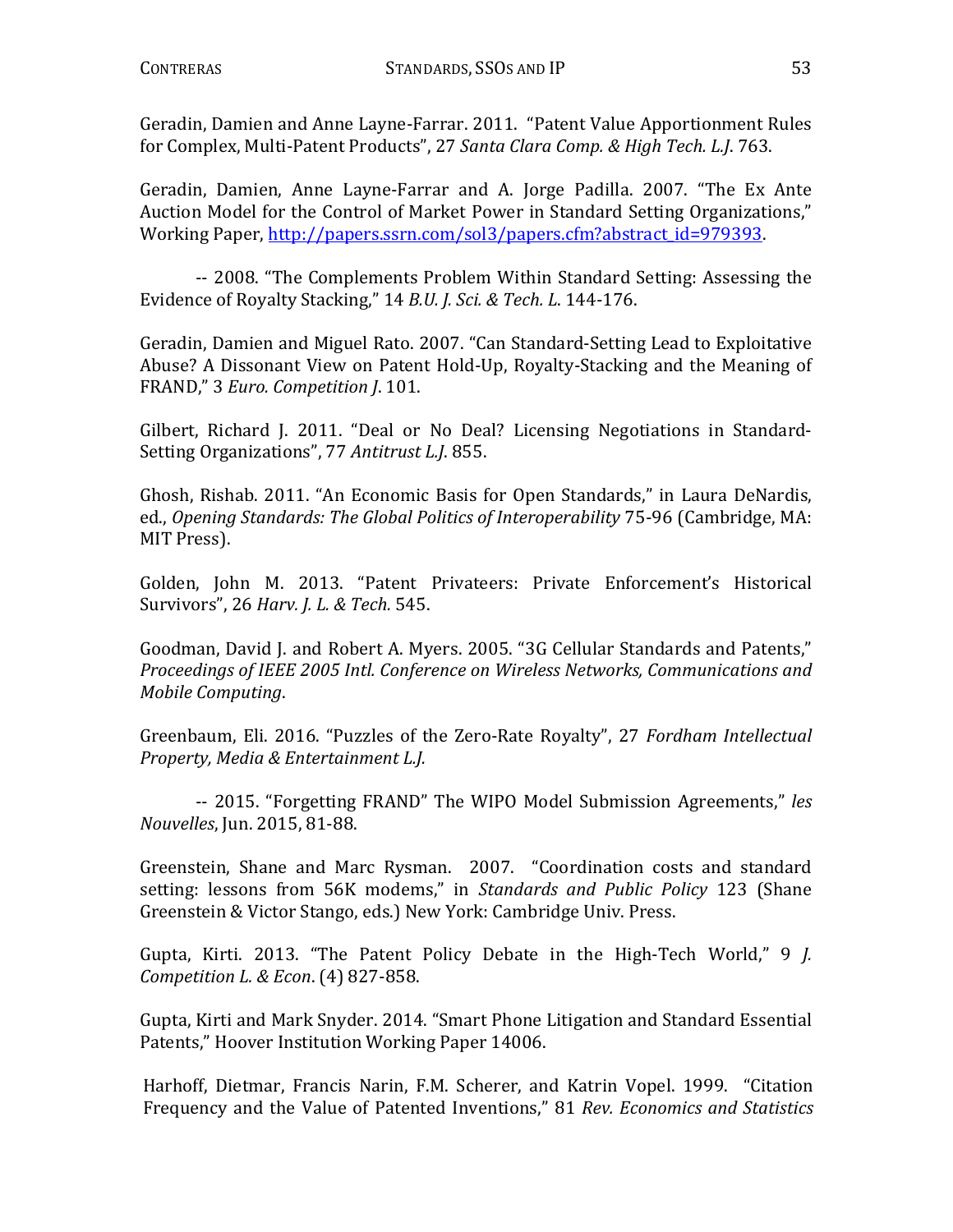$(3): 511 - 515.$ 

Herman, Michele K. 2010. "How the Deal is Done, Part 1," *Landslide*, Sept.-Oct. 2010, 35-41.

Hunt, Robert M., Samuli Simojoki, and Tuomas Takalo. 2007. "Intellectual Property Rights and Standard Setting in Financial Services: The Case of the Single European Payments Area," Federal Reserve Bank of Philadelphia Working Paper 07-20, available at http://papers.ssrn.com/sol3/papers.cfm?abstract\_id=1018483

Jillavenkatesa, Ajit, H. Evans and Henry Wixon. 2012. "Patents and Intellectual Property Management in Nanotechnology Standardization: A NIST Perspective", Presented at National Academies of Science Symposium on Management of IP in Standards-Setting Processes, Session 4, available at http://sites.nationalacademies.org/cs/groups/pgasite/documents/webpage/pga\_0 72332.pdf.

Kang, Bveongwoo and Rudi Bekkers. 2015. "Just-in-time Patents and the Development of Standards", 44 *Research Policy* 1948.

Katz, M.L. and Carl Shapiro. 1985. Network externalities, competition, and compatibility. 75 *American Economic Review* 424.

Kesan, Jay P. and Carol M. Hayes, "FRAND's Forever: Standards, Patent Transfers, and Licensing Commitments"', 89 Indiana L.J. 231 (2014).

Kieff, F. Scott and Anne Layne-Farrar. 2013. "Incentive Effects from Different Approaches to Holdup Mitigation Surrounding Patent Remedies and Standard-Setting Organizations." 9 *J. Competition Law & Econ.* 1091.

Krechmer, Ken. 2011. "Open Standards: Definition and Policy," in Laura DeNardis, ed., *Opening Standards: The Global Politics of Interoperability* 219 (Cambridge, MA: MIT Press).

Kühn, Kai-Uwe, Fiona Scott Morton and Howard Shelanski. 2013. "Standard Setting Organizations Can Help Solve the Standard Essential Patents Licensing Problem," 3 *CPI Antitrust Chron*. 1.

Kumar, Sapna and Arti Rai. 2007. "Synthetic Biology: The Intellectual Property Puzzle", 85 *Tex. L. Rev*. 1745.

Langlois, Richard N., "Competition through institutional form: the case of cluster tool standards," in *Standards and Public Policy* 60 (Shane Greenstein & Victor Stango, eds.) New York: Cambridge Univ. Press.

Larouche, Pierre, Jorge Padilla and Richard S. Taffet, "Settling FRAND Disputes: Is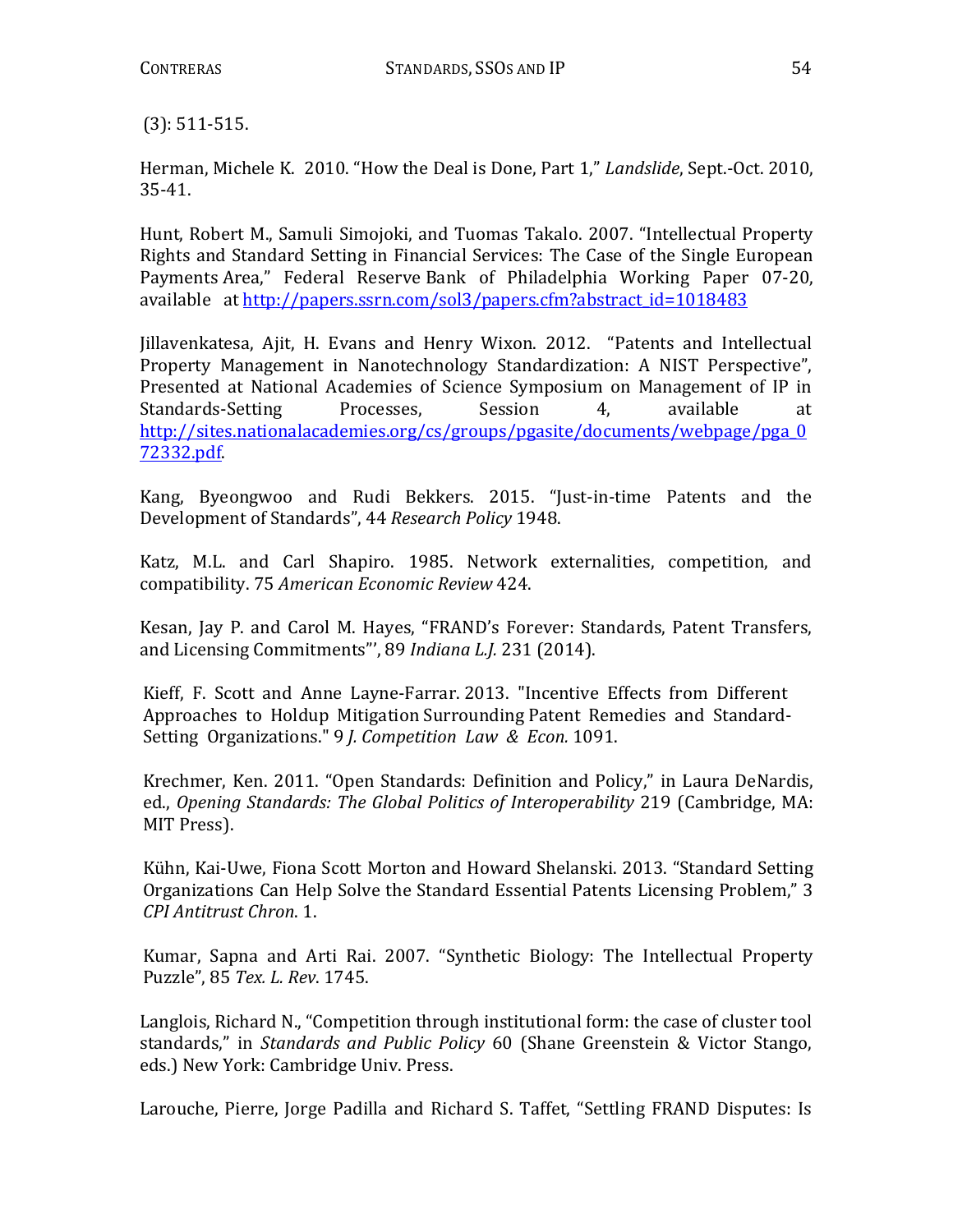Mandatory Arbitration a Reasonable and Nondiscriminatory Alternative?", 10 *J. Competition L. & Econ*. 581.

Layne-Farrar, Anne. 2014a. "Proactive or Reactive? An Empirical Assessment of IPR Policy Revisions in the Wake of Antitrust Actions," 59 Antitrust Bulletin 373.

-- 2014b. "Patent Holdup and Royalty Stacking Theory and Evidence: Where Do We Stand After 15 Years of History?" (Submitted for 122<sup>nd</sup> Meeting of the OECD Competition Committee, Dec. 17-18, 2014).

-- 2014c. "Moving Past The SEP RAND Obsession: Some Thoughts On The Economic Implications Of Unilateral Commitments And The Complexities Of Patent Licensing," 21 *Geo. Mason L. Rev*. 1093.

-- 2011. "Innovative or Indefensible? An Empirical Assessment of Patenting within Standard Setting", 9 IT Standards & Standardization Research 1.

-- 2010a. "Is Ex Ante the Norm? An Empirical Look at IPR Disclosure Timing within Standard Setting," working paper

-- 2010b. " Non-Discriminatory Pricing: Is Standard Setting Different?" 6 *J. Competition L. & Econ.* 811.

-- 2009. "Preventing Patent Holdup: An Economic Assessment of Ex Ante Licensing Negotiations in Standard Setting," 37 *AIPLA Q. J.* 445.

Layne-Farrar, Anne, A. Jorge Padilla and Richard Schmalensee. 2007. "Pricing Patents for Licensing in Standard-Setting Organizations: Making Sense of FRAND Commitments," 74 Antitrust L.J. 671.

Layne-Farrar, Anne and Koren Wong-Ervin. 2014. "Methodologies for Calculating FRAND Damages (Parts 1-3)," *Law360*, Oct. 8-10, 2014.

Lehr, William. 1995. "Compatibility Standards and Interoperability: Lessons from the Internet", in *Standards Policy for Information Infrastructure* at 121 (Kahin, Brian and Janet Abbate, eds.) Cambridge, MA: MIT Press.

Leiponen, Aija Elina. 2008. "Competing Through Cooperation: The Organization of Standard Setting in Wireless Telecommunications," 54 *Management Sci.* 1904.

Lemley, Mark A. 2002. "Intellectual Property Rights and Standard-Setting Organizations," 90 *Cal. L. Rev*. 1889.

-- 2007. "Ten Things to Do About Patent Holdup of Standards (and One Not to)," 48 *B. C. L. Rev*. 149.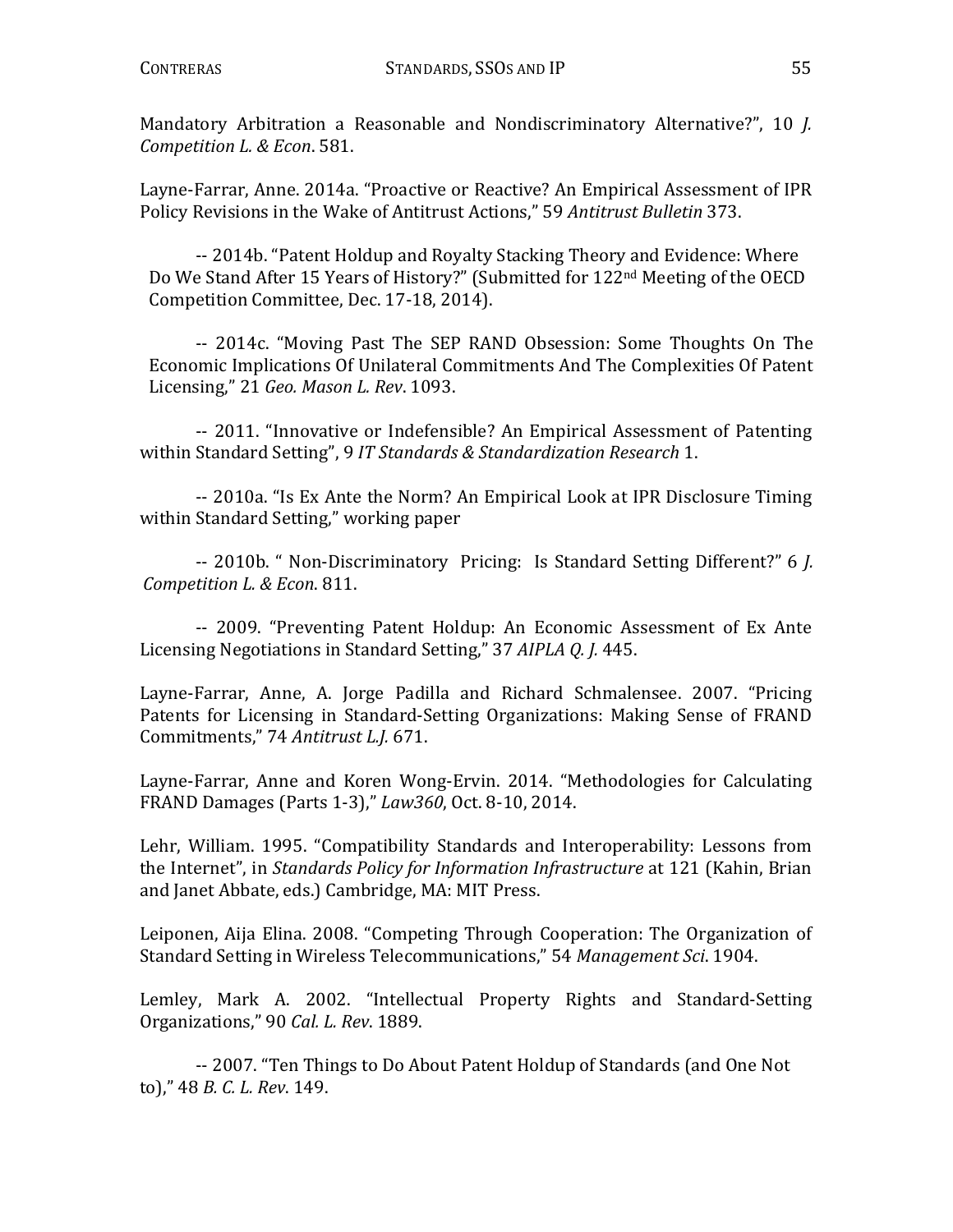Lemley, Mark A. and David McGowan. 1999. "Could Java Change Everything? The Competitive Propriety of a Proprietary Standard (Parts 1 and 2)", *J. Internet L.*, March and April, 1999.

Lemley, Mark A. and Carl Shapiro. 2013. "A Simple Approach to Setting Reasonable Royalties for Standard-Essential Patents," 28 Berkeley Tech. L.J. 1135.

-- 2007. "Patent Holdup and Royalty Stacking," 85 Tex. L. Rev. 1991.

Lerner, Josh and Jean Tirole. 2006. "A Model of Forum Shopping," 96 *American Econ. Rev.* (4), 1091.

-- 2015. "Standard-Essential Patents," 123 *J. Political Econ*. 547.

Lichtman, Doug. 2010. "Understanding the RAND Commitment," 47 *Hous. L. Rev.* 1023. 

Lindsay, Michael A. and Konstantinos Karachalios. 2015. "Updating a Patent Policy: The IEEE Experience", *CPI Antirust Chron.*, Mar. 2015.

Lundell, Björn, Jonas Gamalielsson and Andrew Katz. 2015. "On Implementation of Open Standards in Software: To what Extent Can ISO Standards be Implemented in Open Source Software?", 13 *Intl. J. Standardization Research* 47.

Lundqvist, Björn. 2014. *Standardization Under EU Competition Rules and US* Antitrust Laws. Cheltenham, UK: Edward Elgar.

Malamud, Carl. 2014. Testimony at Hearing on the Scope of Copyright Protection, House Judiciary Committee, U.S. House of Representatives, January 14, 2014.

Mallinson, Keith. 2015. "Smartphone Revolution: Technology Patenting and Licensing Fosters Innovation, Market Entry, and Exceptional Growth," IEEE *Consumer Electronics Magazine, Apr. 2015, 60.* 

Martin, Donald L. & Carl De Meyer. 2006. "Patent Counting, A Misleading Index of Patent Value: A Critique of Goodman & Meyers and its Uses," working paper, http://papers.ssrn.com/sol3/papers.cfm?abstract\_id=949439.

Masur, Jonathan. 2015. "The Use and Abuse of Patent Licenses", 110 Nw. L. Rev. 115.

Mattli, Walter and Tim Büthe. 2003. "Setting International Standards: Technological Rationality or Primacy of Power?" 56 *World Politics* 1.

Mendelson, Nina A. 2015. "Taking Public Access to the Law Seriously: The Problem of Private Control Over the Availability of Federal Standards", 45 *Environmental L. Reporter* 10776.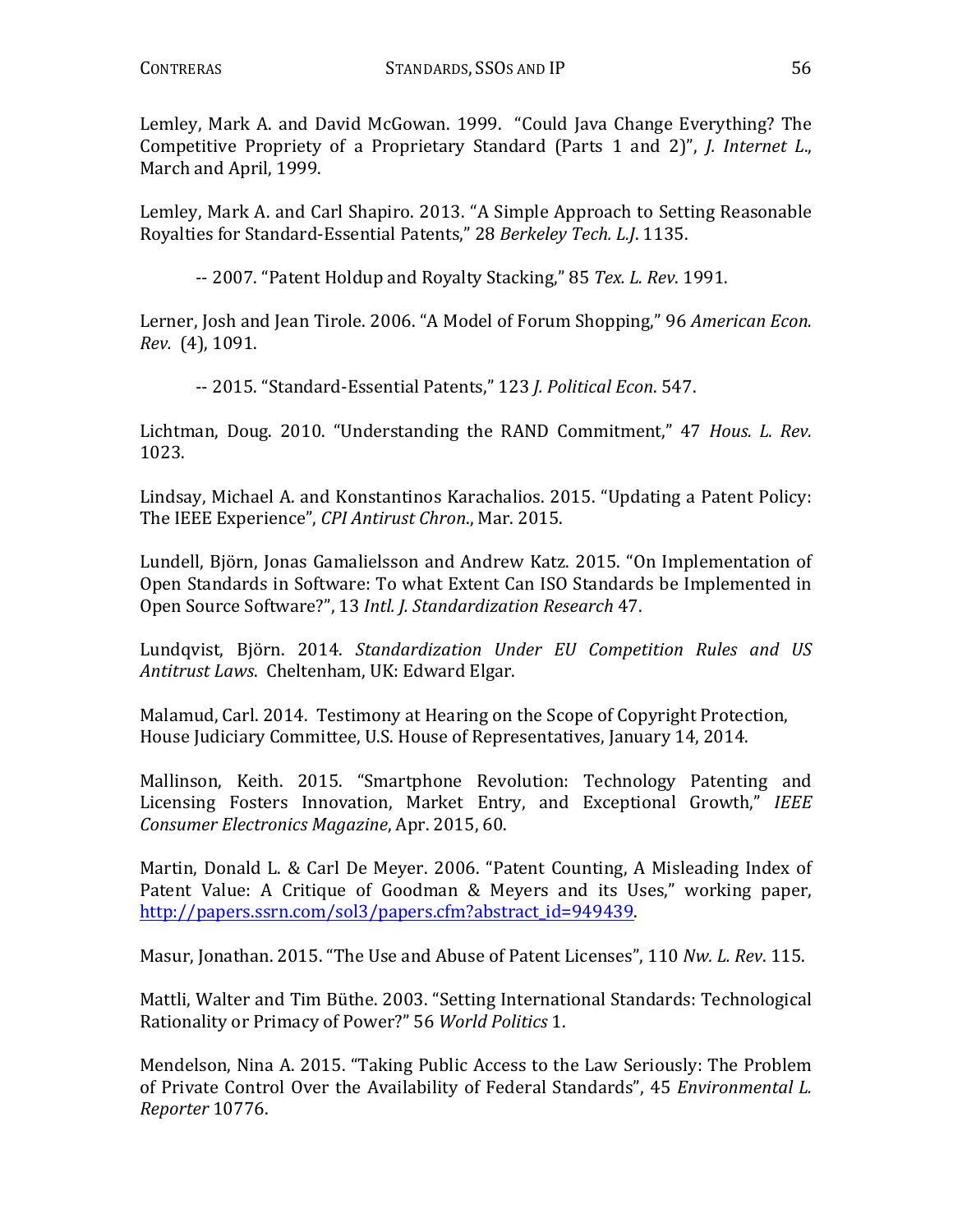Merges, Robert P. and Jeffrey M. Kuhn. 2009. "An Estoppel Doctrine for Patented Standards," 97 *Cal. L. Rev.* 1.

Michel, Suzanne. 2011. "Bargaining for RAND Royalties in the Shadow of Patent Remedies Law," 77 Antitrust L.J. 889.

Miller, Joseph Scott. 2007. "Standard Setting, Patents, and Access Lock-In: RAND Licensing and the Theory of the Firm," 40 *Ind. L. Rev.* 351.

Murphy, Craig N. and Joanne Yates. 2009. *ISO, the International Organization for Standardization: Global Governance through Voluntary Consensus*. Abingdon, UK and New York: Routledge.

Natl. Research Council (NRC). 2013. *Intellectual Property Challenges For Standard-Setting in the Global Economy* (Keith Maskus & Stephen A. Merrill, eds.) Washington, DC: National Academies Press.

Neil, Suzanne, Lee McKnight and Joseph bailey. 1995. "The Government's Role in the HDTV Standards Process: Model or Aberration?", in *Standards Policy for Information Infrastructure* at 276 (Kahin, Brian and Janet Abbate, eds.) Cambridge, MA: MIT Press.

Nickerson, Jeffrey V. and Michael zur Muehlen. 2006. "The Ecology of Standards Processes: Insights from Internet Standard Making," 30 *MIS Qtly*. 467.

Ohana, Gil, Marc Hansen and Omar Shah. 2003. "Disclosure and Negotiation of Licensing Terms Prior to Adoption of Industry Standards: Preventing Another Patent Ambush?", 12 *European Competition L. Rev.* 644.

Pentheroudakis, Chryssoula and Justus A. Baron. 2017. *Licensing Terms of Standard Essential Patents: A Comprehensive Analysis of Cases.* JRC Science for Policy Report  $EUR$  28302,

http://publications.jrc.ec.europa.eu/repository/bitstream/JRC104068/jrc104068% 20online.pdf

Petit, Nicolas. 2016. "The Smallest Salable Patent-Practicing Unit ("SSPPU") Experiment, General Purpose Technologies and the Coase Theorem" (working paper), https://papers.ssrn.com/sol3/Papers.cfm?abstract\_id=2734245.

Pohlmann, Tim and Knut Blind. 2016. Landscaping Study on Standard-Essential *Patents* (SEPs), Report Commissioned by European Commission DG GROW Unit F.5, available at the at the http://ec.europa.eu/growth/toolsdatabases/newsroom/cf/itemdetail.cfm?item\_id=8981 .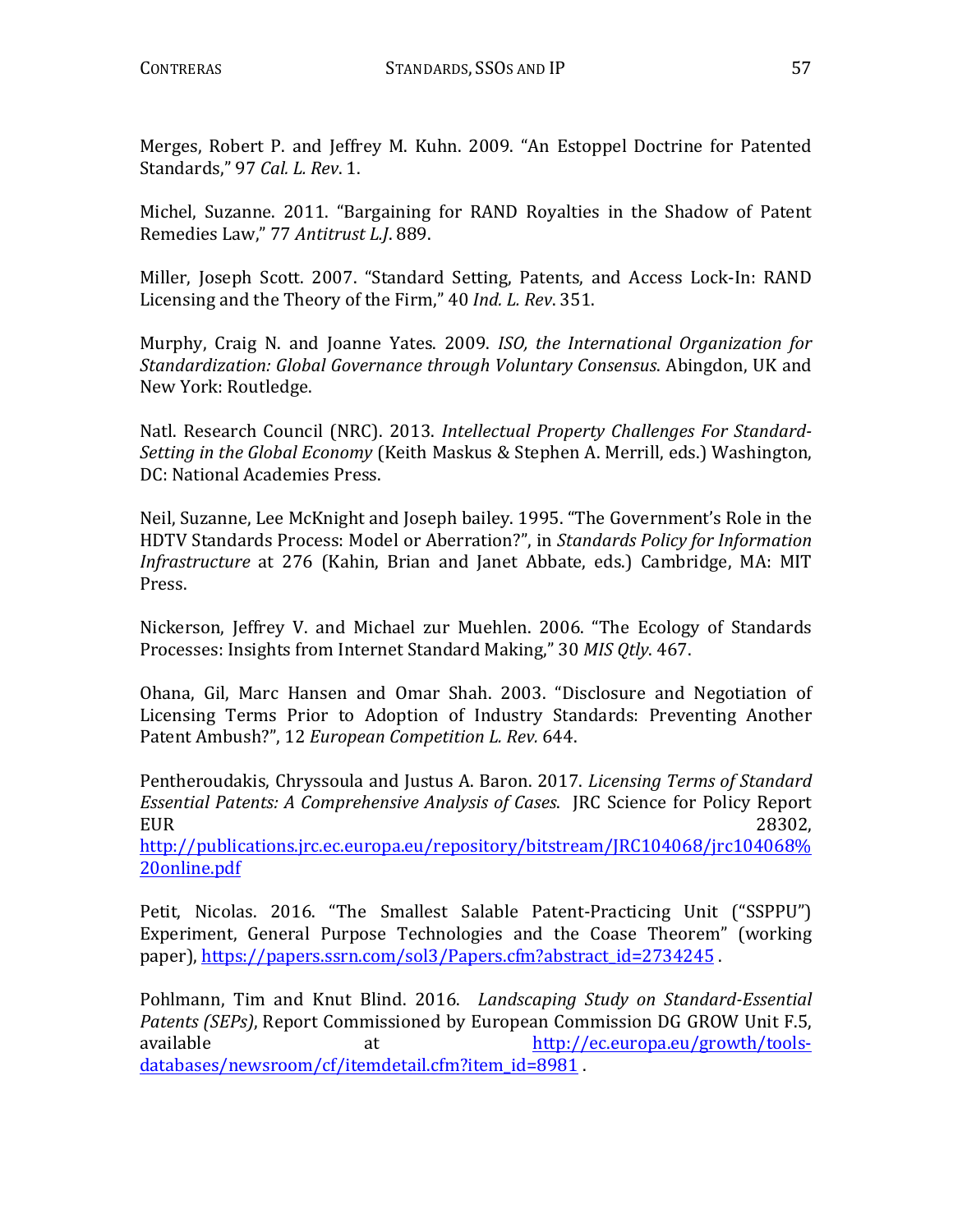Pohlmann, Tim, Peter Neuhäusler and Knut Blind. 2015. "Standard essential patents to boost financial returns," 46 *R&D Management* 612.

Putnam, Jonathan D. and Tim A. Williams. 2016. "The Smallest Salable Patent-Practicing Unit (SSPPU): Theory and Evidence" (working paper), https://papers.ssrn.com/sol3/papers.cfm?abstract\_id=2835617

Rens, Andrew. 2011. "Open Document Standard for Government: The South African Experience," in *Opening Standards: The Global Politics of Interoperability* 63 (Laura DeNardis, ed. ) Cambridge, MA: MIT Press.

Russell, Andrew L. 2014. *Open Standards and the Digital Age: History, Ideology, and Networks*.

-- 2011. "Constructing Legitimacy: The W3C's Patent Policy," in *Opening* Standards: The Global Politics of Interoperability 159 (Laura DeNardis, ed.) Cambridge, MA: MIT Press.

Rysman, Marc & Timothy Simcoe. 2011. "A NAASTy Alternative to RAND Pricing Commitments," 35 *Telecommunications Policy* 1010.

-- 2008. "Patents and the Performance of Voluntary Standard-Setting Organizations," 54 Management Sci. 1920.

Samuelson, Pamela. 2007. "Questioning copyrights in standards," 48 *Boston College L. Rev*. 193.

Shah, Rajiv C. & Jay P. Kesan. 2007. "Open Standards and the Role of Politics," *Proceedings of the 8<sup>th</sup> Annual Intl. Digital Govt. Res. Conf.* 

-- 2012. "Lost in Translation: Interoperability Issues for Open Standards," 8 *I/S J. L. & Policy* 113.

Shapiro, Carl. 2010. "Injunctions, Hold-Up, and Patent Royalties," 12 Am. L. & Econ. *Rev.* 280.

-- 2001. "Navigating the Patent Thicket: Cross Licenses, Patent Pools, and Standard Setting," in *Innovation Policy and the Economy: Vol. 1* at 119 (Adam Jaffe, Josh Lerner, and Scott Stern, eds ) Cambridge, MA: MIT Press.

Shapiro, Carl & Hal R. Varian. 1999. *Information Rules: A Strategic Guide to the Network Economy*. Boston: Harvard Business School Press.

Shurmer, Mark and Gary Lea, "Telecommunications Standardization and Intellectual Property Rights: A Fundamental Dilemma?", in *Standards Policy for Information*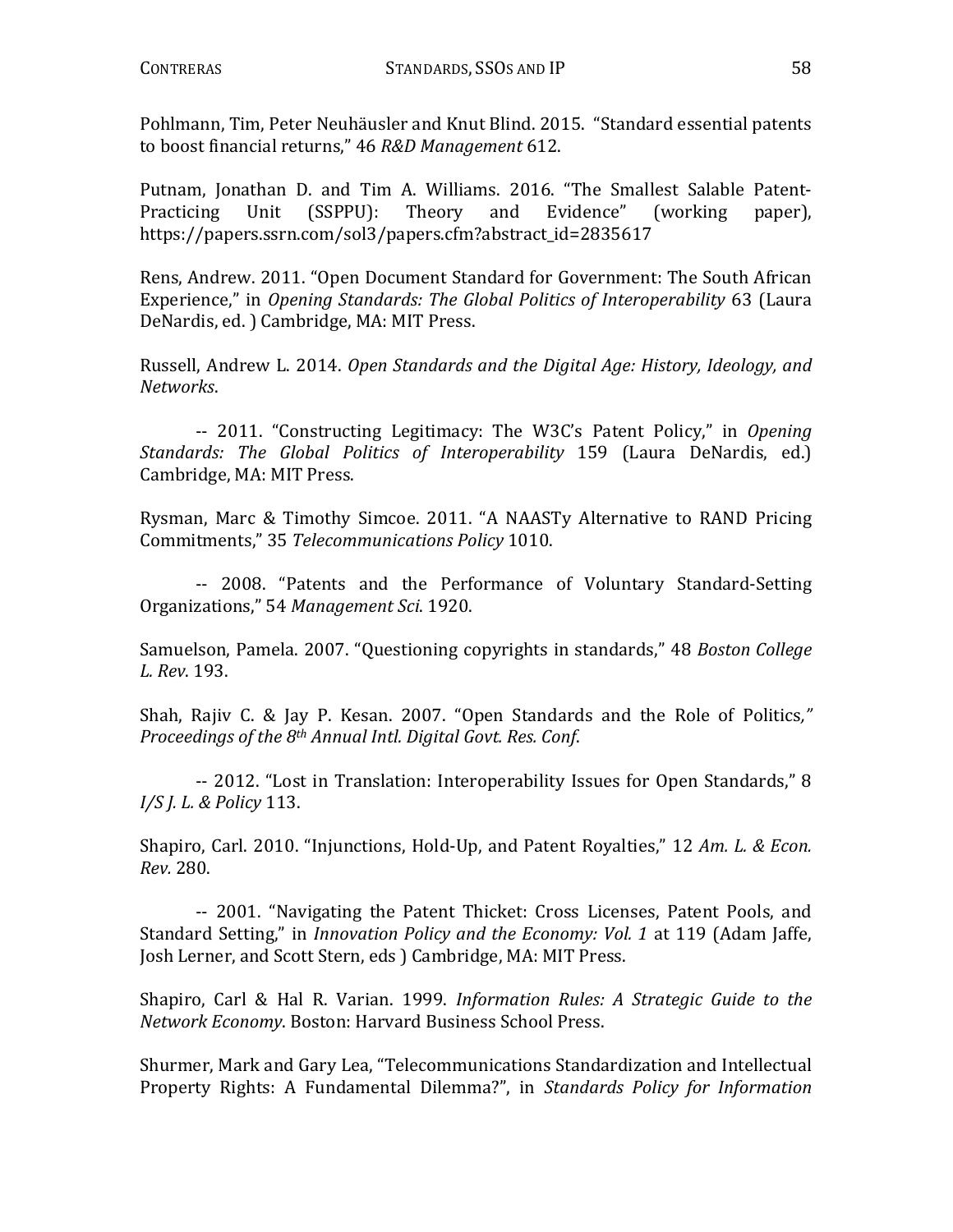*Infrastructure* at 378 (Kahin, Brian and Janet Abbate, eds.) Cambridge, MA: MIT Press.

Sidak, J. Gregory. 2016. "Apportionment, FRAND Royalties, and Comparable Licenses After *Ericsson v. D-Link"*, 2016 *Ill. L. Rev.* 1810.

-- 2015a. "The Meaning of FRAND, Part II: Injunctions," 11 *J. Competition L. & Econ*. 201.

-- 2015b. "The Antitrust Division's Devaluation of Standards-Essential Patents", 104 *Geo. L.J. Online* 48.

-- 2014. "The Proper Royalty Base for Patent Damages", 10 *J. Competition L. & Econ*. 989.

-- 2013. "The Meaning of FRAND, Part I: Royalties," 9 *J. Competition L. & Econ*. 931.

-- 2009. "Patent Holdup and Oligopsonistic Collusion in Standard-Setting Organizations," 5 *J. Competition L. & Econ*. 123.

-- 2008. "Holdup, Royalty Stacking, and the Presumption of Injunctive Relief for Patent Infringement: A Reply to Lemley and Shapiro," 92 Minn. L. Rev. 714.

Siebrasse, Norman. 2017. "Holdup, Holdout and Royalty Stacking: A Review of the Literature" (working paper, Jan. 20, 2017), available at  $\frac{1}{\sqrt{2}}$ .

Siebrasse, Norman and Thomas F. Cotter. 2017. "The Value of the Standard", 101 *Minnesota L. Rev.* (forthcoming).

Simcoe, Timothy. 2012. "Standard Setting Committees: Consensus Governance for Shared Technology Platforms," 102 American Econ. Rev. 305.

-- 2007a. "Explaining the Increase in Intellectual Property Disclosure," in Sherri Bolin, *The Standards Edge, Vol. 3.* 

-- 2007b. "Delay and de jure Standardization: Exploring the Slowdown in Internet Standards Development," in *Standards and Public Policy* 260 (Shane Greenstein & Victor Stango, eds.) New York: Cambridge Univ. Press.

Simcoe, Timothy S., Stuart J.H. Graham & Maryann P. Feldman. 2009. "Competing on Standards? Entrepreneurship, Intellectual Property, and Platform Technologies", 18 *J. Econ. Mgt. Strategy* 775.

Skitol, Robert. 2005. "Concerted Buying Power: Its Potential for Addressing the Patent Holdup Problem in Standard Setting," 72 Antitrust L.J. 727.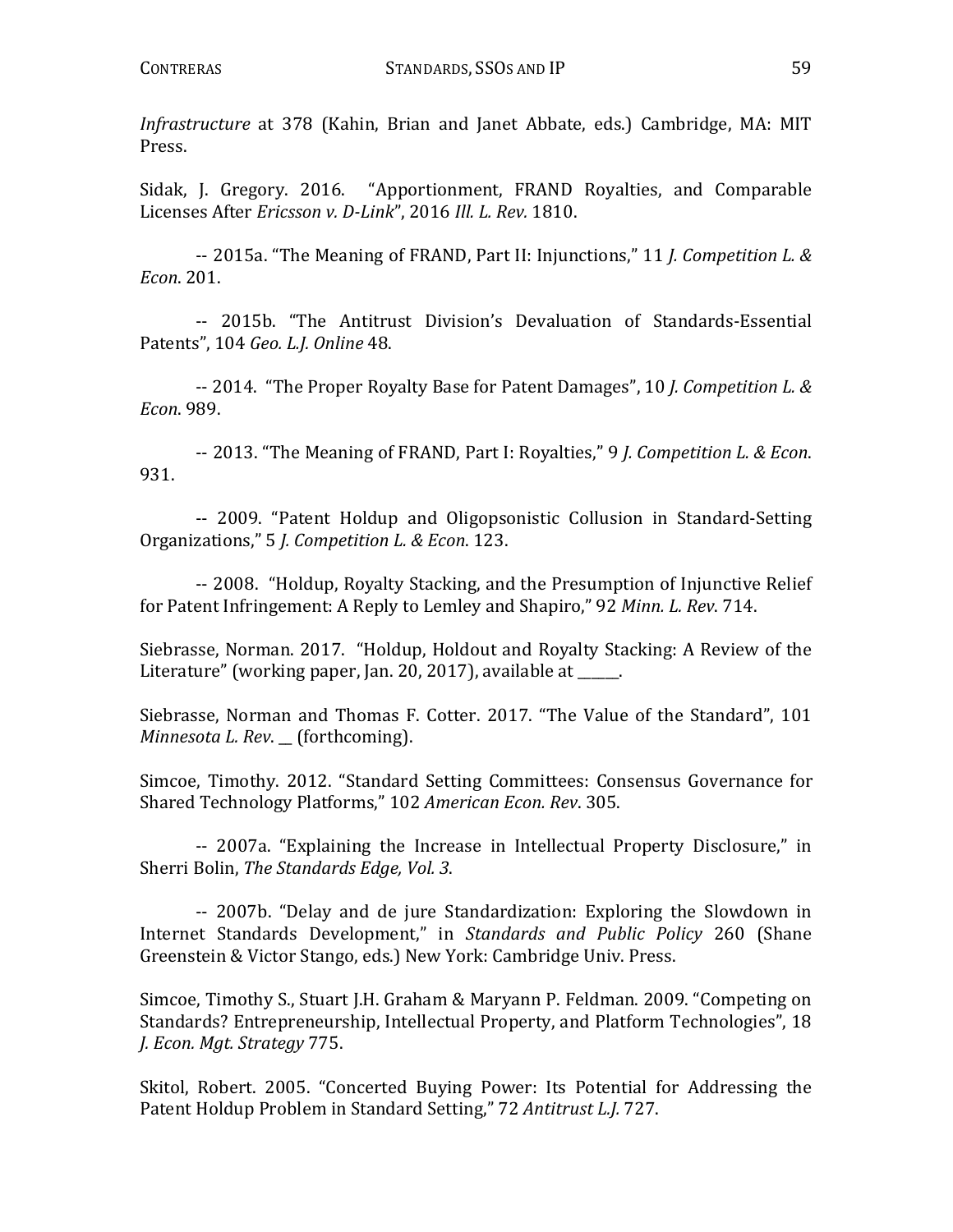Spring, Michael B. and Martin B.H. Weiss. 1995. "Financing the Standards Development Process", in *Standards Policy for Information Infrastructure* at 289 (Kahin, Brian and Janet Abbate, eds.) Cambridge, MA: MIT Press.

Stasik, Erik. 2010. "Royalty Rates and Licensing Strategies for Essential Patents on LTE (4G) Telecommunication Standards," les Nouvelles, Sept. 2010, 114.

Steinfield, Charles W., et al. 2007. "Promoting e-business through vertical IS standards: lessons from the US home mortgage industry," in *Standards and Public Policy* 160 (Shane Greenstein & Victor Stango, eds.) New York: Cambridge Univ. Press.

Stoll, Thimo. 2014. "Are You Still In? – The Impact of Licensing Requirements on the Composition of Standards Setting Organizations," Max Planck Inst. for Innovation & *Comp. Res. Paper No.* 14-18.

Strauss, Peter. 2013. "Private Standards Organizations and Public Law," 22 *Wm. & Mary Bill of Rights L.J.* 497.

Swanson, Daniel G. and William J. Baumol. 2005. "Reasonable and Nondiscriminatory (RAND) Royalties, Standards Selection, and Control of Market Power," 73 Antitrust L.J. 1.

Tapia, Claudia. 2010. *Industrial Property Rights, Technical Standards and Licensing Practices (FRAND)* in the Telecommunications Industry. Köln: Carl Heymanns Verlag.

Teece, David J., Peter C. Grindley, Edward F. Sherry. 2013. "SDO IPR Policies in Dynamic Industries", submitted to National Academies of Science in connection with its Oct. 2012 Symposium on Intellectual Property in Standard-Setting.

Teece, David J. and Edward F. Sherry. 2016. "On the 'Smallest Salable Patent Practicing Unit' Doctrine: An Economic and Public Policy Analysis", Tusher Center for the Management of Intellectual Capital, Working Paper Series No. 11.

Torrance, Andrew W. and Linda J. Kahl. 2014. "Bringing Standards to Life: Synthetic Biology Standards and Intellectual Property," 30 Santa Clara High Tech. L.J. 199.

Trajtenberg, Manuel. 1990. "A penny for your quotes: Patent citations and the value of innovations," 21 Rand J. Econ. 172.

Tsai, Joanna and Joshua D. Wright. 2015. "Standard Setting, Intellectual Property Rights, and the Role of Antitrust in Regulating Incomplete Contracts", 80 Antitrust *L.J*. 157.